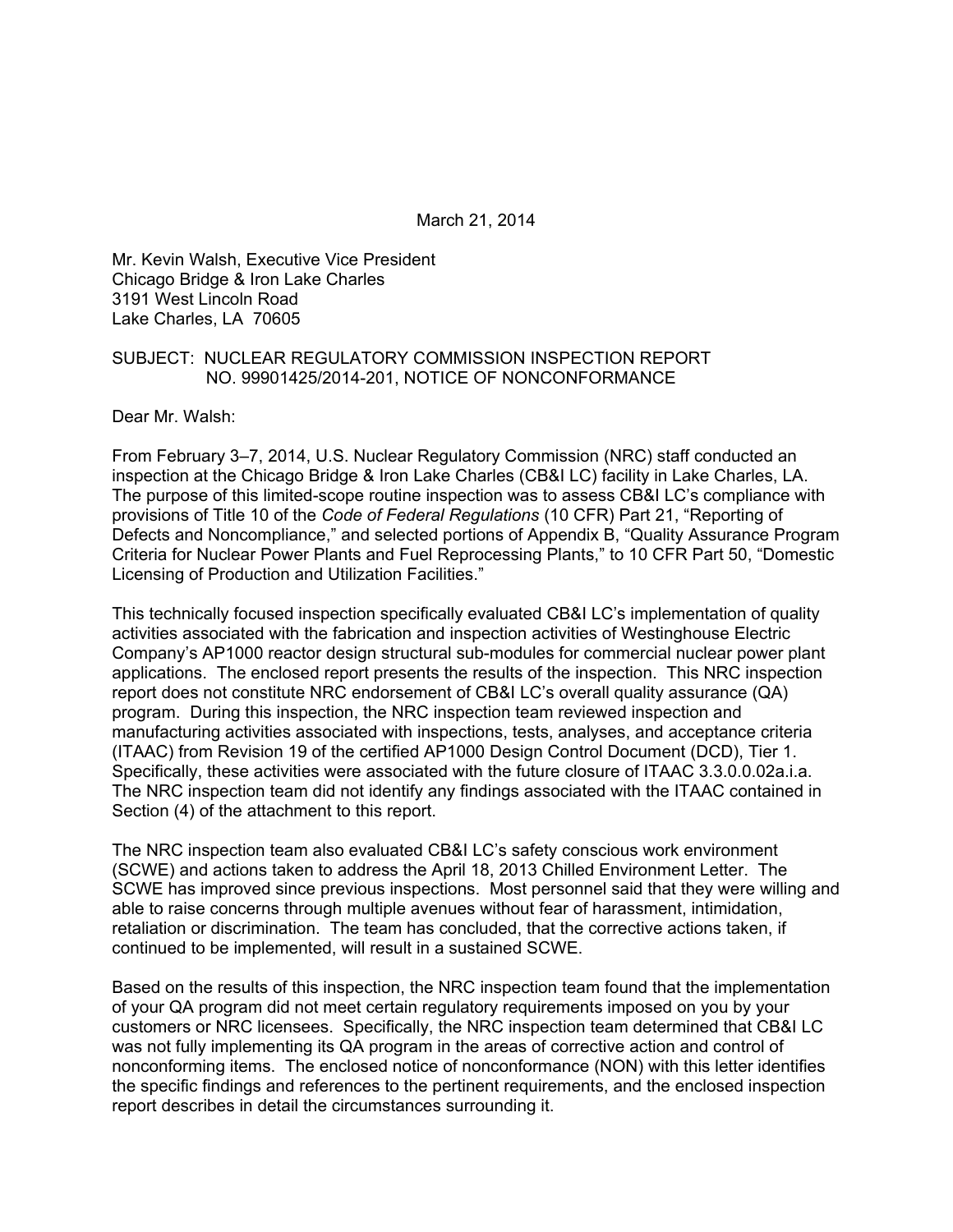#### K. Walsh  $-2$  -

It is important to note that the NRC inspection team performed a limited scope inspection. Issues were not identified in all areas reviewed; however, the NRC inspection team was hindered by the ongoing CB&I LC initiated Stop-Work Order in effect. The NRC inspection team noted the CB&I LC's continued challenges with the corrective action program to prevent reoccurrence of conditions adverse to quality. Additionally, the NRC inspection team identified several missed opportunities that should have led to an earlier initiation of the Stop-Work Order. In your response to the NON, CB&I LC should document the progress of the Stop-Work Order and determine if there are impacts on previously fabricated sub-modules.

Please provide a written explanation or statement within 30 days of this letter in accordance with the instructions specified in the enclosed NON. The agency will consider extending the response time if you show good cause for us to do so.

In accordance with 10 CFR 2.390, "Public Inspections, Exemptions, Requests for Withholding," of the NRC's "Rules of Practice," the NRC will make available electronically for public inspection a copy of this letter, its enclosure, and your response through the NRC Public Document Room or from the NRC's Agencywide Documents Access and Management System (ADAMS), which is accessible at http://www.nrc.gov/reading-rm/adams.html. To the extent possible (and if applicable), your response should not include any personal privacy, proprietary, or Safeguards Information so that it can be made available to the public without redaction. If personal privacy or proprietary information is necessary to provide an acceptable response, please provide a bracketed copy of your response that identifies the information that should be protected and a redacted copy of your response that deletes such information. If you request that such material be withheld from public disclosure, you must specifically identify the portions of your response that you seek to have withheld and provide in detail the bases for your claim (e.g., explain why the disclosure of information would create an unwarranted invasion of personal privacy or provide the information required by 10 CFR 2.390(b) to support a request for withholding confidential commercial or financial information). If Safeguards Information is necessary to provide an acceptable response, please provide the level of protection described in 10 CFR 73.21, "Protection of Safeguards Information: Performance Requirements."

Sincerely,

#### */RA/*

Kerri A. Kavanagh, Chief Quality Assurance Vendor Inspection Branch Division of Construction Inspection and Operational Programs Office of New Reactors

Docket No.: 99901425

Enclosures:

- 1. Notice of Nonconformance
- 2. Inspection Report No. 99901425/2014-201 and Attachment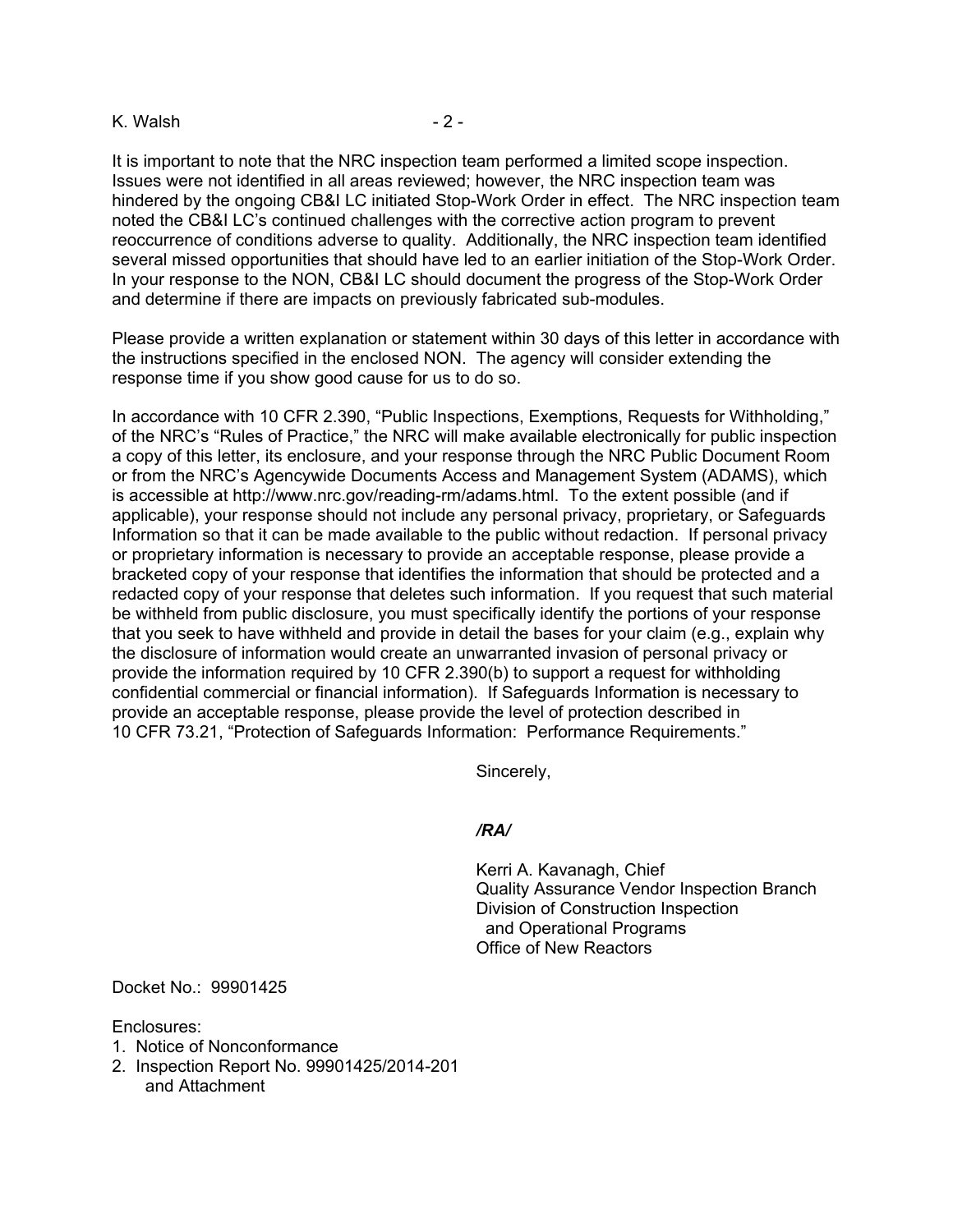K. Walsh - 2 -

It is important to note that the NRC inspection team performed a limited scope inspection. Issues were not identified in all areas reviewed; however, the NRC inspection team was hindered by the ongoing CB&I LC initiated Stop-Work Order in effect. The NRC inspection team noted the CB&I LC's continued challenges with the corrective action program to prevent reoccurrence of conditions adverse to quality. Additionally, the NRC inspection team identified several missed opportunities that should have led to an earlier initiation of the Stop-Work Order. In your response to the NON, CB&I LC should document the progress of the Stop-Work Order and determine if there are impacts on previously fabricated sub-modules.

Please provide a written explanation or statement within 30 days of this letter in accordance with the instructions specified in the enclosed NON. The agency will consider extending the response time if you show good cause for us to do so.

In accordance with 10 CFR 2.390, "Public Inspections, Exemptions, Requests for Withholding," of the NRC's "Rules of Practice," the NRC will make available electronically for public inspection a copy of this letter, its enclosure, and your response through the NRC Public Document Room or from the NRC's Agencywide Documents Access and Management System (ADAMS), which is accessible at http://www.nrc.gov/reading-rm/adams.html. To the extent possible (and if applicable), your response should not include any personal privacy, proprietary, or Safeguards Information so that it can be made available to the public without redaction. If personal privacy or proprietary information is necessary to provide an acceptable response, please provide a bracketed copy of your response that identifies the information that should be protected and a redacted copy of your response that deletes such information. If you request that such material be withheld from public disclosure, you must specifically identify the portions of your response that you seek to have withheld and provide in detail the bases for your claim (e.g., explain why the disclosure of information would create an unwarranted invasion of personal privacy or provide the information required by 10 CFR 2.390(b) to support a request for withholding confidential commercial or financial information). If Safeguards Information is necessary to provide an acceptable response, please provide the level of protection described in 10 CFR 73.21, "Protection of Safeguards Information: Performance Requirements."

Sincerely,

## */RA/*

Kerri A. Kavanagh, Chief Quality Assurance Vendor Inspection Branch Division of Construction Inspection and Operational Programs Office of New Reactors

Docket No.: 99901425

Enclosures:

- 1. Notice of Nonconformance
- 2. Inspection Report No. 99901425/2014-201 and Attachment

**DISTRIBUTION:** 

**See next page** 

| <b>ADAMS Accession No.: ML14072A315</b> |  |
|-----------------------------------------|--|
|-----------------------------------------|--|

| ADAMS Accession No.: ML14072A315 |               | NRO-002       |                     |                |               |
|----------------------------------|---------------|---------------|---------------------|----------------|---------------|
| <b>OFFICE</b>                    | NRO/DCIP/QVIB | NRO/DCIP/QVIB | NRO/DCIP/MVIB       | NRR/DIRS/IPAB  | NRR/DAR/AHPB  |
| <b>NAME</b>                      | TKendzia      | RLaura        | YDiaz-Castillo      | <b>DWillis</b> | MKeefe        |
| <b>DATE</b>                      | 03/18/14      | 03/18/14      | 03/18/14            | 03/18/14       | 03/14/14      |
| <b>OFFICE</b>                    | RII/DCI/CIB3  | RII/DCI/CIB2  | RII/DCI/CIB3        | NRO/DCIP/MVIB  | NRO/DCIP/MVIB |
| <b>NAME</b>                      | AArtavet      | APonko        | <b>JChristensen</b> | RPatel         | MAnderson     |
| <b>DATE</b>                      | 03/17/14      | 03/17/14      | 03/14/14            | 03/14/14       | 03/18/14      |
| <b>OFFICE</b>                    | NRO/DCIP/QVIB | NRO/DCIP      | NRO/DCIP/QVIB       |                |               |
| <b>NAME</b>                      | PPrescott     | TFrve         | KKavanagh           |                |               |
| <b>DATE</b>                      | 03/21/2014    | 03/21/2014    | 03/21/2014          |                |               |
|                                  |               |               |                     |                |               |

#### **OFFICIAL RECORD COPY**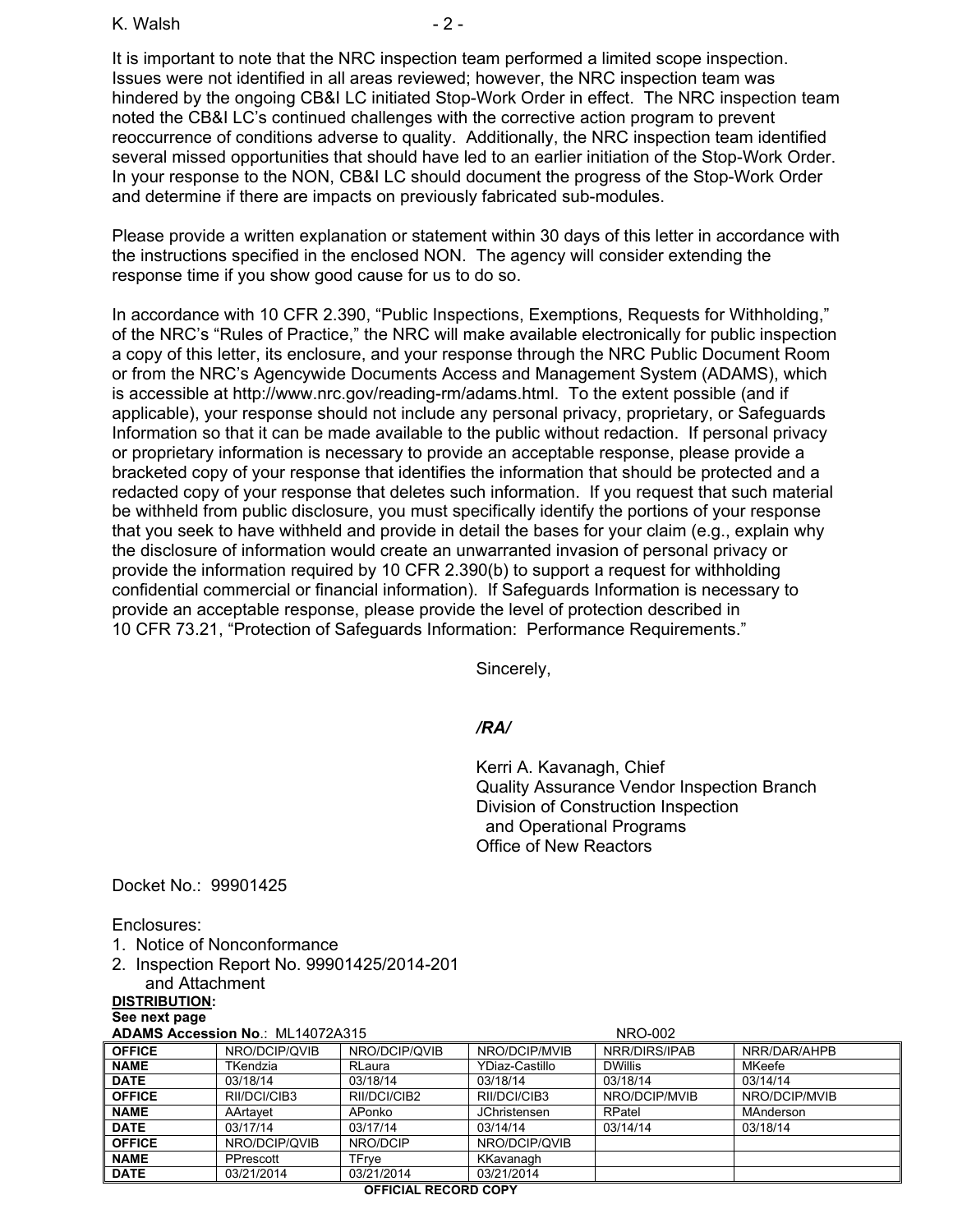# **DISTRIBUTION**

JHeisserer RMusser KKavanagh ASakadales **ERoach JCrutchley** RRasmussen kevin.walsh@cbi.com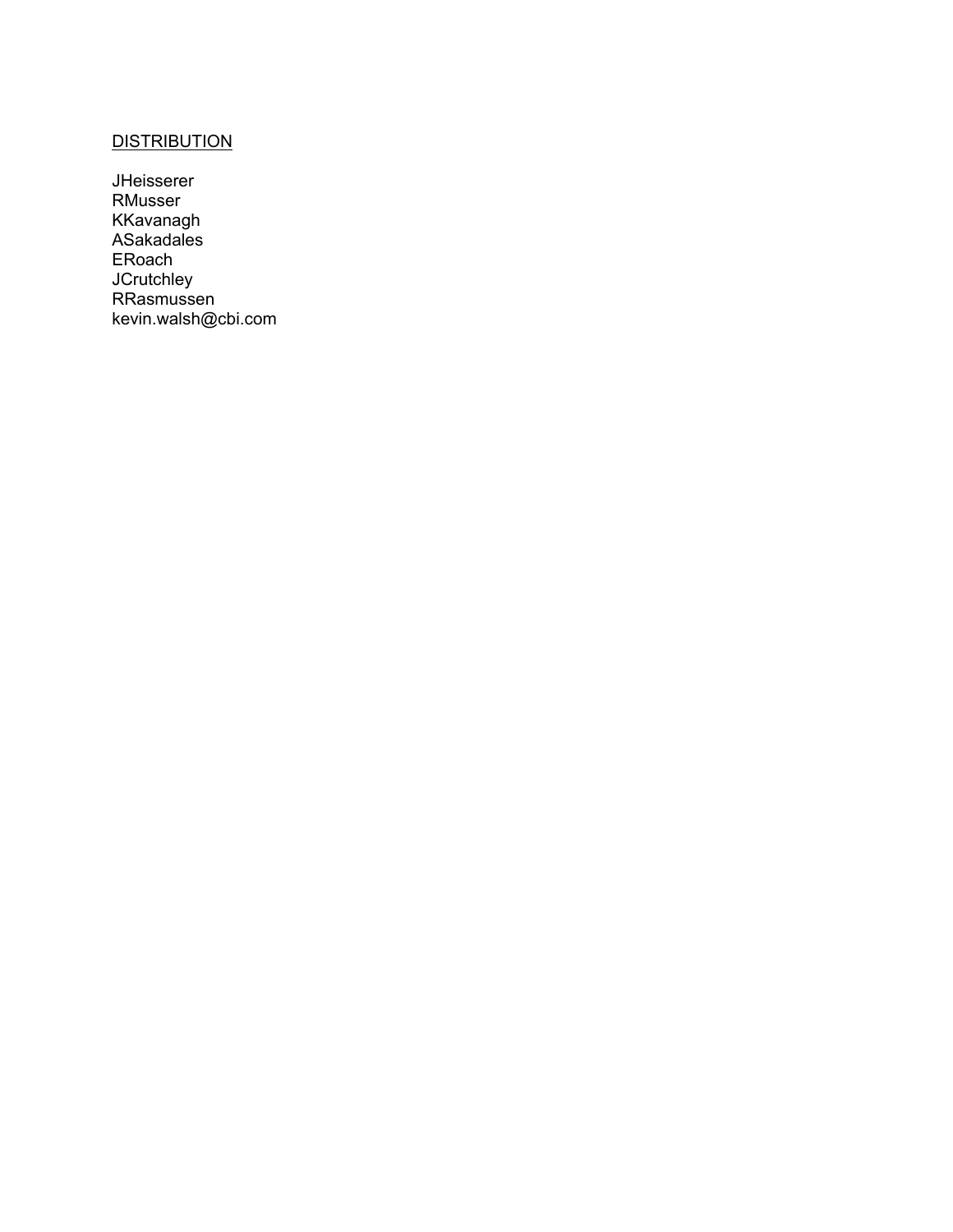## **NOTICE OF NONCONFORMANCE**

Chicago Bridge & Iron Lake Charles **Docket No. 99901425** 3191 West Lincoln Road Report No. 2014-201 Lake Charles, LA 70605

Based on the results of a U.S. Nuclear Regulatory Commission (NRC) inspection conducted at the Chicago Bridge & Iron Lake Charles (CB&I LC) facility in Lake Charles, LA, from February 3, 2014 through February 7, 2014, it appears that certain activities were not conducted in accordance with NRC requirements contractually imposed on CB&I LC by its customers or NRC licensees:

A. Criterion XV, "Nonconforming Materials, Parts, or Components," of Appendix B, "Quality Assurance Criteria for Nuclear Power Plants and Fuel Reprocessing Plants," to Title 10 of the *Code of Federal Regulations* (10 CFR) Part 50, "Domestic Licensing of Production and Utilization Facilities," states in part that, "Measures shall be established to control materials, parts, or components which do not conform to requirements in order to prevent their inadvertent use or installation. These measures shall include, as appropriate, procedures for identification, documentation, segregation, disposition, and notification to affected organizations."

Section 15.0, "Control of Nonconforming Items," CB&I LC's Quality Assurance Manual (QAM), Revision 8, dated September 13, 2013, states, "Items that do not conform to specified requirements shall be identified and controlled to prevent inadvertent installation or use, and further processing beyond a point where the nonconforming condition can no longer be corrected."

Section 6.12, "Implementing instructions for NCRs," of CB&I LC Administrative Procedure QP-CA-215, "Control of Nonconforming Items," Revision 0, dated October 31, 2012, step 6.12.2 states in part, "the initiator completes appropriate blocks in the software form or on a hard copy", and attachment 1 block 15 to QP-CA-215 is where the initiator describes the "Nonconforming Condition". Also in QP-CA-215 the Manager QC is designated as responsible to perform step 6.12.4.a, which states, "Reviews the identified condition on the NCR and determines if nonconforming condition is valid."

Contrary to the above, as of February 7, 2014, CB&I LC failed to adequately implement measures to control materials, parts, or components which do not conform to requirements in order to prevent their inadvertent use or installation. Specifically, CB&I LC failed to correctly identify unresolved nonconformances on a safety-related sub-module being prepared to ship: one stud that had an incomplete weld was incorrectly located in the documentation; one stud that was identified on the documentation as being added and having incomplete weld did not appear to exist on the module; and one stud was documented as having an incomplete weld, but was actually missing.

This issue has been identified as Nonconformance 99901425/2014-201-01.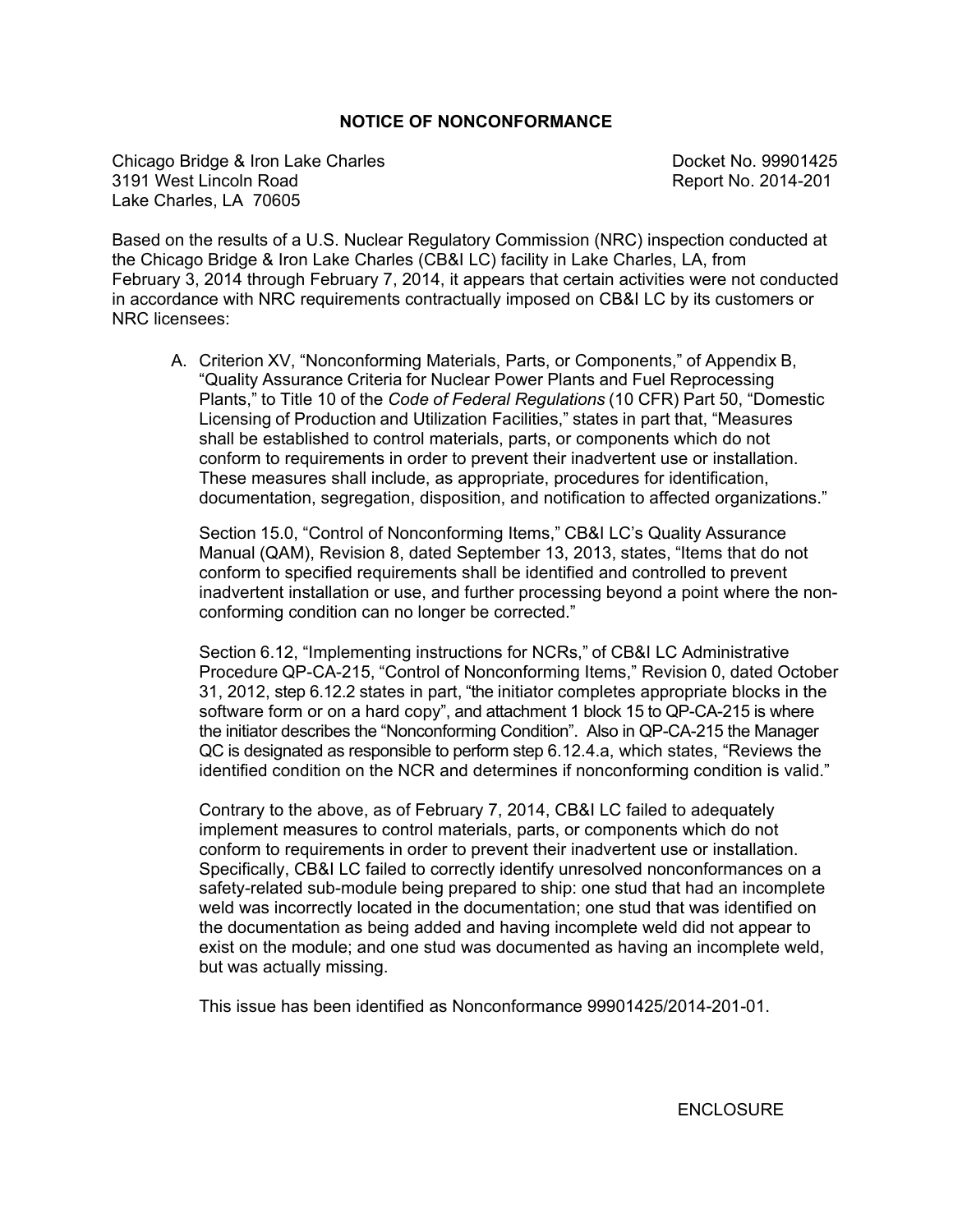B. Criterion XVI, "Corrective Action," of Appendix B, "Quality Assurance Program Criteria for Nuclear Power Plants and Fuel Reprocessing Plants," to Title 10 of the *Code of Federal Regulations* (10 CFR) Part 50, states, in part, that "measures shall be established to assure that conditions adverse to quality, such as deficiencies and nonconformances are promptly identified and corrected."

Criterion III, "Design Control," of Appendix B to 10 CFR Part 50 states, in part, that "design changes, including field changes, shall be subject to design control measures commensurate with those applied to the original design".

Section 16, "Corrective Action," of CB&I LC's Quality Assurance Manual (QAM), Revision 8, dated September 13, 2013, states, in part, that in classifying conditions adverse to quality, the review shall consider repetition of specific conditions adverse to quality, as well as the relationship or similarity between different conditions.

Contrary to the above, as of February 7, 2014, CB&I LC did not ensure that conditions adverse to quality, such as deficiencies and nonconformances are promptly identified and corrected. Specifically, CB&I LC did not take timely and effective corrective action for a previously identified NRC finding 99901401/2011- 202-03 from 2011 for red lining of drawings for safety-related AP1000 sub-modules. CB&I LC had closed the corrective action on April 30, 2012, for the NRC finding. Through a focused sample, the NRC identified 20 corrective action reports in 2013 related to inadequate implementation of red lining (which includes annotating design changes) to drawings.

This issue has been identified as Nonconformance 99901425/2014-201-02.

Please provide a written statement or explanation to the U.S. Nuclear Regulatory Commission, ATTN: Document Control Desk, Washington, DC 20555-0001, with a copy to the Chief, Quality Assurance Vendor Inspection Branch, Division of Construction Inspection and Operational Programs, Office of New Reactors, within 30 days of the date of the letter transmitting this Notice of Nonconformance. This reply should be clearly marked as a "Reply to a Notice of Nonconformance" and should include for each noncompliance: (1) the reason for the noncompliance or, if contested, the basis for disputing the noncompliance; (2) the corrective steps that have been and the results achieved; (3) the corrective steps that will be taken to avoid further noncompliance; and (4) the date when the corrective action will be completed. Where good cause is shown, the NRC will consider extending the response time.

Because your response will be made available electronically for public inspection in the NRC Public Document Room or from the NRC's Agencywide Documents Access and Management System (ADAMS), which is accessible from the NRC Web site at http://www.nrc.gov/reading-rm/adams.html, to the extent possible, it should not include any personal privacy, proprietary, or Safeguards Information (SGI) so that the NRC can make it available to the public without redaction. If personal privacy or proprietary information is necessary to provide an acceptable response, please provide a bracketed copy of your response that identifies the information that should be protected and a redacted copy of your response that deletes such information. If you request that such material be withheld, you must specifically identify the portions of your response that you seek to have withheld and provide in detail the bases for your claim of withholding (e.g., explain why the disclosure of information would create an unwarranted invasion of personal privacy or provide the information required by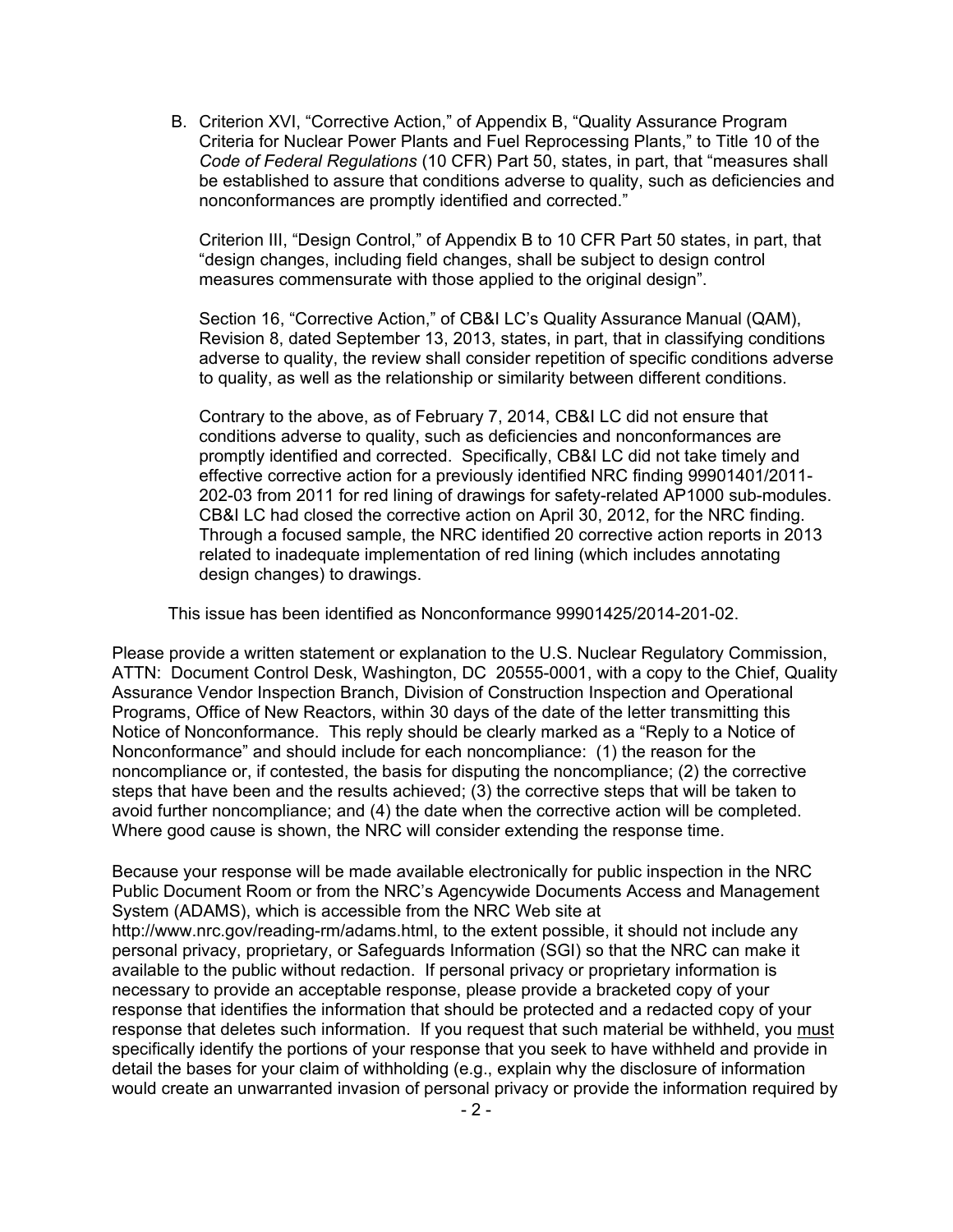10 CFR 2.390(b) to support a request for withholding confidential commercial or financial information). If SGI is necessary to provide an acceptable response, please provide the level of protection described in 10 CFR 73.21, "Protection of Safeguards Information: Performance Requirements."

Dated this 21st day of March 2014.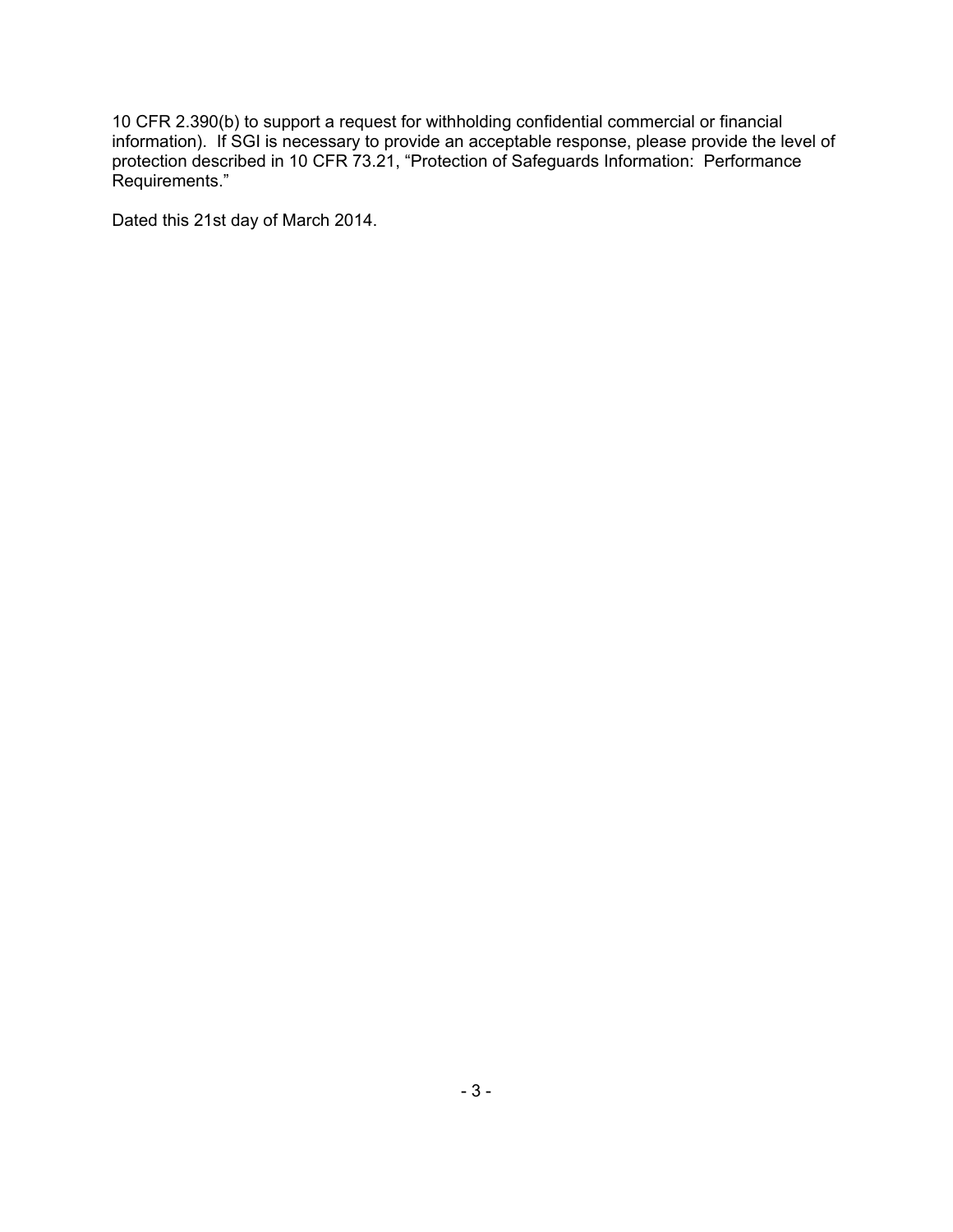#### **U.S. NUCLEAR REGULATORY COMMISSION OFFICE OF NEW REACTORS DIVISION OF CONSTRUCTION INSPECTION AND OPERATIONAL PROGRAMS VENDOR INSPECTION REPORT**

| Docket No.:                       | 99901425                                                                                                                                                                                                                                                                                                                                                                                   |                                                                                                                                                                                     |                    |  |
|-----------------------------------|--------------------------------------------------------------------------------------------------------------------------------------------------------------------------------------------------------------------------------------------------------------------------------------------------------------------------------------------------------------------------------------------|-------------------------------------------------------------------------------------------------------------------------------------------------------------------------------------|--------------------|--|
| Report No.:                       | 99901425/2014-201                                                                                                                                                                                                                                                                                                                                                                          |                                                                                                                                                                                     |                    |  |
| Vendor:                           | Chicago Bridge & Iron Lake Charles<br>3191 West Lincoln Road<br>Lake Charles, LA 70605                                                                                                                                                                                                                                                                                                     |                                                                                                                                                                                     |                    |  |
| <b>Vendor Contact:</b>            | <b>Kevin Walsh</b><br><b>Executive Vice President</b><br>kevin.walsh@cbi.com<br>980-322-8193                                                                                                                                                                                                                                                                                               |                                                                                                                                                                                     |                    |  |
| <b>Nuclear Industry Activity:</b> | Chicago Bridge & Iron Lake Charles is under contract to Chicago<br>Bridge & Iron Power to fabricate, assemble, inspect, transport,<br>and deliver Westinghouse Electric Company's AP1000 reactor<br>design structural sub-modules for commercial nuclear power plant<br>applications. Specifically, the structural sub-modules are for the<br>Vogtle & V.C. Summer new construction sites. |                                                                                                                                                                                     |                    |  |
| <b>Inspection Dates:</b>          | February 3-7, 2014                                                                                                                                                                                                                                                                                                                                                                         |                                                                                                                                                                                     |                    |  |
| Inspection Team:                  | Paul Prescott<br>Tom Kendzia<br><b>Rich Laura</b><br>Yamir Diaz-Castillo<br>Dori Wills<br>Molly Keefe<br>Alain Artayet<br><b>Anthony Ponko</b><br>Jason Christensen<br>Raju Patel<br>Mary Anderson                                                                                                                                                                                         | NRO/DCIP/QVIB<br>NRO/DCIP/QVIB<br>NRO/DCIP/QVIB<br>NRO/DCIP/MVIB<br>NRR/DIRS/IPAB<br>NRR/DRA/APHB<br>RII/DCI/CIB3<br>RII/DCI/CIB2<br>RII/DCI/CIB3<br>NRO/DCIP/MVIB<br>NRO/DCIP/MVIB | <b>Team Leader</b> |  |
| Approved by:                      | Kerri A. Kavanagh, Chief<br>Division of Construction Inspection<br>and Operational Programs<br>Office of New Reactors                                                                                                                                                                                                                                                                      | Quality Assurance Vendor Inspection Branch                                                                                                                                          |                    |  |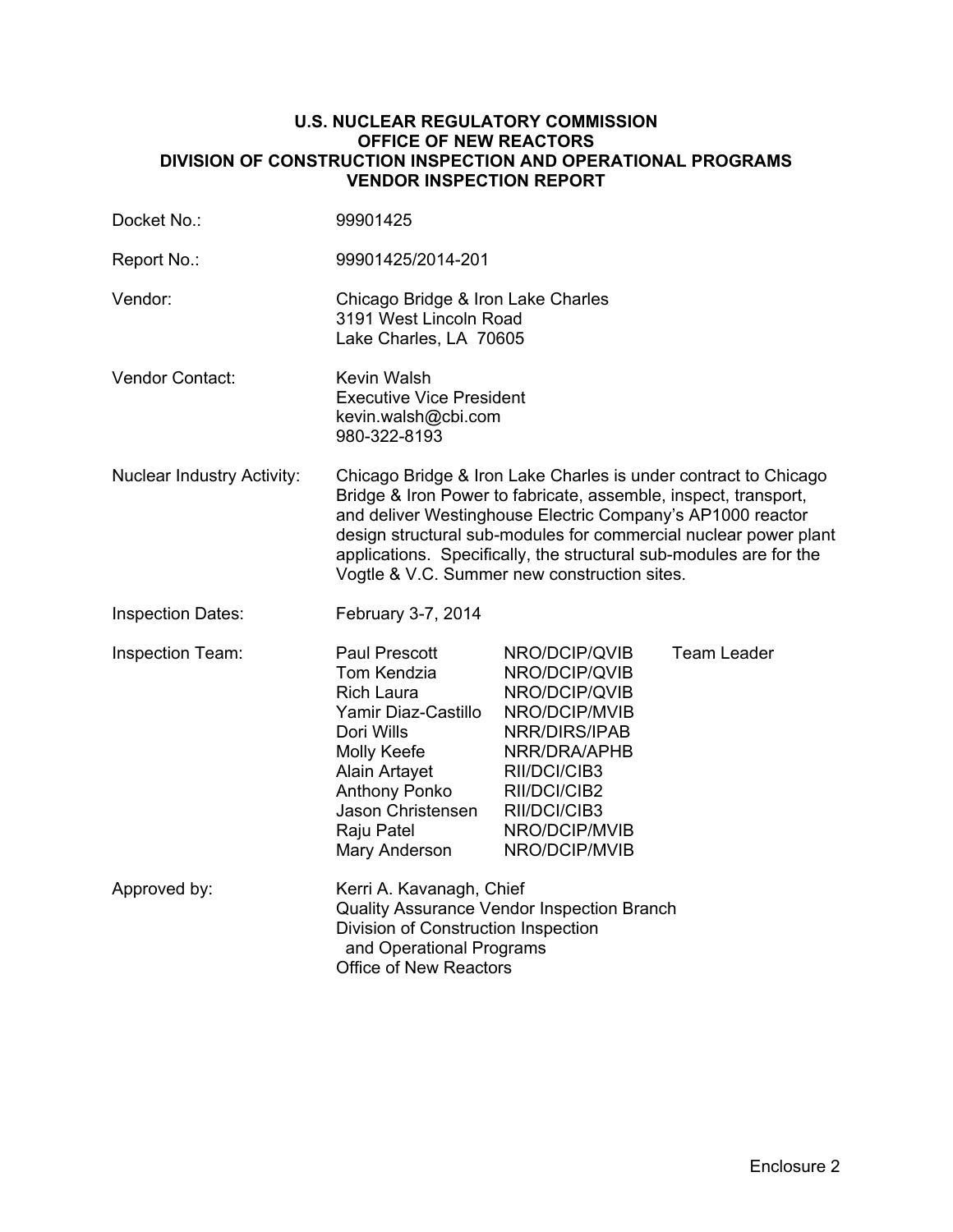# **EXECUTIVE SUMMARY**

#### Chicago Bridge & Iron Lake Charles 99901425/2014-201

The U.S. Nuclear Regulatory Commission (NRC) staff conducted a vendor inspection at the Chicago Bridge & Iron Lake Charles (hereafter referred to as CB&I LC) facility to verify that it had implemented an adequate quality assurance (QA) program that complies with the requirements of Appendix B, "Quality Assurance Criteria for Nuclear Power Plants and Fuel Reprocessing Plants," to Title 10 of the *Code of Federal Regulations* (10 CFR) Part 50, "Domestic Licensing of Production and Utilization Facilities." In addition, the NRC inspection team also verified that CB&I LC had implemented a program under 10 CFR Part 21, "Reporting of Defects and Noncompliance," that met the NRC's regulatory requirements. The NRC inspection team conducted the inspection from February 3 through 7, 2014.

This technically focused inspection specifically evaluated CB&I LC's implementation of quality activities associated with the fabrication activities of Westinghouse Electric Company's AP1000 reactor design structural sub-modules for commercial nuclear power plant applications. Specifically, the structural sub-modules are for the Vogtle & V.C. Summer new construction sites. It is important to note that the NRC inspection team performed a limited scope inspection. Specifically, a self-imposed Stop-Work Order was in effect prior to and during the time of the NRC inspection that limited the ability to observe ongoing fabrication activities.

Some of the specific activities observed by the NRC inspection team included:

- Visual inspection of nonconformances for three sub-modules which were ready to be shipped to Vogtle and V.C. Summer.
- Observed a daily corrective action report screen meeting.
- Observed the weekly Corrective Action Review Board meeting.
- Observed the weekly Senior Leadership Staff meeting.
- Observed numerous training classes. Specific examples include training on the corrective program, documentation and procedure adherence.
- Observed welding and nondestructive examination qualification and certification activities at the weld test facility.
- Measured fillet weld leg and throat dimension on several sub-modules.
- Observed in-process weld stud grid markings on 10-stud qualifier areas on several submodules.
- Observed mechanical test activities being performed for welded test coupons.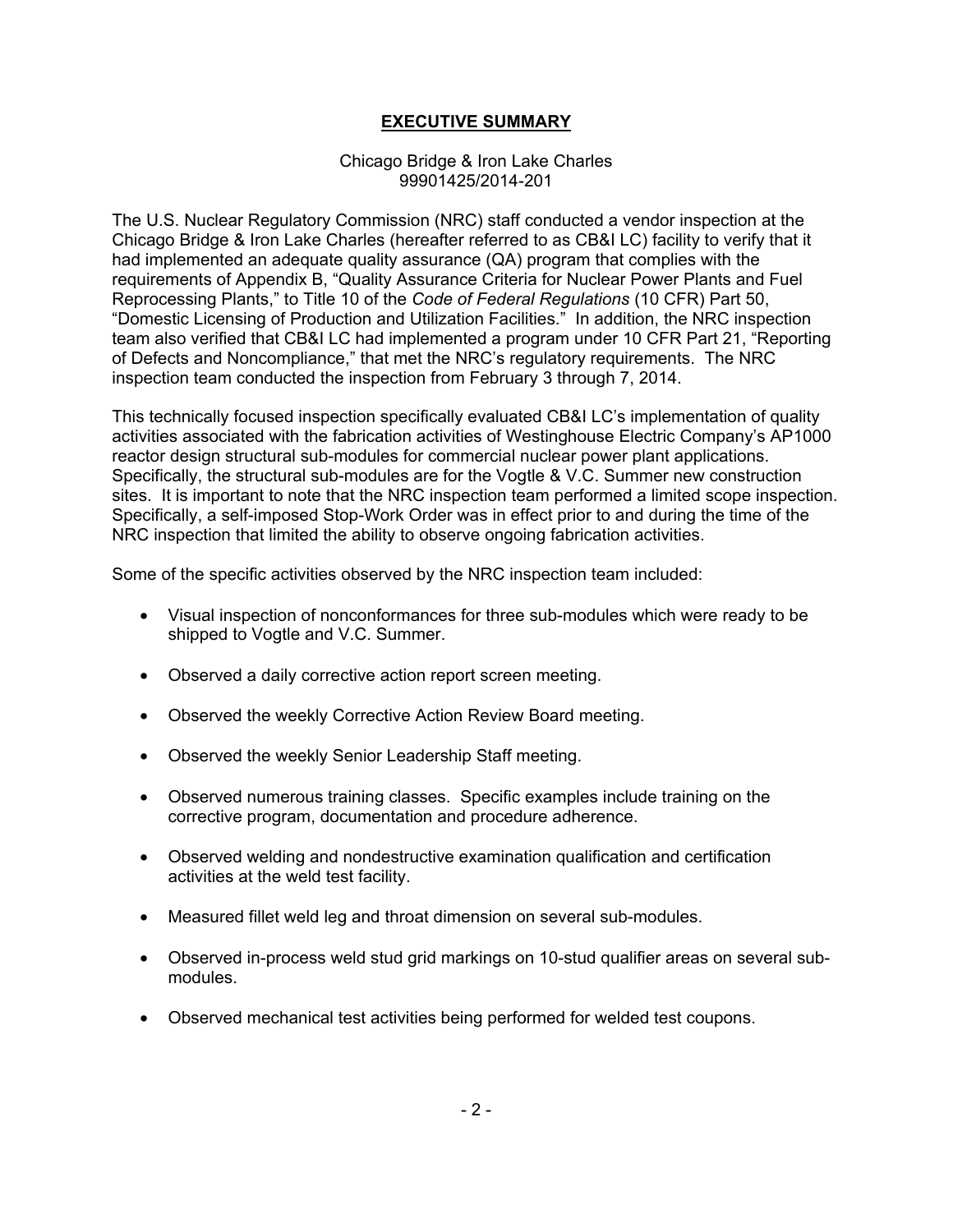- Assessed dropped sub-module CA01-20 and observed rigging activities on sub-module CA01-03.
- Observed ongoing inspections and peer checks on the shop floor.
- Interviewed numerous management and other staff on the current state of CB&I LC's safety conscious work environment.

In addition to observing these activities, the NRC inspection team verified that measuring and test equipment (M&TE) was properly identified, marked, calibrated, and used within its calibrated range. The inspectors also walked down CB&I LC's assembly floor and verified that nonconforming components were properly identified, marked, and segregated when practical, to ensure that they were not reintroduced into the manufacturing processes.

These regulations served as the bases for the NRC inspection:

- Appendix B to 10 CFR Part 50
- 10 CFR Part 21

During the course of this inspection, the NRC inspection team implemented Inspection Procedure (IP) 43003, "Reactive Inspections of Nuclear Vendors;" supplemented by IP 43002, "Routine Inspection of Nuclear Vendors;" IP 36100, "Inspection of 10 CFR Part 21 and Programs for Reporting Defects and Noncompliance," and IP 65001.B, "Inspection of the ITAAC-Related Welding Program." Other relevant inspection guidance included: IP40100, Independent Safety Culture Assessment Followup;" IP 93100, "Safety Conscious Work Environment Issue of Concern Followup," and IP 95003.02, "Guidance for Conducting an Independent NRC Safety Culture Assessment."

This was the fourth NRC inspection at the CB&I LC facility. CB&I LC is currently under contract to Chicago Bridge and Iron Power to fabricate structural sub-modules for the Vogtle and V.C. Summer construction projects.

With the exception of the nonconformances described below, the NRC inspection team determined that, in general, the fabrication activities that CB&I LC conducted for the structural sub-modules were performed in accordance with the Commission's rules and regulations and the technical and quality requirements passed down to CB&I LC from NRC licensees or its contractors. The information below summarizes the results of this inspection.

#### Nonconforming Materials, Parts, and Components

The NRC inspection team issued Nonconformance 99901425/2014-201-01 because of CB&I LC's failure to implement the regulatory requirements of Criterion XV, "Nonconforming Material, Parts, and Components," of Appendix B to 10 CFR Part 50. Nonconformance 99901425/2014- 201-01 cites CB&I LC for failing to correctly identify unresolved nonconformances on a safetyrelated sub-module prepared to ship: one stud that had an incomplete weld was incorrectly located in the documentation; one stud that was identified on the documentation as being added and having incomplete weld did not appear to exist on the module; and one stud was documented as having an incomplete weld, but was actually missing. Specifically, CB&I LC determined that their original Nonconformance Report 2013-2261 incorrectly documented the nonconforming conditions.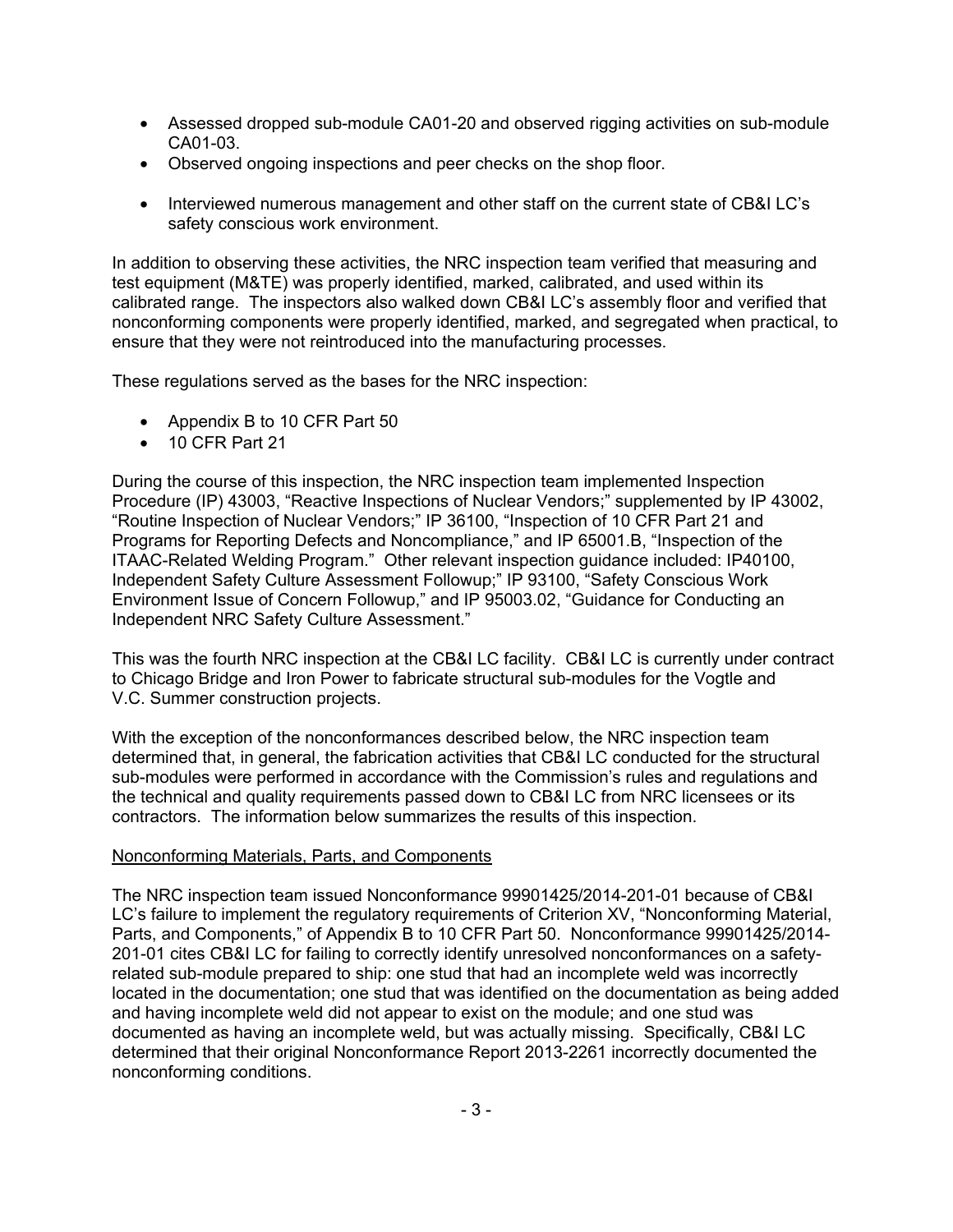#### Corrective Action

The NRC inspection team issued Nonconformance 99901425/2014-201-02 because of CB&I LC's failure to implement the regulatory requirement of Criterion XVI, "Corrective Action," in accordance with the applicable regulatory requirements of Appendix B to 10 CFR Part 50. Nonconformance 99901425/2014-201-02 cites CB&I LC failing to correct a condition adverse to quality. Specifically, CB&I failed to take timely and effective corrective action for a previously identified NRC finding 99901401/2011-202-03 from 2011 for redlining of drawings for safetyrelated AP1000 sub-modules. CB&I LC had closed the corrective action on April 30, 2012 for the NRC finding. Through a focused sample, the NRC inspection team identified 20 corrective action reports in 2013 related to inadequate implementation of red lining (which includes annotating design changes).

## Other Inspection Areas

The NRC inspection team determined that CB&I LC is implementing its programs for 10 CFR Part 21; control of special processes; inspection control; identification and control of materials, parts and components; personnel training and qualification; instructions, procedures, and drawings; and oversight of contracted activities, independent assessments, internal audits and surveillances in accordance with the applicable regulatory requirements of Appendix B to 10 CFR Part 50. Based on the limited sample of documents reviewed and activities observed, the NRC inspection team also determined that CB&I LC is implementing its policies and procedures associated with these programs. As a result of this inspection, CB&I LC generated seven quality assurance corrective action reports (CARs) to address concerns of low significance identified by the NRC inspection team that did not meet the threshold of more than minor concerns as defined by Inspection Manual Chapter 0617, "Vendor and Quality Assurance Implementation Inspection Reports." No findings of significance were identified.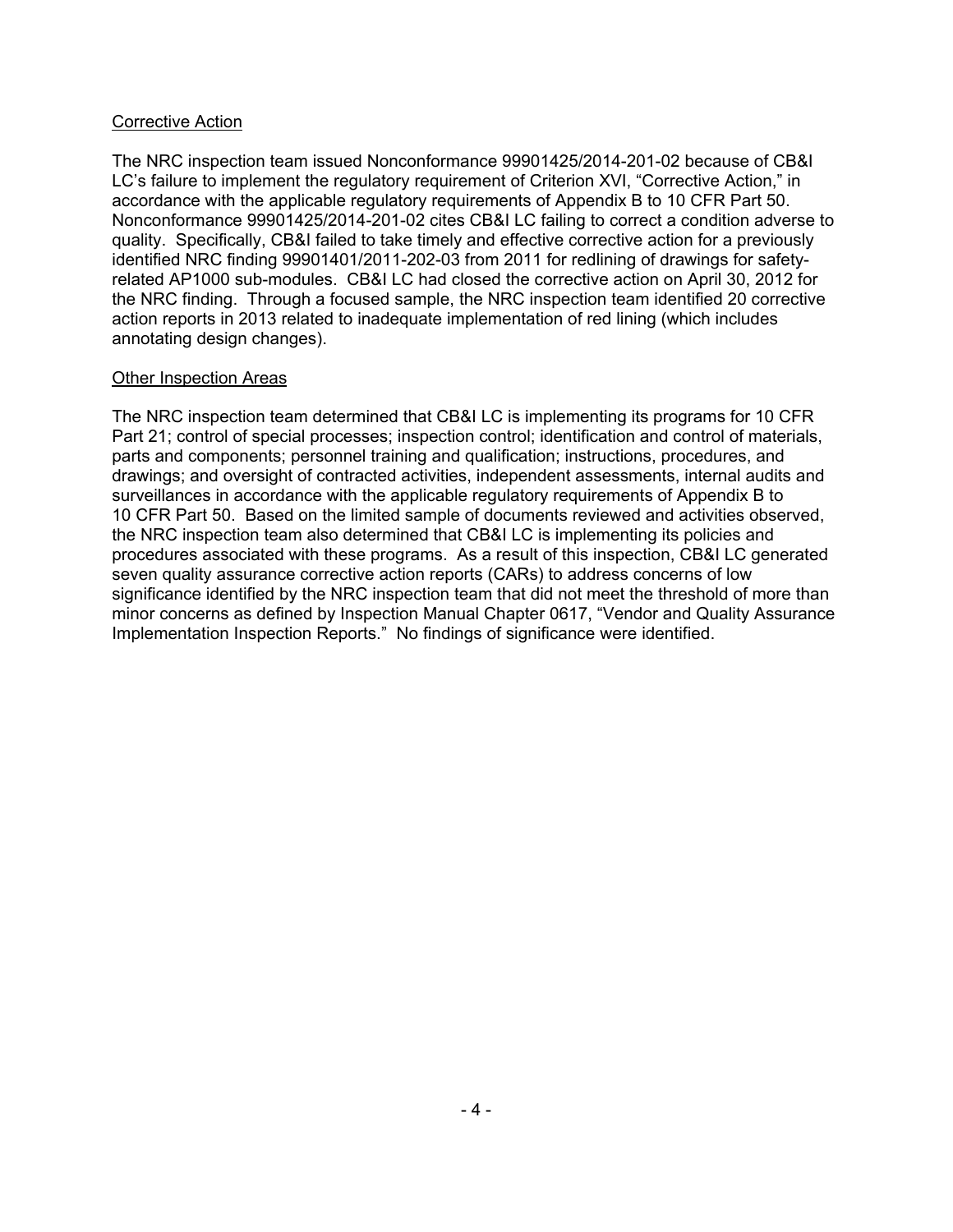# **REPORT DETAILS**

#### 1. Nonconforming Materials, Parts, or Components

#### a. Inspection Scope

The NRC inspection team (hereafter referred to as the inspectors) reviewed Chicago Bridge and Iron Lake Charles' (CB&I LC's) processes and procedures to verify compliance with the requirements of Criterion XV, "Nonconforming Material, Parts, or Components," and Criterion XVI, "Corrective Action," of Appendix B to 10 CFR Part 50. The inspectors reviewed the basis for the stop work order to evaluate if it was due to a failure in CB&I LC's processes and procedures to meet the regulatory requirements for nonconformances and corrective action.

The inspectors reviewed the nonconformance reports (NCRs) associated with the three sub-modules released from the stop work order to prepare for shipping, to ensure that technical deficiencies, including but not limited to, technical deficiencies associated with the key elements of the fabrication, assembly, and inspection of the sub-modules had been appropriately evaluated, dispositioned, and reported to customers. The inspectors reviewed the NCRs to ensure that they were closed with sufficient objective evidence and that they were reviewed by qualified personnel. The inspectors verified, that NCRs dispositioned as "repair" included supplemental work instructions to address the repairs and that the quality control (QC) inspectors inspected and signed-off on the repairs when required.

The inspectors observed ongoing work activities associated with preparation and cutting of material for sub-module work, to ensure reporting of nonconformances and conditions adverse to quality was being performed.

The inspectors interviewed the CB&I LC's customer quality representatives to verify that there is no hesitation to write NCRs and CARs, and to assess their perspective of the nuclear culture at CB&I LC. The inspectors also verified that Customer NCRs and CARs are entered into the corrective action/nonconformance process and are addressed. The inspectors interviewed a large sample CB&I LC and contract supervisory and nonsupervisory personnel to determine if they understood what nonconforming or condition adverse to quality was, what the CB&I LC procedural requirements were, and if they were able to initiate the correct documentation.

The attachment to this inspection report lists the documents reviewed by the inspectors.

#### b. Observations and Findings

The inspectors verified that the CB&I LC policies and procedures related to nonconforming conditions adequately address the regulatory requirements. The inspectors observed that an NCR was submitted during the inspection when a nonconforming condition was identified.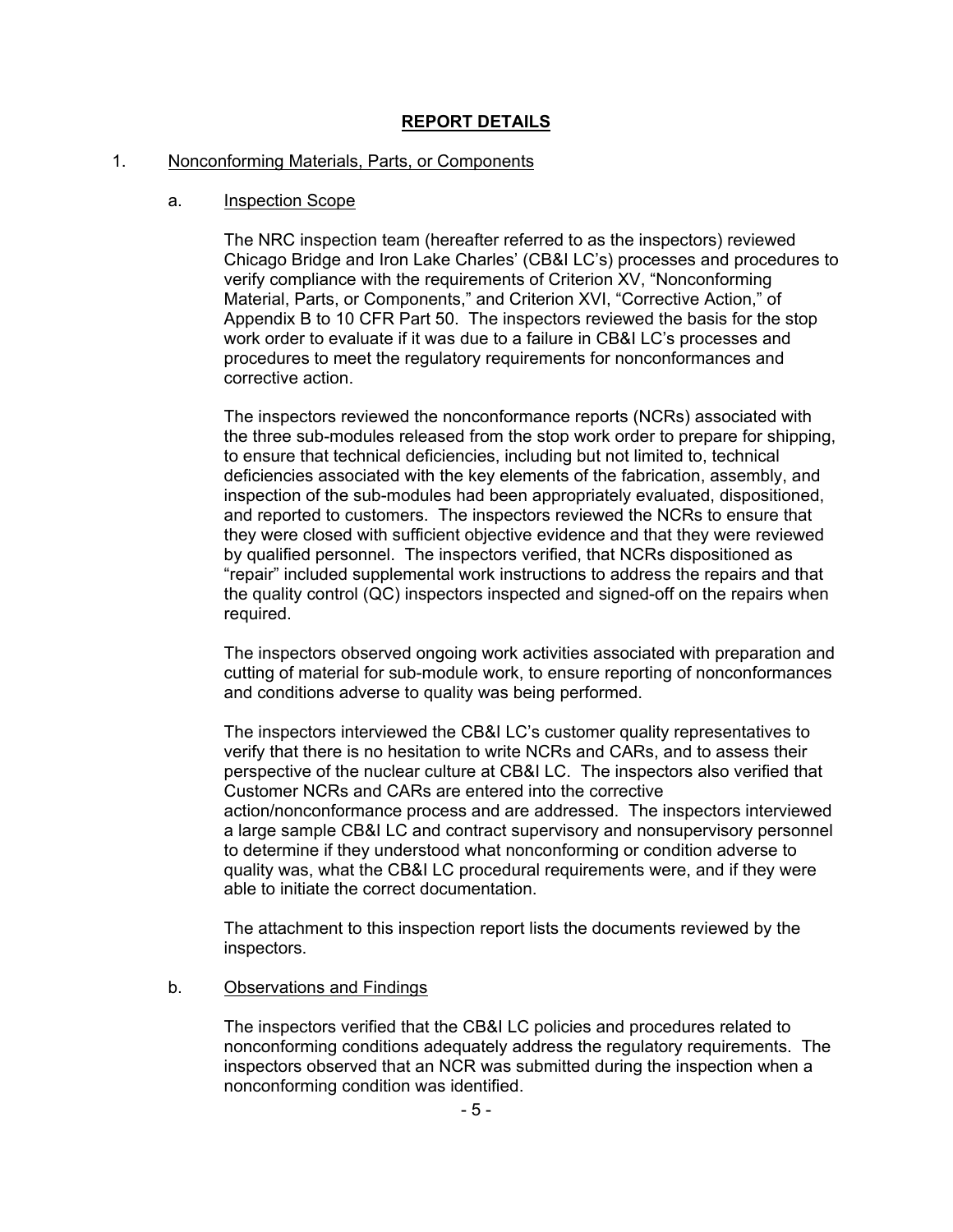The inspectors verified that for two sub-modules ready to be shipped to Vogtle, there was clear documentation showing how CB&I LC had resolved all the nonconformances in accordance with their procedures and regulatory requirements.

Specifically, the inspectors reviewed the documentation and inspected sub-module CA05-05 for V.C. Summer. This sub-module had been released from the stop work order to prepare for shipping, and was proposed to ship with nonconformances to be resolved at the site. The inspectors visually examined accessible sides of the sub-module and noted that six nonconformances existed and were marked (uncontrolled marking) on the sub-module. The inspectors compared the observed physical condition to the documented condition. CB&I LC had closed their open NCR 2013-2261 that documented the nonconformances to an AP1000 Nonconformance and Disposition (N&D) Report APP-CA05-GNR-850019, which was to include all of the nonconforming conditions on the sub-module to be shipped and resolved at V.C. Summer. In reviewing the N&D report versus the actual sub-module conditions, the inspectors determined that the documentation did not match the actual conditions observed. Specifically, of the observed nonconformances: one stud that had an incomplete weld was incorrectly located in the documentation; one stud that was identified on the documentation as being added and having incomplete weld did not appear to exist on the module; and one stud was documented as having an incomplete weld but was actually missing. These errors demonstrated inadequate implementation of CB&I LC's nonconformance program. The inspectors identified this issue as Nonconformance 99901425/2014-201-01 for CB&I LC's failure to properly identify nonconformances on a sub-module prepared for shipment. CB&I LC determined that their original NCR 2013-2261 incorrectly documented the nonconforming conditions and initiated CAR 2014-128, and NCR 2014-123 to address this issue.

## c. Conclusions

The inspectors concluded that CB&I LC is not effectively implementing its nonconforming materials, parts, or components program in accordance with the regulatory requirements of Criterion XV, "Nonconforming Materials, Parts, or Components," of Appendix B to 10 CFR Part 50. The inspectors issued Nonconformance 99901425/2014-201-01 for CB&I LC's failure to correctly identify open nonconformances in the documentation of a sub-module prepared to be shipped. Specifically, the documentation, (N&D) Report APP-CA05-GNR-850019, that was to identify all open nonconformances for sub-module CA05-05 for V.C. Summer to be resolved at site, did not correctly identify some of the nonconforming conditions (including location and type).

- 2. Corrective Action
	- a. Inspection Scope

The inspectors reviewed CB&I LC's policies and procedures that govern the programs for the control of corrective actions to verify compliance with Criterion XVI, "Corrective Action," of Appendix B, to 10 CFR Part 50.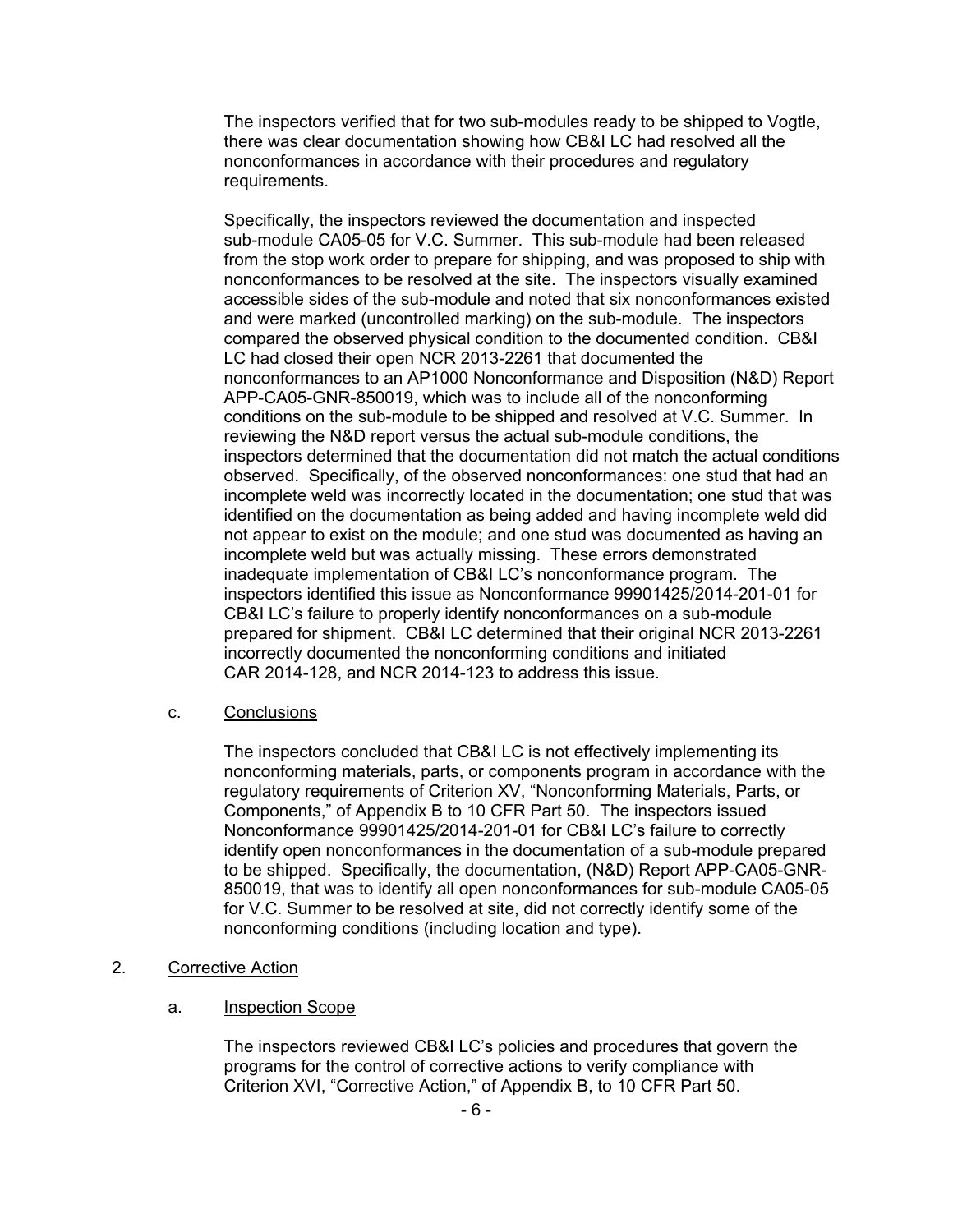The inspectors reviewed a sample of CARs associated with the fabrication of safety-related AP1000 sub-modules to verify the adequacy of CB&I LC's implementation and control of the corrective action program.

Additionally, the inspectors evaluated the adequacy of CB&I LC's implementation of corrective actions for findings previously identified in NRC inspection reports.

The inspectors observed a daily CAR screening meeting to determine if meeting attendees demonstrated knowledge of the corrective action program, provided adequate review of the CARs, including proposed categorization (significant condition adverse to quality, condition adverse to quality, or other) and appropriate screening for 10 CFR Part 21 applicability. Additionally, the inspectors observed a weekly CAR Review Board meeting to see if CB&I LC supervisors demonstrated knowledge of the regulatory requirements and CB&I LC procedures for corrective action, and maintained a Safety Conscious Work Environment (SCWE) perspective when performing their CAR Review Board function.

The inspectors determined through interviewing a large sample CB&I LC and contract supervisory and nonsupervisory personnel that they understood what a nonconforming or condition adverse to quality was, understood what the reporting requirements were, and that they were able to initiate the correct documentation.

The inspectors determined from a review of the various trend reports and of the brief description in the CAR listing from 2012 to present that the trend reports did identify the adverse trends in conditions adverse to quality, and that CB&I LC initiated corrective action. The inspectors determined from their review of CARS and the trends in conditions adverse to quality that the scope of the CB&I LC's stop work order appeared to be appropriate.

The inspectors reviewed implementation of the corrective action program at CB&I LC that focused on the areas of programmatic issues related to welding, nondestructive examination (NDE), inspection, sub-module construction, training and the nonconformance and corrective action programs. In addition, the inspectors reviewed CB&I LC's CARs associated with the stop work order, as well as condition reports for the V.C. Summer sub-module that was dropped.

The attachment to this inspection report lists the documents reviewed by the inspectors.

#### b. Observations and Findings

#### b.1 Internal Audit of Corrective Actions

The inspectors reviewed corrective actions initiated by CB&I LC in response to a quality assurance (QA) internal audit report concerning indoctrination and training (Number I-13-001). The audit was conducted in February 2013 and the report was completed in May 2013. CAR 2013-530 was initiated in order to conduct the apparent cause evaluation and identify corrective actions for the audit report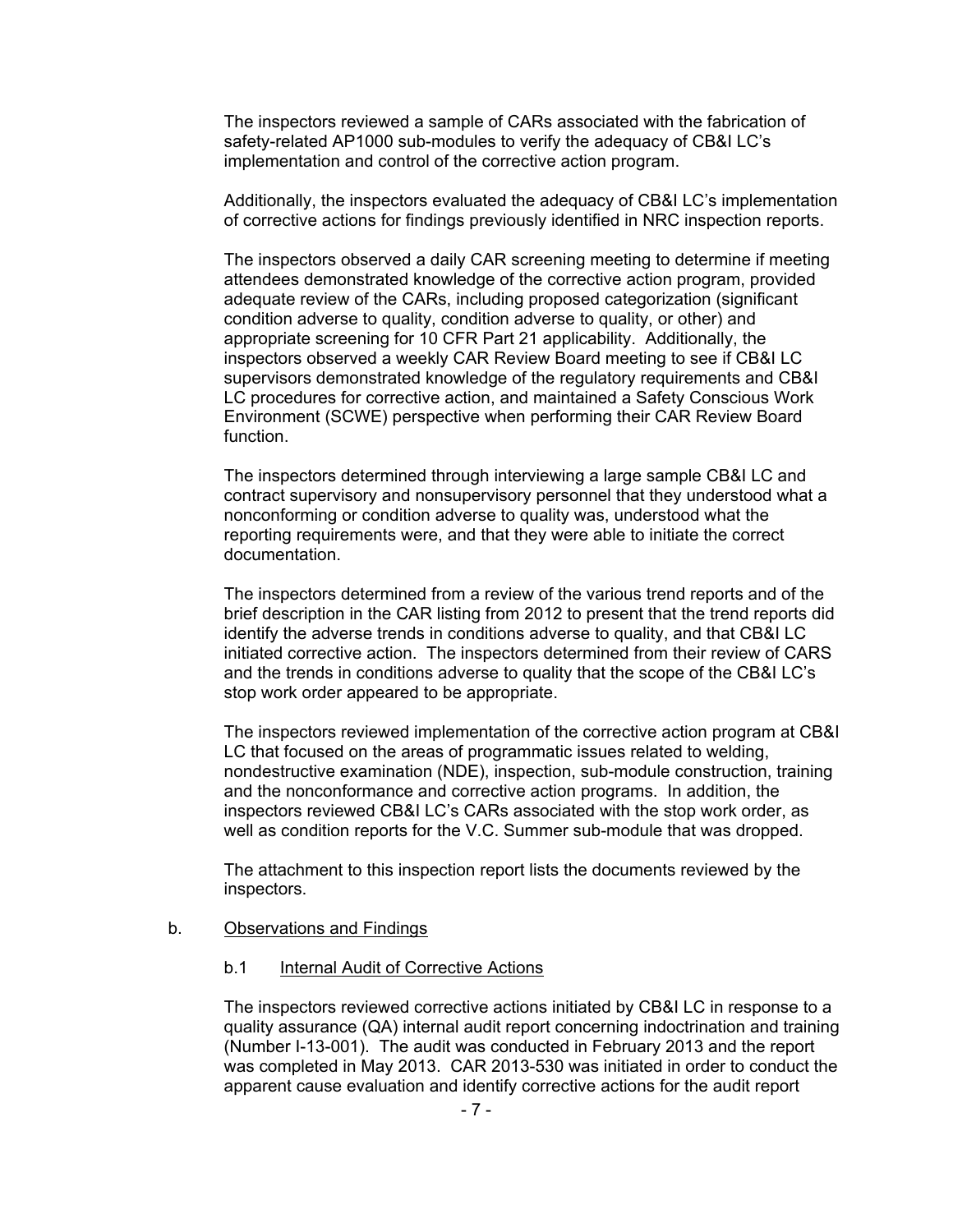findings. The CAR was screened as a Level 2 corrective action. The inspectors identified that the apparent cause evaluation had been conducted two times; however, both were rejected. The apparent cause was revised and subsequently approved on January 31, 2014. The inspectors observed that while the apparent cause was not completed and approved in a timely manner, CB&I LC did make changes to the training program to move toward correcting the deficient condition. No findings of significance were identified.

#### b.2 Corrective Action Program Training

The inspectors witnessed new employee training classes that included training on the function and use of the corrective action program. In addition, inspectors interviewed personnel on the shop floor to determine if personnel felt free to initiate both corrective actions and nonconformances. No findings of significance were identified.

#### b.3 Corrective Actions Associated with the Stop-Work Order

The inspectors interviewed personnel and reviewed the stop work order documentation to gain an understanding of the actions that were being conducted to review the QA documentation for the sub-modules. CB&I LC was in the process of conducting a review of all in process travelers and associated documents (i.e., drawings, weld logs, NCRs and engineering and design change reports (E&DCRs)). This review was being completed by three groups: engineering, production and QC. During the review, if errors were identified, CB&I LC corrected those errors using objective evidence. In order to document the resolution of the errors, CB&I LC was opening CARs and NCRs as appropriate. In addition to the documentation, CB&I LC reviewed and verified the training documentation for all personnel working on the sub-modules as part of the stop work order. In order for a sub-module to be released from the stop work order, all QA documentation and training records were required to be verified and then the Management Review Board (MRB) approved the release of each individual sub-module to a designated team of personnel.

The inspectors reviewed CARs and NCRs associated with qualification records of personnel. No findings of significance were identified.

#### b.4 CB&I LC's Corrective Actions for Previous NRC Inspection Report Findings

As a note, CB&I acquired Shaw Modular Solutions (SMS) on February 13, 2013. At that time, the Lake Charles facility became known as CB&I LC.

## *Nonconformance 99901401/2011-202-03*

Nonconformance (NON) 99901401/2011-202-03 documented that SMS failed to ensure that design changes were subject to the design control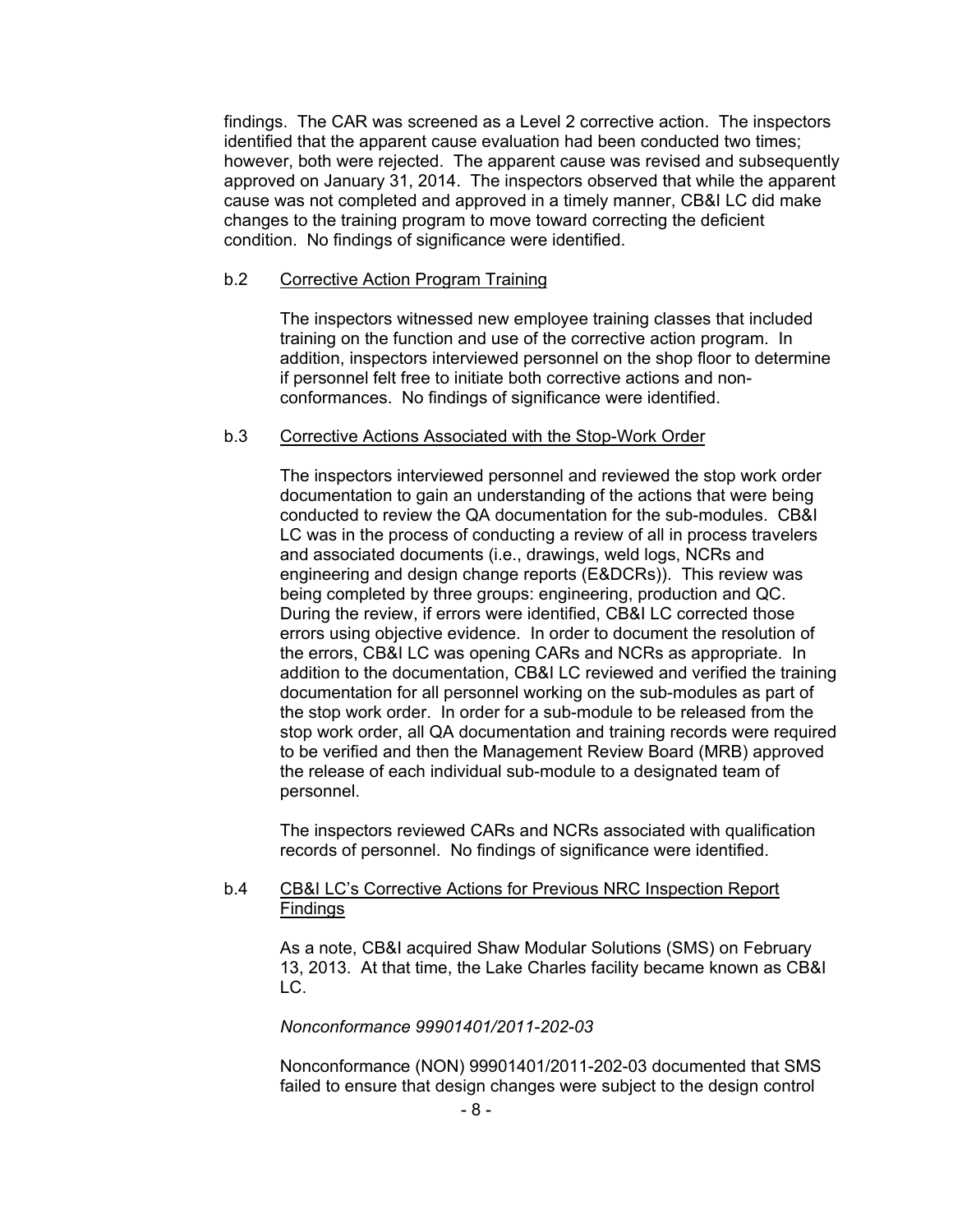measures commensurate with those applied to the original design, SMS procedure QP-G-05a-00, and Westinghouse Specification APP-GA-G1- 001. Specifically, the SMS Product Manager redlined detailed drawing APP-CA20-S5-02-000-0201, Revision 0, dated April 11, 2011, to add supports to sub-module CA20-02; however, the Product Manager failed to confirm with the Detailer Manager that the redline changes were in accordance with the approved drawings prior to change. In addition, the redlined drawings did not indicate that the subject angle iron supports were to be considered temporary.

The inspectors reviewed the corrective actions taken by SMS and CB&I LC specific to redlining of design changes. The inspectors observed SMS and CB&I LC evaluated the previous NRC finding in this area but failed to adequately implement actions of CAR 11-450 to prevent recurrence.

Additionally, the inspectors observed that CB&I LC had not included redlining of drawings in the stop work order dated January 13, 2014. The inspectors observed that CB&I LC had included the redlining of shop travelers in the stop work order, but lifted the restriction on January 14, 2014. The inspectors requested all CARs related to redlining of drawings since CAR 11-450 be compiled for the inspectors review. The inspectors observed that there were more than 20 CARs in 2013 related to redlining of drawings (separated from shop travelers) since the NRC finding documented in NON 99901401/2011-202-03.

The inspectors reviewed a drawing for the safety-related module CA01- 01-19-310-1902 and its associated four versions. The inspectors further observed that the current version (1.4) introduced a red line that was not previously documented in versions 1.2 or 1.3. As a result, the inspectors determined that the subject drawing did not reflect all applicable redlines for a time period of at least one month. This issue is sgnificant because this was a previous NRC finding and the redlining process is essential in maintaining proper design configuration of safety-related AP1000 submodules. As a result of the NRC identification of this concern, CB&I LC issued CAR 2014-162. The inspectors determined that CB&I LC's previous corrective actions associated with NRC's NON 99901401/2011- 202-03 were ineffective and issued Notice of Nonconformance 99901425/2014-201-02.

#### *Nonconformance 99901401/2011-202-01*

NON 99901401/2011-202-01 documented that SMS failed to provide control over activities affecting quality in the SMS Quality Assurance Manual (QAM) and failed to define the regulatory and industry standards to which SMS is committed in the QAM.

SMS and CB&I LC evaluated the previous NRC findings in this area by initiating, evaluating, and implementing actions in CAR 2011-485. After the NRC inspection in 2011, SMS and CB&I LC identified additional examples of problems with the control of activities affecting quality in the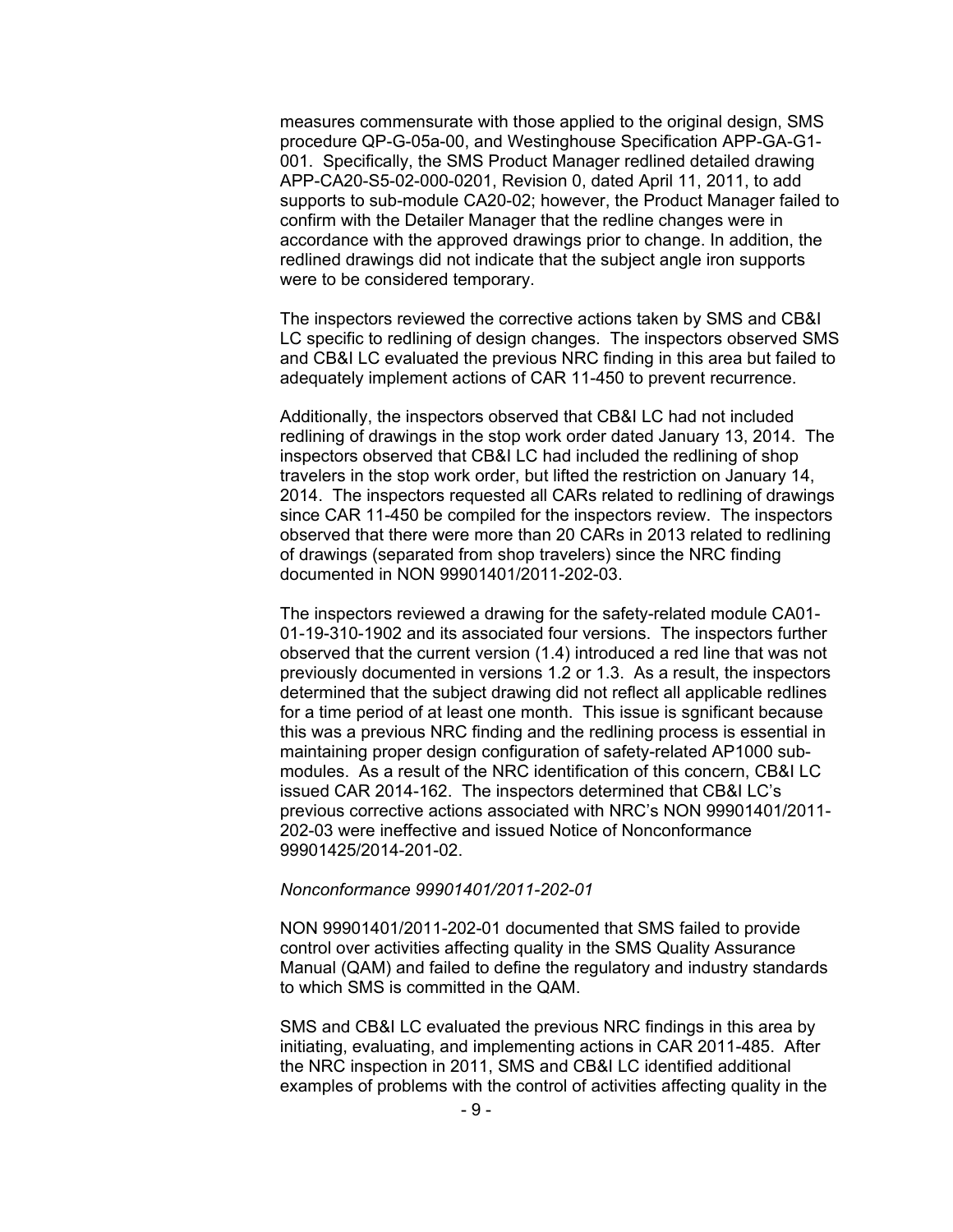QAM. The programmatic issues of controlling activities affecting quality were addressed by QAM changes to add additional guidance. The inspectors verified that the additional guidance provided was adequate. This issue is closed.

#### *Nonconformance 99901401/2011-202-02*

NON 99901401/2011-202-02 documented that SMS failed to provide indoctrination and training to personnel who; 1) manage or implement activities affecting quality, 2) adequately document the training of auditors, and 3) appropriately requalify a lead auditor in accordance with SMS procedures.

The inspectors reviewed the corrective actions taken by SMS and CB&I LC specific to indoctrination and training of these personnel. The inspectors observed that SMS and CB&I LC evaluated the previous NRC findings in this area by initiating, evaluating and implementing actions of CARs 11-484, 11-455 and 12-054.

Through an evaluation of training records, procedural changes, and qualification records, the inspectors verified the CB&I LC management had the requisite training and that it was properly documented. Additionally, the inspectors reviewed a sample of CB&I LC lead auditor qualification and requalification packages per QP-QA-01. The inspectors found that the lead auditors were qualified and documented consistent with CB&I LC requirements.

The inspectors interviewed various CB&I-LC staff and verified adequate worker awareness of the indoctrination and training of personnel.

The inspectors determined that CB&I LC's implementation of corrective actions was adequate. This issue is closed.

#### *Nonconformance 99901401/2011-202-04*

NON 99901401/2011-202-04 documented that SMS failed to include the applicable technical requirements in procurement documents, which are necessary to assure that adequate quality is suitably included or referenced.

The inspectors reviewed the corrective actions taken to address the inclusion of applicable technical requirements in procurement documents which are necessary to assure that adequate quality is suitably included or referenced. The inspectors observed that SMS and CB&I LC evaluated the previous NRC findings in this area by initiating, evaluating and implementing actions of CAR 11-448.

The inspectors determined that CB&I LC's implementation of corrective actions was adequate. This issue is closed.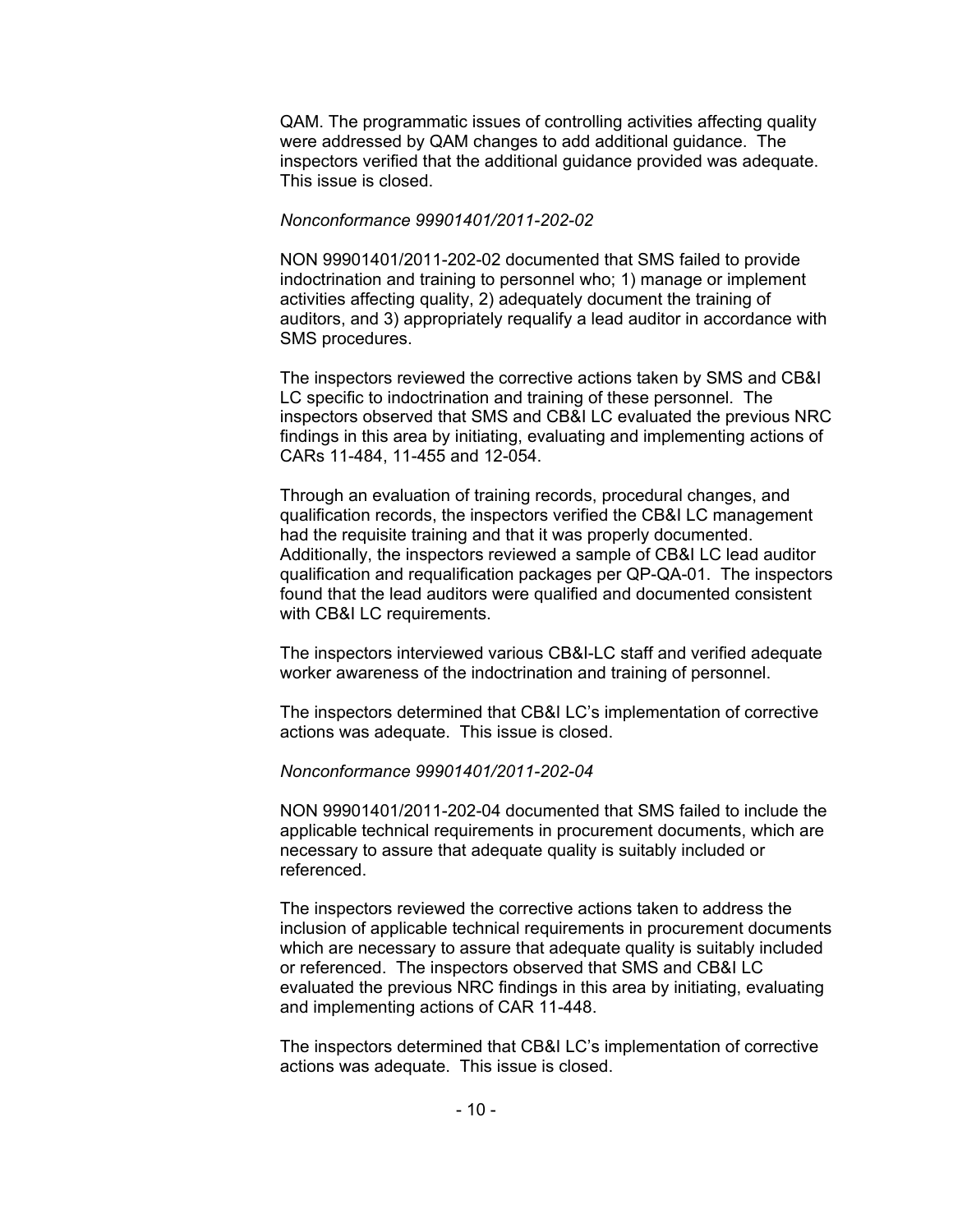#### *Nonconformance 99901401/2011-202-05*

NON 99901401/2011-202-05 documented that the SMS American Welding Society (AWS) welder qualification program, including the welder qualification records and Welder Qualification History Log, did not provide adequate records to demonstrate that welding was accomplished by qualified personnel.

The inspectors observed that SMS and CB&I LC evaluated the previous NRC findings in this area by initiating, evaluating and implementing actions of CARs 11-439 and 11-460. The inspectors evaluated the CB&I LC AWS welder qualification program through a review of Welder Roster, a sampling of Welding Operator Qualification Continuity Logs, shop travelers for welding, and witnessing of welder testing qualifications.

The inspectors determined that CB&I LC's implementation of corrective actions was adequate. This issue is closed.

#### *Nonconformance 99901401/2011-202-06*

NON 99901401/2011-202-06 documented that SMS failed to properly control and calibrate safety-related measurement and test equipment (M&TE).

The inspectors observed that SMS and CB&I LC evaluated the previous NRC findings in this area by initiating, evaluating and implementing actions of CARs 11-448 and 11-456.

The inspectors interviewed various CB&I-LC staff and physically verified proper control and calibration of safety-related M&TE. The inspectors determined that CB&I LC's implementation of corrective actions was adequate. This issue is closed.

## *Nonconformance 99901401/2011-202-07*

NON 99901401/2011-202-07 documented that SMS failed to control a sub-module that had open nonconformances identified on it.

SMS and CB&I LC evaluated the previous NRC findings in this area by initiating, evaluating and implementing actions for CARs 11-440, 11-446, and 11-452. Subsequent to the NRC inspection in 2011, SMS identified additional examples of problems with control of nonconformances as documented in CAR 12-076 which was classified as a significant condition adverse to quality (SCAQ).

The inspectors reviewed a sample of sub-modules and confirmed that NCRs identified in shop traveler packages were appropriately physically tagged as required. During interviews with CB&I LC staff, the inspectors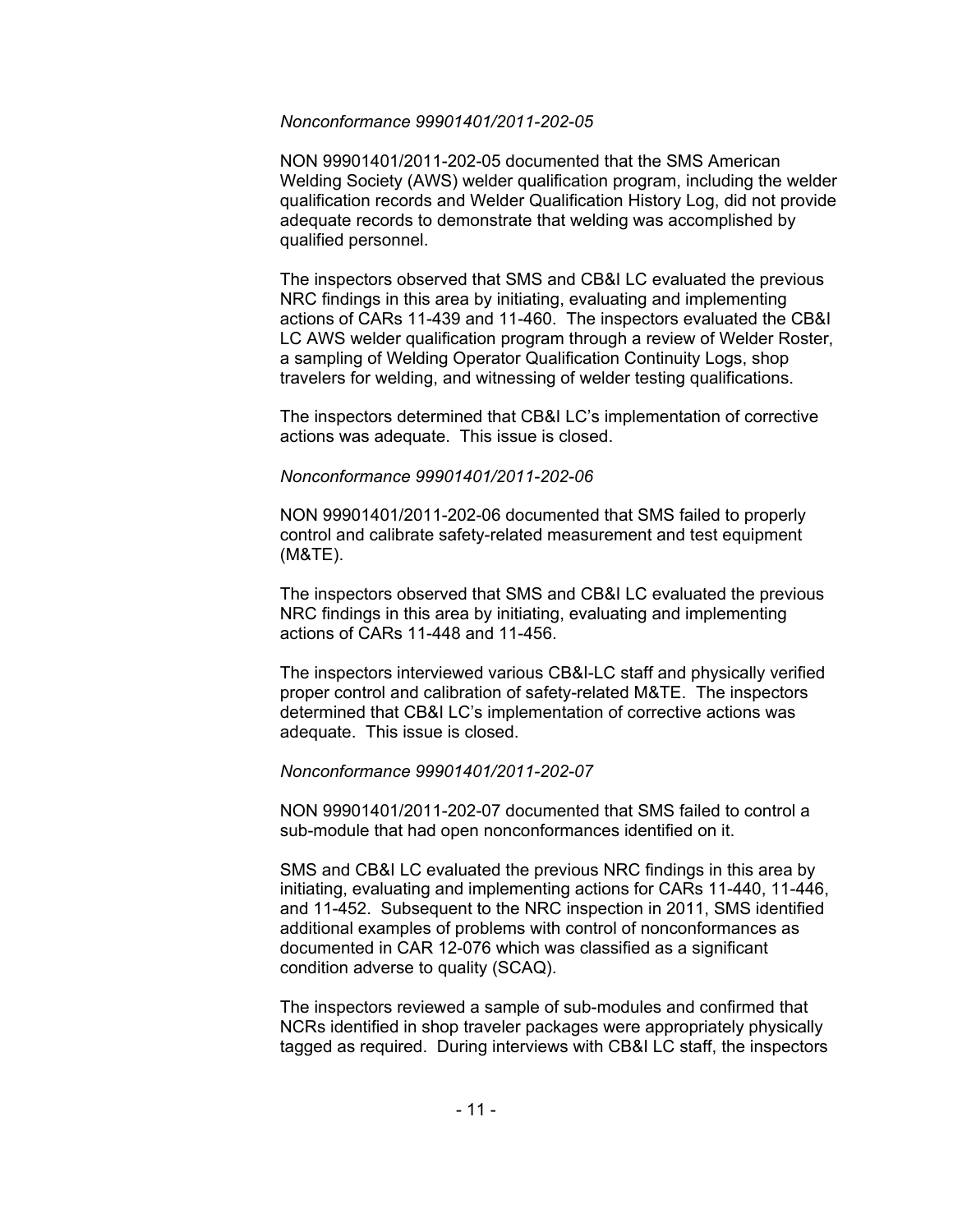verified adequate worker awareness of the controls for nonconforming conditions.

The inspectors concluded that CB&I-LC developed adequately addressed the controls for NON. This issue is closed.

#### *Nonconformance 99901401/2011-202-09*

NON 99901401/2011-202-09 documented that SMS failed to perform a trend analysis of conditions adverse to quality as required by the licensee's POs. This NON was followed up during an NRC inspection conducted September 10-14, 2012. The inspection results were documented in NRC Inspection Report No. 99901401/2012. In 2012, the inspectors found some progress had been made in trend analysis; but SMS did not complete trending procedure revisions by August 31, 2012 as committed to the NRC. The NRC subsequently issued NON 99901401/2012-201-01 for untimely corrective actions for not completing the trending procedure revisions.

In the response to NON 99901401/2012-201-01, SMS indicated the reason they did not meet the commitment to issue the trending procedure was that it took longer to procure and implement new software, understand the trending capabilities, and gather data to develop the necessary procedural guidance. In 2013, Procedure QP-CA-303, "Trending Manual," was issued which contained guidance for assigning trend codes to condition reports, establishing timeframes for formal trending reports, and specifies that when a potential adverse trend is identified, a CAR should be initiated.

The inspectors reviewed a sample of completed trend reports involving the corrective action program. The individual trends were followed by an overall site condition report trending summary which included a quarterly comparison broken down by causal factors.

The trend data showed a clear increase in condition report overdue analysis and action items from May 2013 through August 2013. These overdue actions were part of the reason why CB&I LC initiated a stop work order in January 2014 to work down the backlog of procedure revisions that were action items from condition reports. The inspectors also interviewed several site personnel including managers and determined there was a good awareness of problem areas and corrective actions being implemented to improve performance.

The inspectors determined that the initiation of CARs to evaluate and correct adverse trends was being performed. The inspectors concluded that CB&I LC developed an adequate trending program which addressed previous NRC findings in the area of trending. This issue is closed.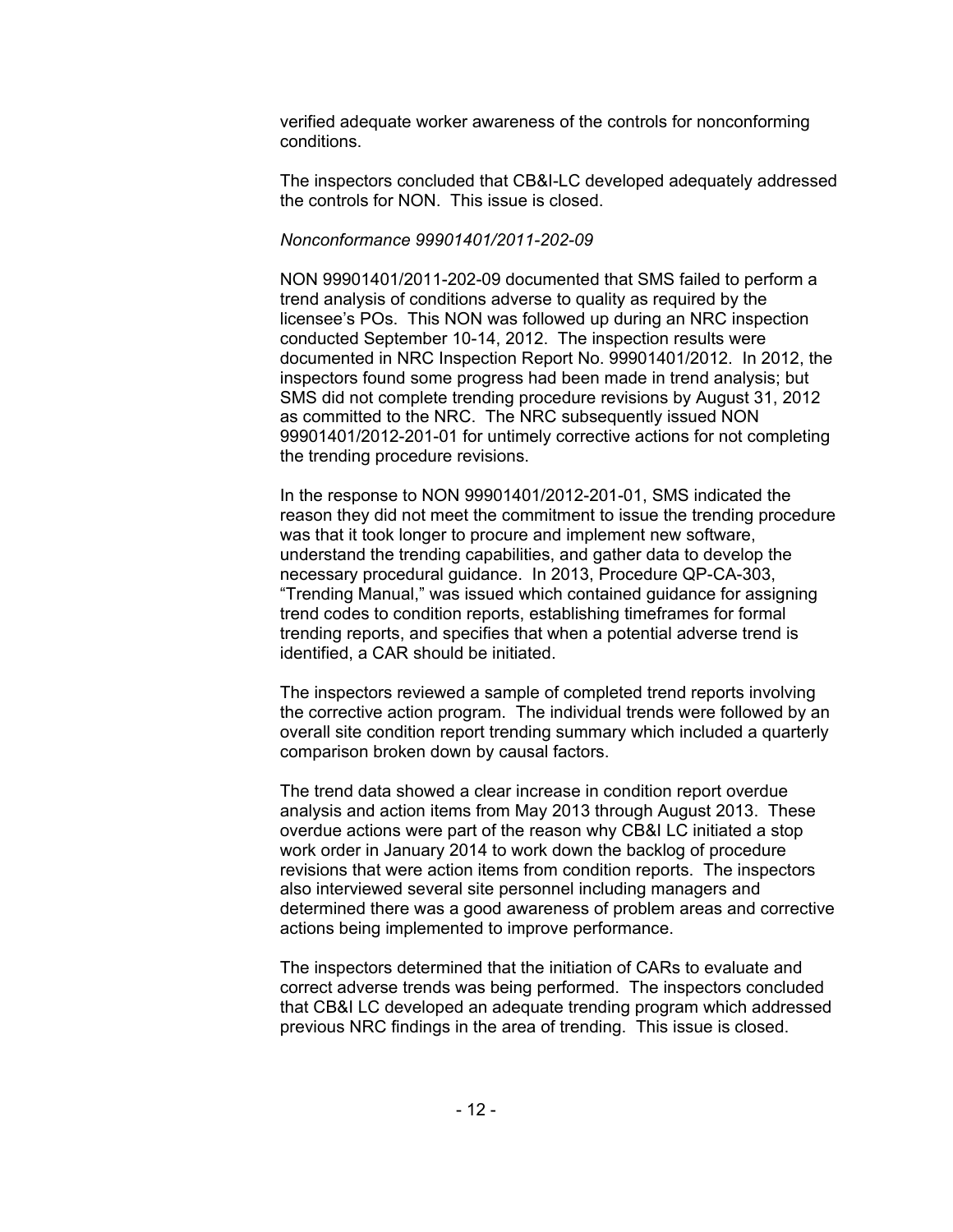#### *Nonconformance 99901401/2012-201-01*

NON 99901401/2012-201-01 documented several examples where SMS failed to promptly correct conditions adverse to quality and SCAQ.

These previous NRC findings, NONs 99901401/2011-202-08 and 2012-201-01 were examples of problems with the effective implementation of the corrective action program. SMS and CB&I LC have implemented a number of corrective actions to address the NRC findings to improve the overall timeliness and effectiveness of the corrective action program. The inspectors reviewed the corrective actions implemented for the corrective action program and also the related performance indicators.

The inspectors attended a corrective action review board (CARB) meeting, and also reviewed the performance indicators developed to track the timeliness of completing evaluation and action items associated with CARs. The inspectors reviewed a listing of open SCAQs and determined that the root cause analysis reviews were scheduled and completed within a reasonable time period. Further, CB&I LC was under a stop work order to reduce the backlog of CAR action items. The CAR action item backlog peaked in November 2013 and has trended down since then. Many of the CAR action items in the backlog were related to procedure revisions. The inspectors concluded that there was enhanced management attention on the implementation of the corrective action program.

The CB&I LC review of the control of weld wire, which was a previous NRC finding, determined that the previous weld wire CAR evaluations were too narrowly focused and did not focus on programmatic or process issues. Further, the management sponsor for the evaluations was not sufficiently engaged. Procedure QP-CA-216, "Corrective Action Program," was enhanced to define department owner responsibilities. Effectiveness reviews were initiated to confirm that corrective actions implemented for a SCAQ were effective. The inspectors determined that CB&I LC took adequate corrective actions for the control of weld wire.

The inspectors reviewed the corrective actions taken in response to an NRC finding related to the documentation of late entries contained in Procedure QP-G-17, "Quality Records." CB&I LC initiated CAR 12-857 to evaluate and implement corrective actions as necessary. The inspectors determined that CB&I LC's implementation of corrective actions was adequate. This issue is closed.

c. Conclusions

The inspectors concluded that CB&I LC is not effectively implementing its corrective program in accordance with the regulatory requirements of Criterion XVI, "Corrective Action," of Appendix B to 10 CFR Part 50. The inspectors issued Nonconformance 99901425/2014-201-02 for CB&I LC's failure to take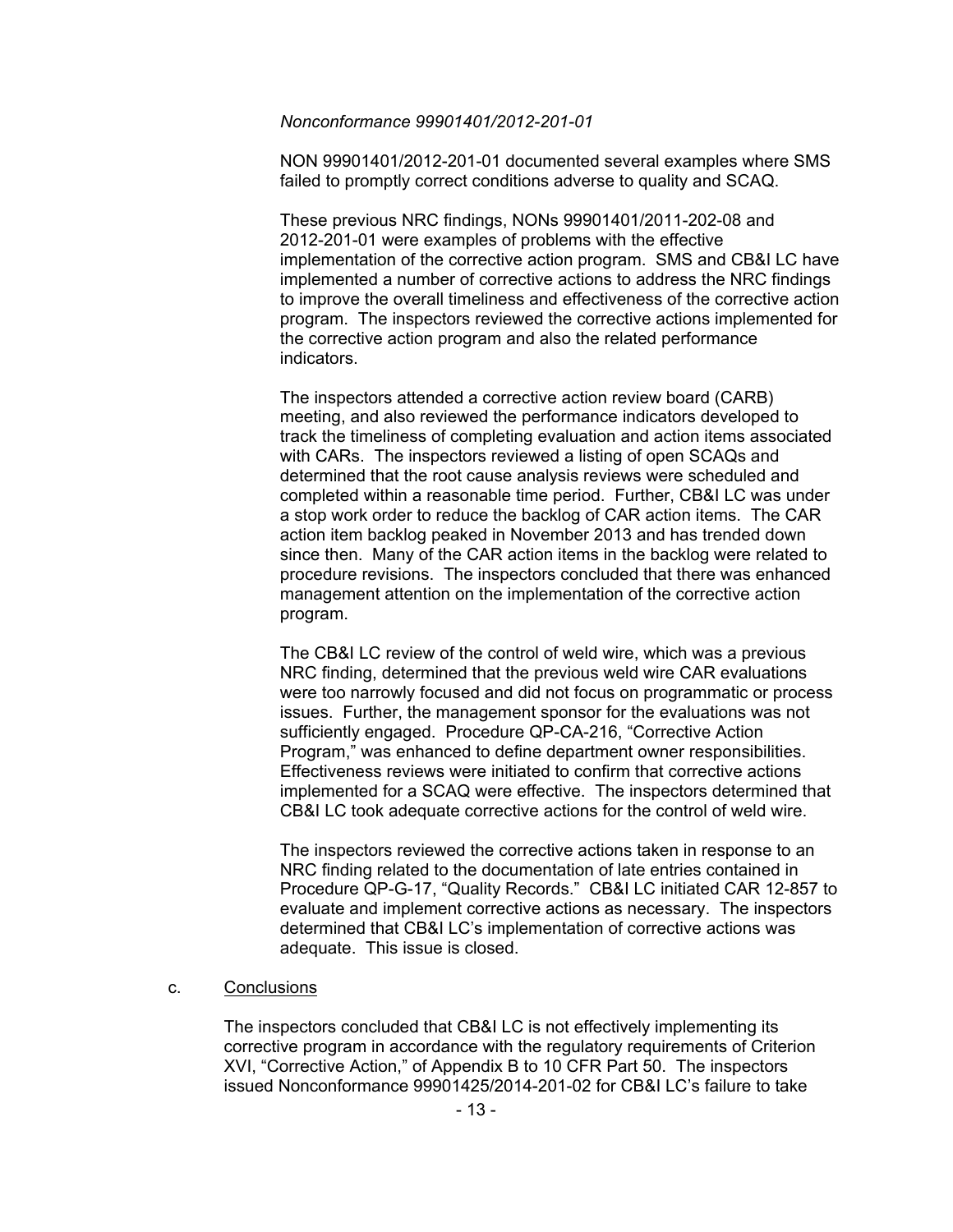timely and effective corrective action for a previously identified NRC finding from 2011 for redlining of drawings for safety-related AP1000 sub-modules. CB&I LC had closed the issue of ineffective corrective action for the NRC finding. Through a focused sample, the NRC inspection team identified 20 CARs in 2013 related to inadequate implementation of red lining (which includes annotating design changes).

# 3. 10 CFR Part 21 Program

# a. Inspection Scope

The inspectors verified the adequacy of the evaluations and corrective actions, for selected 10 CFR Part 21 and 10 CFR 50.55(e) reports by CB&I LC to the NRC. For the 10 CFR 50.55(e) reports, which were for a programmatic breakdown in QA, the inspectors reviewed the CB&I LC corrective actions to ensure they addressed the entire scope of the QA program and implementation issue.

The inspectors reviewed CB&I LC's processes and procedures to verify compliance with the requirements of 10 CFR Part 21. The inspectors observed a daily CAR meeting for potential10 CFR Part 21 screening applicability. For the NCRs and CARs reviewed, the inspectors verified that 10 CFR Part 21 was properly screened, evaluated and reported when applicable.

The inspectors reviewed 10 CARs associated with 10 CFR Part 21 and 10 CFR 50.55(e) reports. The inspectors determined that the threshold for determining 10 CFR Part 21 reportability appeared adequate, and that corrective action was initiated for the conditions adverse to quality. For the 10 CFR 50.55(e) reports, the inspectors determined that CB&I LC's documented corrective actions appeared to address the entire scope of the QA program and implementation issue.

The attachment to this inspection report lists the documents reviewed by the NRC inspection team.

b. Observations and Findings

No findings of significance were identified.

c. Conclusions

The inspectors determined that CB&I LC's processes and procedures complied with the requirements of 10 CFR Part 21. Based on the limited sample of documents reviewed and observation of CAR screening activities at the CB&I LC facility, the inspectors determined that CB&I LC is adequately implementing its QAM and the associated procedures for to 10 CFR Part 21. No findings of significance were identified.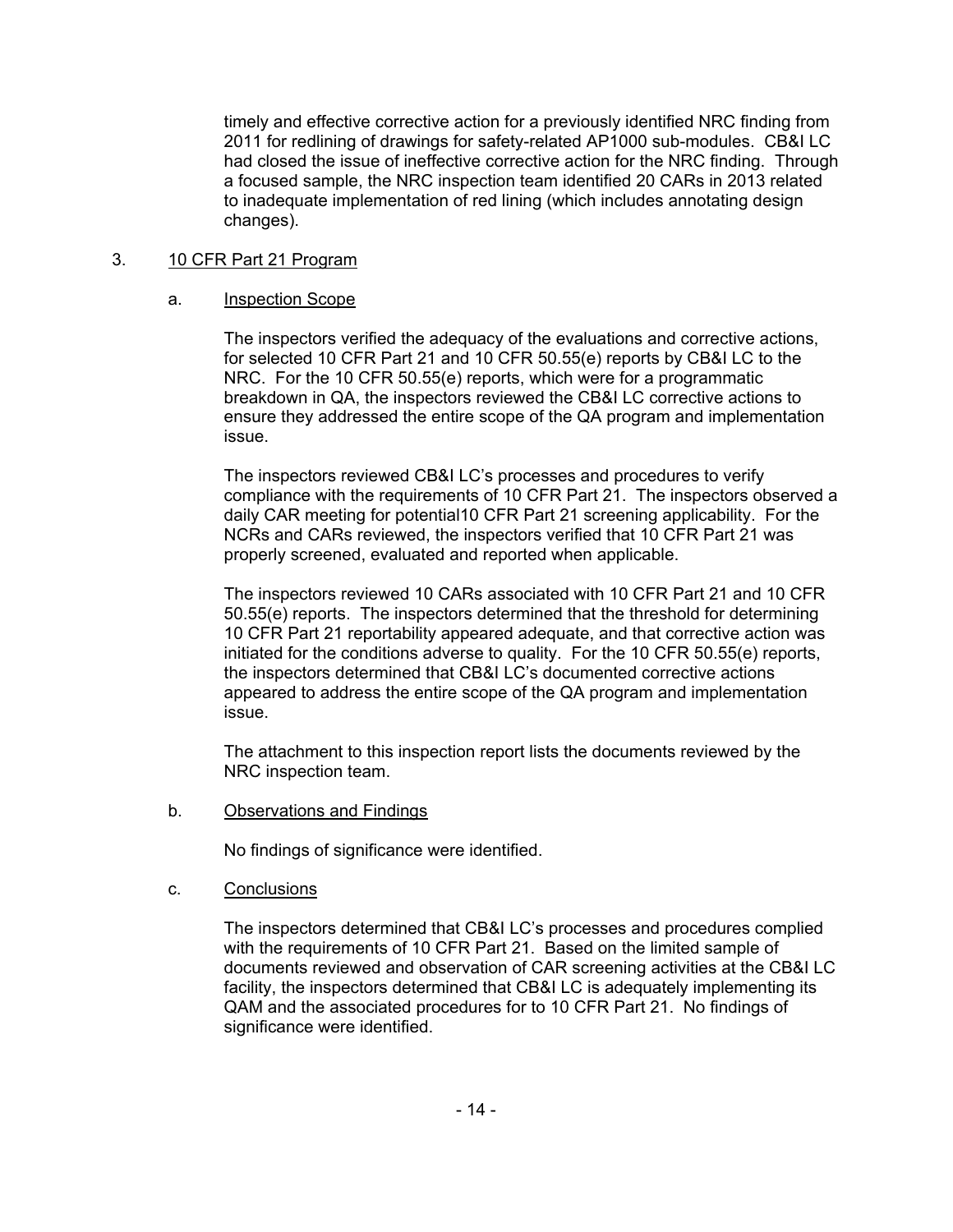### 4. Control of Special Processes

#### a. Inspection Scope

The inspectors reviewed CB&I LC's policies and implementing procedures that govern the control of special processes ( i.e., welding, visual test (VT), penetrant test (PT) and ultrasonic test (UT) inspections) to verify compliance with the regulatory requirements of Criterion IX, "Control of Special Processes," of Appendix B to 10 CFR Part 50 as well as with the requirements of the AWS D1.1, "Structural Welding Code-Steel," 2000 Edition, AWS D1.4, "Structural Welding Code – Reinforcing Steel," 1998 Edition, and American Society for Nondestructive Testing (ASNT) SNT-TC-1A, "Personnel Qualification and Certification in Nondestructive Testing," 1992 Edition.

The inspectors reviewed a sample of welding and NDE documents, observed welding and NDE activities being performed at the weld test facility, and reviewed completed NDE and welding records associated with the fabrication and inspection of the AP1000 structural sub-modules.

The NRC inspection team interviewed welders and NDE inspectors to assess their understanding of the applicable codes and standards, CB&I LC processes and procedures, and the stop work requirements.

The inspectors measured fillet weld leg and throat dimensions on several sub-modules with grinding marks in the areas of the toes for fillet welds, start and stop locations, intricate inner and outer radius corners, and edges of weldments to determine whether the minimum size of fillet weld dimensions were in accordance with the requirements of engineering drawings; CB&I LC Quality Procedure QP-QC-310, Visual Weld Inspection Procedure, Revision 7, October 9, 2013; and AWS D1.1 – 2000, Structural Welding Code – Steel.

The inspectors observed in-process weld stud grid markings and 10-stud qualifier areas on several sub-modules, reviewed shop weld travelers, and interviewed subject matter experts to determine whether the new stud and weld mapping process with pictorials showing the sub-assembly number, unique stud identifier, and weld number (e.g. 110-10-1892, respectively) for the location and dimension for each traceable stud was performed in accordance with the requirements of the CB&I LC Quality Procedure QP-QC-301, Implementation of Shop Traveler, Revision 3, October 23, 2013, using paragraphs 6.5.3 thru 6.5.5 along with Attachment 3, Stud Weld Map (6 pages), and Attachment 4, Studs Recorded by Grid System (5 pages), and AWS D1.1 – 2000, Structural Welding Code – Steel.

The inspectors interviewed subject matter experts on the use of the Gas Metal Arc Welding process to repair carbon steel plates damaged by the removal of studs to determine whether substitution of the Shielded Metal Arc Welding process required by paragraph 7.7.5 of the AWS D1.1 Code was properly exempted by the Westinghouse engineer in accordance with the provisions of paragraph 1.1 of the AWS D1.1 – 2000, Structural Welding Code – Steel.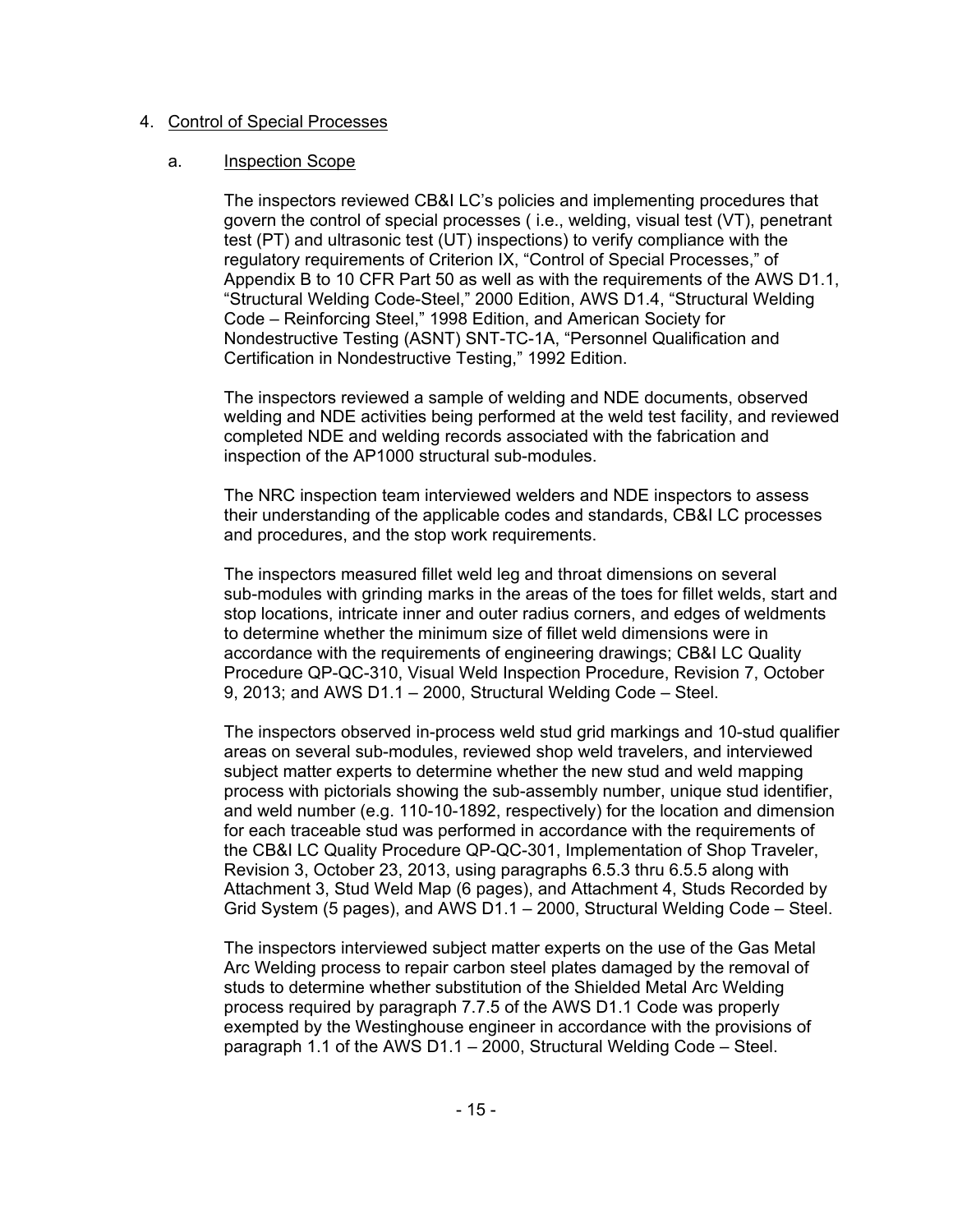The inspectors interviewed a shop supervisor on using thermal air carbon arc gouging (not considered a cutting process or oxygen gouging) on duplex stainless steel to determine whether using both scarfing and remnant weld metal grinding techniques prevented temperatures to exceed 300ºF and carbon deposits on the final surface of the CA01-11 sub-module in accordance with the requirements of CB&I LC Quality Procedure QP-PC-09, Rework/Repair of Welds and Effective Weld Area, Revision 5, June 28, 2013.

The inspectors reviewed several duplex stainless steel Welding Procedure Specifications (WPS) with supporting Procedure Qualification Records (PQRs) that were qualified in accordance with the AWS D1.6, Structural Welding Code – Stainless Steel, to determine whether the weld filler metal, maximum interpass temperature, Charpy V-notch testing temperature and minimum absorbed energy, maximum heat input energy, and ferrite content testing was in accordance with the WEC APP-VW20-Z0-023, Welding Specification for American Society for Testing and Materials (ASTM) A240 UNS S32101 Duplex Stainless Steel Plate.

The inspectors witnessed 9 welders undergo re-test at CB&I LC's welding test facility to address a welding qualification issue documented in CAR 2014-11 related to a single complete joint penetration (CJP) "V," groove joint for carbon steel to carbon steel material and for carbon steel to duplex stainless steel material. The inspectors observed traceable weld materials, calibrated welding machine, use of the latest revision of the WPS, welder performance in accordance with the WPS welding parameters (including preheat temperature, root pass, interpass temperature, electrical characteristics and the travel speed) and how the welder evaluation was evaluated.

The inspectors selected a sample of five WPSs and their associated PQRs used during fabrication of sub-modules CA05-70 and CA01-32 for V.C. Summer to verify that the sample documents used were qualified in accordance with the requirements of AWS D1.1, AWS D1.6 and the applicable CB&I LC procedures. The inspectors also verified that the applicable welding data such as weld material and heat/lot number, WPS, etc. and inspection procedures used and the final inspection results were recorded in accordance with the applicable CB&I LC procedures and instructions. The welding data was recorded on the associated weld log data sheet for each weld joint along with the applicable NDE results.

The inspectors witnessed the mechanical test activity being performed on the test coupons welded by the welders. From each weld test coupon, two side bend test specimen were cut and bend tested as specified in the Table 4.9,"Welder and Welding Operator Qualification – Number and Type of Specimen and Range of Thickness and Diameter Qualification," of AWS D1.1 and visually inspected by CB&I LC welding inspector to ensure there were no visible cracks as specified in Section 3, "Acceptance Criteria," of Attachment 2, "Requirements for Conducting Welder/Operator Performance Qualification Tests," of QP-WE-302 procedure in accordance with AWS D1.1 and AWS D1.6 acceptance requirements.

The attachment to this inspection report lists the documents reviewed by the inspectors.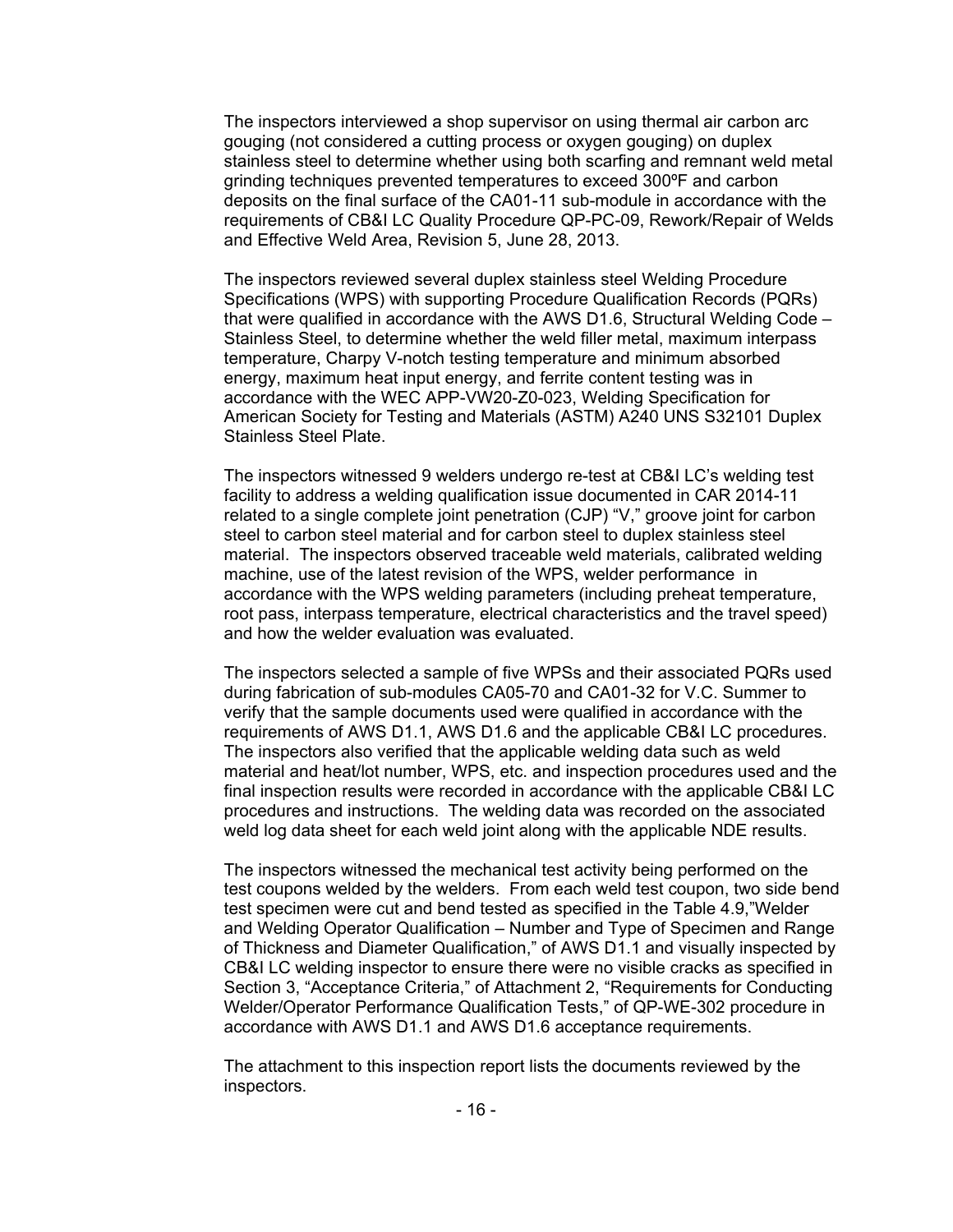# b. Observations and Findings

No findings of significance were identified.

# c. Conclusions

The inspectors concluded that the implementation of the CB&I LC program for control of special processes is consistent with the regulatory requirements of Criterion IX of Appendix B to 10 CFR Part 50. Based on the limited sample of documents reviewed and with limited observation of work activities due to the stop work order at the CB&I LC facility, the inspectors determined that CB&I LC was taking adequate steps in improving its welding program and that it was effectively implementing its QAM and the associated procedures for control of special processes. No findings of significance were identified.

# 5. Document Control

# a. Inspection Scope

The inspectors reviewed CB&I LC's processes and procedures that govern CB&I LC's document control program to verify compliance with the regulatory requirements of Criterion VI, "Document Control," of Appendix B of 10 CFR 50. The inspectors observed two training sessions, interviewed the trainer, reviewed two post-training quizzes, and interviewed shop floor supervisors, process engineers, QC inspectors, and welders to determine whether personnel understand the importance and integrity of signatures, adhering to welding procedures and drawing dimensions, reviewing welder/operator qualification roster before assigning work, not bypassing inspection hold points, and accurate recording of welder stencils and weld/base metal heat numbers during the fabrication of safety-related modules in accordance with the CB&I LC Quality Procedure QP-PC-301, Implementation of Shop Travelers, Revision 3, November 6, 2013.

The inspectors interviewed shop supervisors and process engineers, and reviewed the "scrubbing" of shop weld travelers associated with safety-related sub-modules to determine whether updating of documents for completeness, consistency, and accuracy was performed in accordance with the applicable requirements of the AWS D1.1, Structural Welding Code – Steel, AWS D1.3, Structural Welding Code – Sheet Steel, and CB&I LC's QA Program.

The inspectors interviewed QC inspectors, shop supervisors, process engineers, and craft personnel, and observed training discussions on the reluctance of working multiple sub-modules in parallel to determine whether the reduction of error traps will minimize incorrectly recording information on shop travelers for safety-related sub-modules in accordance with the requirements of CB&I LC's QA Program. The inspectors noted that the practice of personnel working multiple sub-modules in parallel has been halted.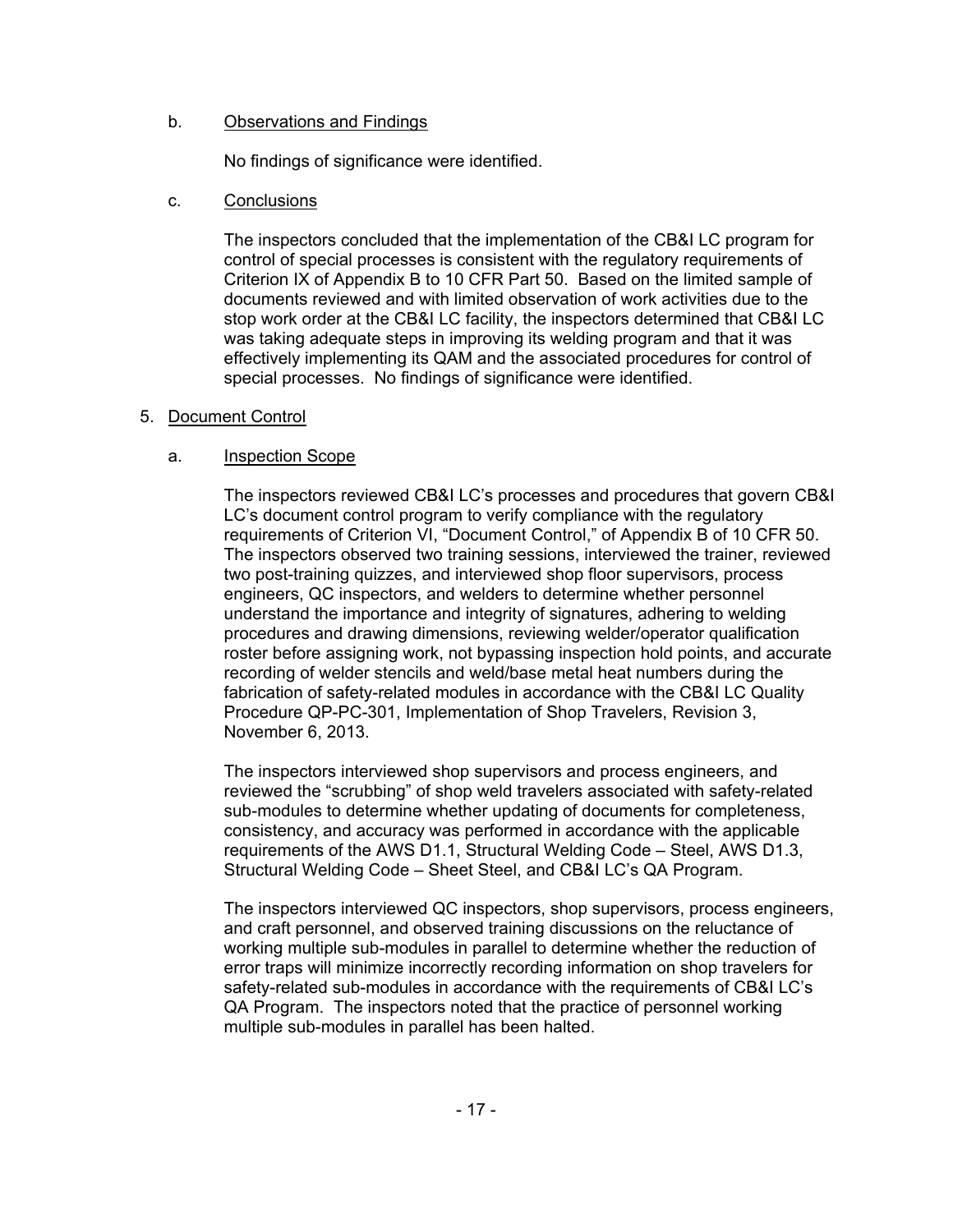# b. Observations and Findings

No findings of significance were identified.

# c. Conclusions

The inspectors concluded that the implementation of the CB&I LC program for document control is consistent with the regulatory requirements of Criterion VI of Appendix B to 10 CFR Part 50. Based on the limited sample of documents reviewed and with limited observation of work activities due to the stop work order at the CB&I LC facility, the inspectors determined that CB&I LC was taking adequate steps to improve its document control program and that it was effectively implementing its QAM and the associated procedures for document control. No findings of significance were identified.

# 6. Handling, Storage, and Shipping

# a. Inspection Scope

The inspectors reviewed CB&I LC's policies and implementing procedures that govern the control of handling, storage and shipping to verify compliance with the regulatory requirements of Criterion XIII, "Handling, Storage, and Shipping," of Appendix B to 10 CFR Part 50. Specifically, the inspectors reviewed the activities associated with the handling and rigging of sub-modules CA01-20 and CA01-03.

## b. Observations and Findings

The inspectors visually assessed sub-module CA01-20 after it was dropped on the ground during transportation in the laydown area outside the shop and did not identify any damage or repair that would be required in accordance with the requirements of CB&I LC's QA Program.

The inspectors observed rigging activities of sub-module CA01-03 to determine whether the rigging procedure and lift plan were readily available and followed by the rigging crew at the lifting location with supervisory oversight in accordance the requirements of CB&I LC's rigging procedures and QA Program.

No findings of significance were identified.

## c. Conclusions

The inspectors concluded that the implementation of the CB&I LC program for control of handling, shipping, and storage is consistent with the regulatory requirements of Criterion XIII of Appendix B to 10 CFR Part 50. Based on the limited sample of documents reviewed and with limited observation of work activities due to the stop work order at the CB&I LC facility, the inspectors determined that CB&I LC was taking adequate steps to improve its handling, shipping and storage control program and that it was effectively implementing its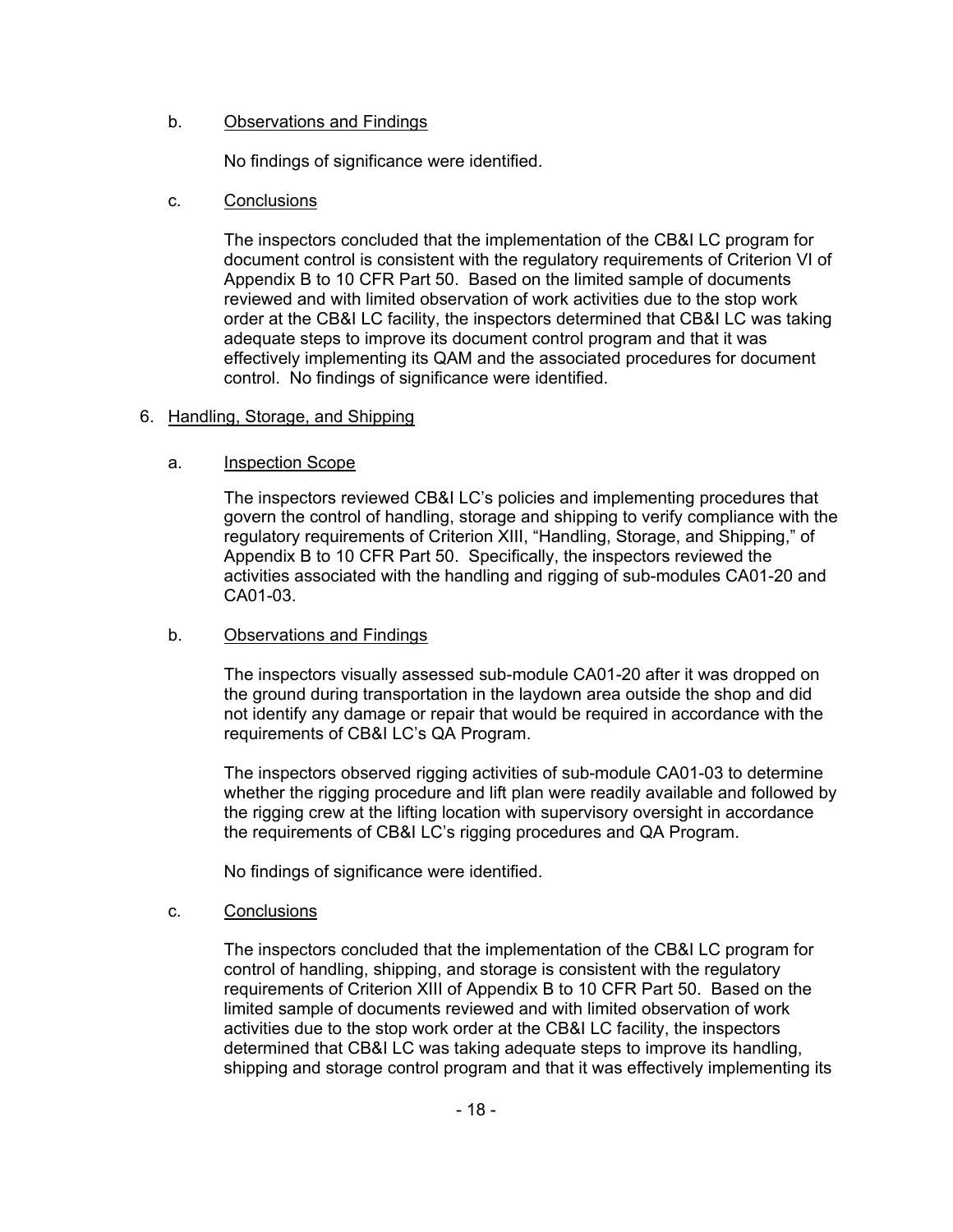QAM and the associated procedures for handling, shipping, and storage control. No findings of significance were identified.

#### 7. Inspections

#### a. Inspection Scope

The inspectors reviewed CB&I LC's QA processes and procedures to verify compliance with the requirements of Criterion X, "Inspection," of Appendix B to 10 CFR Part 50 for activities affecting quality and the applicable welding code requirements in the AWS D1.1, "Structural Welding Code – Steel." The inspectors verified that CB&I LC had procedures for inspection that provided measures for the generation of inspection control documents, such as travelers, process sheets, instructions, checklists, or other appropriate means.

The inspectors reviewed a sample of drawings, shop travelers, and welder sign-off sheets, to verify the CB&I LC procedure requirements were being met. The inspectors observed QC inspections on the shop floor to verify that CB&I LC is performing inspections in accordance with its policies and procedures and applicable codes and standards.

The inspectors interviewed QC inspectors and personnel performing peer checks to assess their understanding of the applicable codes and standards, and CB&I LC processes and procedures, and the stop work order requirements.

The inspectors interviewed the Vogtle and V.C. Summer customer quality representatives to gather their perspective on CB&I LC progress in addressing fabrication and inspection weaknesses previously noted in NCRs, CARs and Part 21 and 50.55(e) reports.

The inspectors interviewed several QC inspectors and reviewed shop weld travelers to determine whether QC inspectors performing sign-offs during production activities are cognizant of welding techniques and acceptance criteria, and understand proper completion and accuracy of assigned tasks and the significance of hold point inspection signatures in accordance with the requirements of the CB&I LC QA Program.

The inspectors interviewed QC inspectors on the use of inspection hold points for the transfer of heat numbers before cutting new sections from plates, and inspected carbon and stainless steel plate cutting areas inside the shop and inventory/laydown areas outside the shop to determine whether manual markings, bar coding, and/or original manufacturer's heat number designations for various thickness were properly maintained and not lost or altered in accordance with the requirements of the CB&I LC Quality ProcedureQP-WH-208, Identification and Control of Items, Revision 0, November 8, 2012, and CB&I LC's QA Program.

The inspectors reviewed CB&I LC Type "B" Inspection Reports No. 12-527363- SMS-1122 and 1038 on multi-directional hydraulic forces applied on panel plates of the CA01-02 sub-assembly that resulted in achieving acceptable width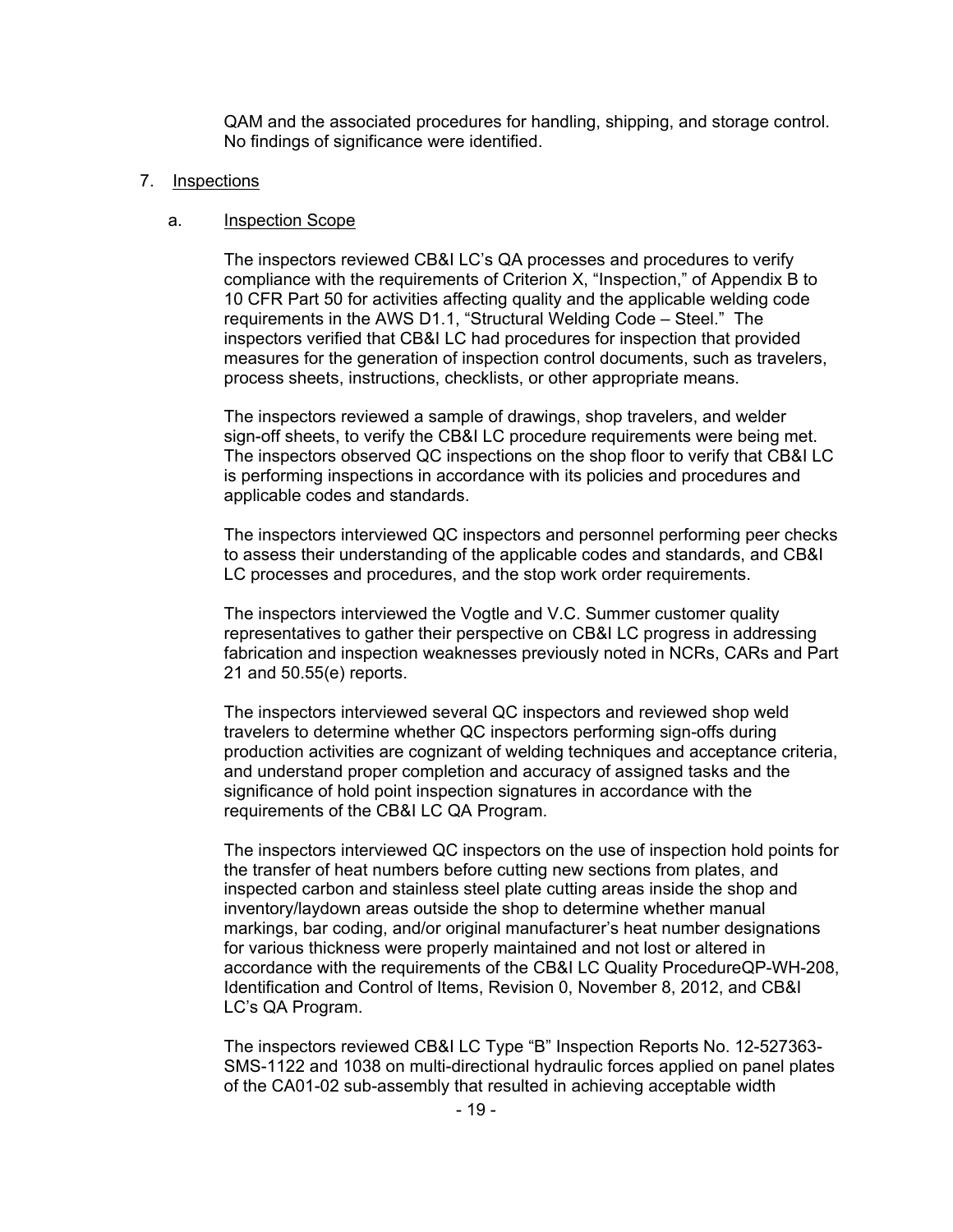dimensions within tolerances while causing camber on the torqued tie-bars and inducing unknown stresses to acceptable welds to determine whether corrective action responses were in accordance with CB&I LC's QA Program.

The inspectors reviewed the drawings, assembly shop travelers, and welder sign off sheets, weld logs and weld inspection reports for six V.C. Summer sub-modules (CA01-32-300, 240, 150, & 140, CA05-07-100 and CA05-08) to verify that documents were appropriately signed, that the drawings included weld symbols that appropriately documented the welds to be performed, and that changes to the travelers and welder sign-off sheets were made in accordance with CB&I LC procedures. The inspectors verified that NCRs were documented and dispostioned appropriately, based on the inspection documentation.

The attachment to this inspections report lists the documents reviewed by the inspectors.

#### b. Observations and Findings

The inspectors verified that CB&I LC's procedures for inspection provided measures for the generation of inspection control documents, such as travelers, process sheets, instructions, checklists, or other appropriate means, and that the procedures meet the regulatory requirements. For a sample of drawings, shop travelers, and welder sign-off sheets, the inspectors verified that inspection control documents include the following information, the item inspected, inspection date, type of observation, results of examination and tests, and the initials of the QC inspector or welder for the activities witnessed. The inspectors verified that mandatory hold points were indicated in the controlling documents and that work does not proceed without appropriate approval.

The inspectors observed the performance of ongoing inspections, and peer checks (process where another individual, not QC or Inspector, checks a marking, recording in the procedure or other work activity before work proceeds). The inspectors observed QC inspections on the shop floor that included traceability checks, witnessed mock-up NDE for PT and UT examination of weld coupons, witnessed welder/welding operator qualification and welding procedure qualification and reviewed fit and tack weld and inspections on stop work orders to verify that CB&I LC is performing inspections in accordance with its policies and procedures and applicable codes and standards. The inspectors verified that inspections are performed by qualified persons other than those who performed or directly supervised the work being inspected. The inspectors verified that inspection results are documented by the inspector and reviewed by authorized personnel qualified to evaluate the technical adequacy of the inspection results. The inspectors observed peer checks and inspection activities associated with marking and cutting of materials to be used in moduleor sub-module fabrication. The inspectors observed that a CAR was submitted when a condition adverse to quality was discovered during a peer check.

No findings of significance were identified.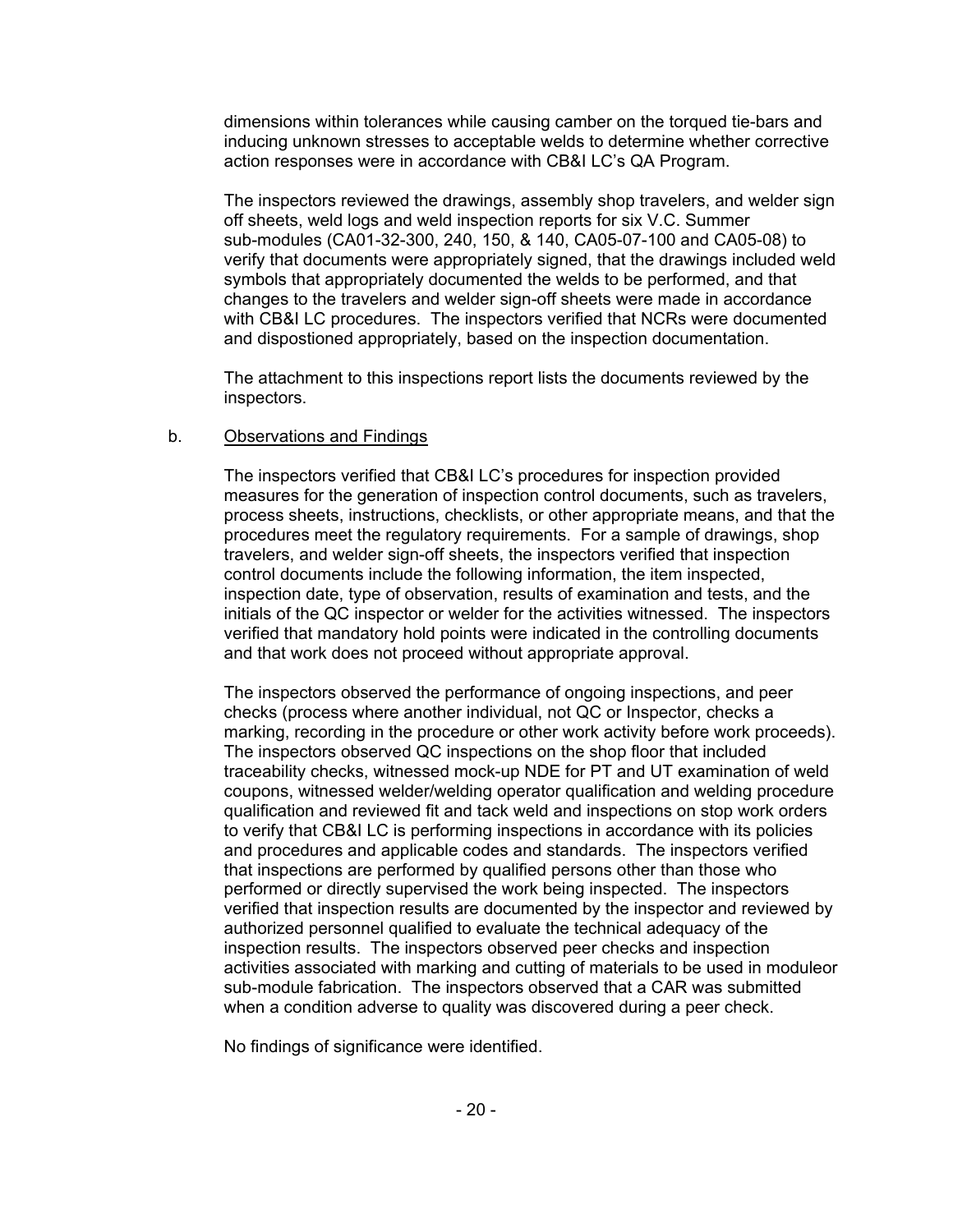# c. Conclusions

The inspectors concluded that the implementation of the CB&I LC program for inspection is consistent with the regulatory requirements of Criterion X of Appendix B to 10 CFR Part 50. Based on the limited sample of documents reviewed and with limited observation of work activities due to the stop work order at the CB&I LC facility, the inspectors also determined that CB&I LC is effectively implementing its QAM and the associated procedures for inspection. No findings of significance were identified.

# 8. Identification and Control of Materials, Parts, and Components

# a. Inspection Scope

The inspectors reviewed CB&I LC's processes and procedures to verify compliance with the requirements of Criterion VIII, "Identification and Control of Material, Parts, and Components," of Appendix B to 10 CFR Part 50. The inspectors reviewed the associated Procedure QP-WH-01, "Material Control," Revision 9, to ensure that material traceability was maintained per CB&I LC requirements.

The inspectors observed the weld material storage and issue station to verify CB&I LC had adequate control of its weld material by selecting a sample of ten weld filler material control slips. The inspectors reviewed documentation and verified traceability associated with ½-inch carbon steel plate material used in two sub-modules that were released in preparation for shipping. The inspectors conducted an inspection of a sample of material in some sub-modules to ensure no uncontrolled material was present. The inspectors witnessed identification and control of materials being performed during cutting of material for sub-module work and on some of the material being stored.

The inspectors reviewed the CB&I LC implementation of recommendations of the CB&I LC Nuclear Safety Advisory Board (NSAB), for implementation of an electric data collection system and barcode system.

The inspectors interviewed QC inspectors, personnel performing material marking and peer checks, and the weld material storage clerks to assess their understanding of the applicable codes and standards, and CB&I LC processes and procedures.

The attachment to this inspection report lists the documents reviewed by the inspectors.

# b. Observations and Findings

The inspectors reviewed the product identification certification (PIC) tickets and parts lists associated with Module No. KB37 for Vogtle and CA20-25 for V.C. Summer to ensure material traceability was maintained and could be identified in the sub-modules.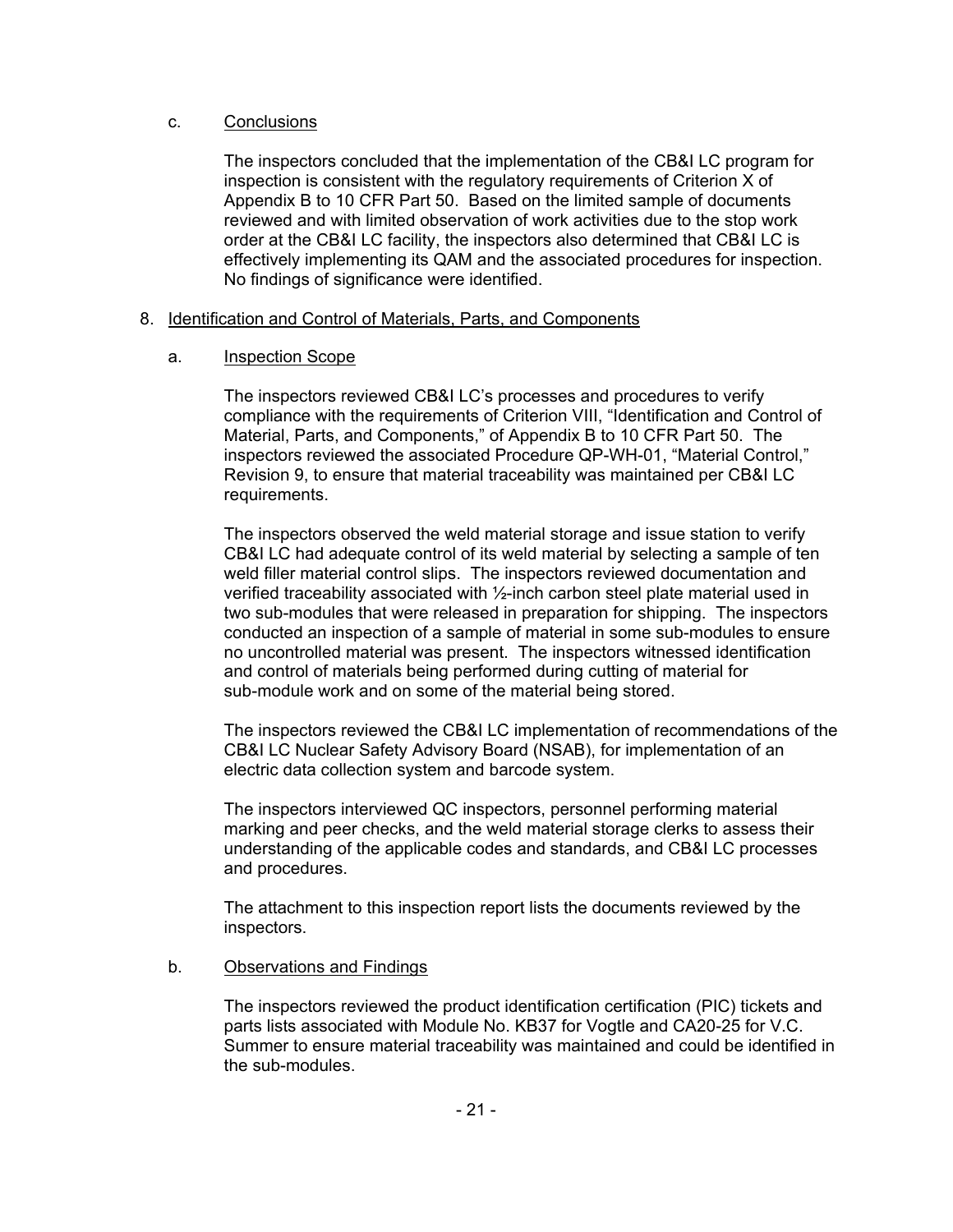The inspectors witnessed identification and control of materials being performed during cutting of material to be used in sub-module fabrication.

The inspectors observed that a CAR 2014-138 was submitted when a condition adverse to quality was discovered during a peer check due to mismarking of material.

The inspectors observed the weld material storage and issue station to verify CB&I LC had adequate control of its weld material by selecting a sample of ten weld filler material control slips and interviewed the weld material storage clerk. The inspectors noted that the weld materials in the issue station were properly marked with manufacturer's identification, size, AWS or American Society of Mechanical Engineers (ASME) specification, heat/batch number traceable to the approved supplier and had accepted green inspection tags attached. The inspectors selected a sample of five material control slips to verify materials were issued to qualified welders and issued and returned by authorized weld foremen/supervisors. The inspectors noted that the weld filler material control slip documented the welder name, his/her stencil, WPS, work order, and machine number; whether the filler material was released for production or nonproduction order; described whether AWS/ASME type; diameter size; heat/lot number; authorized weld foreman/supervisor name and signature; issuance and return date, time, and quantity; issuer and returner's name and welder's signature; and date acknowledging he/she understood the WPS. The inspectors verified that the weld material was controlled at all times until its consumption.

No findings of significance were identified.

## c. Conclusions

The inspectors determined that the implementation of CB&I LC's program for identification and control of material, parts and components was consistent with the regulatory requirements in Criterion VIII of Appendix B to 10 CFR Part 50. Based on the limited sample of PIC tickets and parts lists reviewed and the observation of activities on the shop floor related to traceability, the inspectors determined that CB&I LC is effectively implementing its QAM and the associated nonconformance procedures. No findings of significance were identified.

## 9. Personnel Training and Qualification

## a. Inspection Scope

The inspectors reviewed CB&I LC's policies and procedures to verify that CB&I LC was implementing training activities in a manner consistent with regulatory requirements and industry standards. The inspectors reviewed the training and qualification process for QC personnel (which includes NDE), welding personnel, and general CB&I and contract personnel to verify conformance with the requirements in Criterion II, "Quality Assurance Program," of Appendix B to 10 CFR Part 50.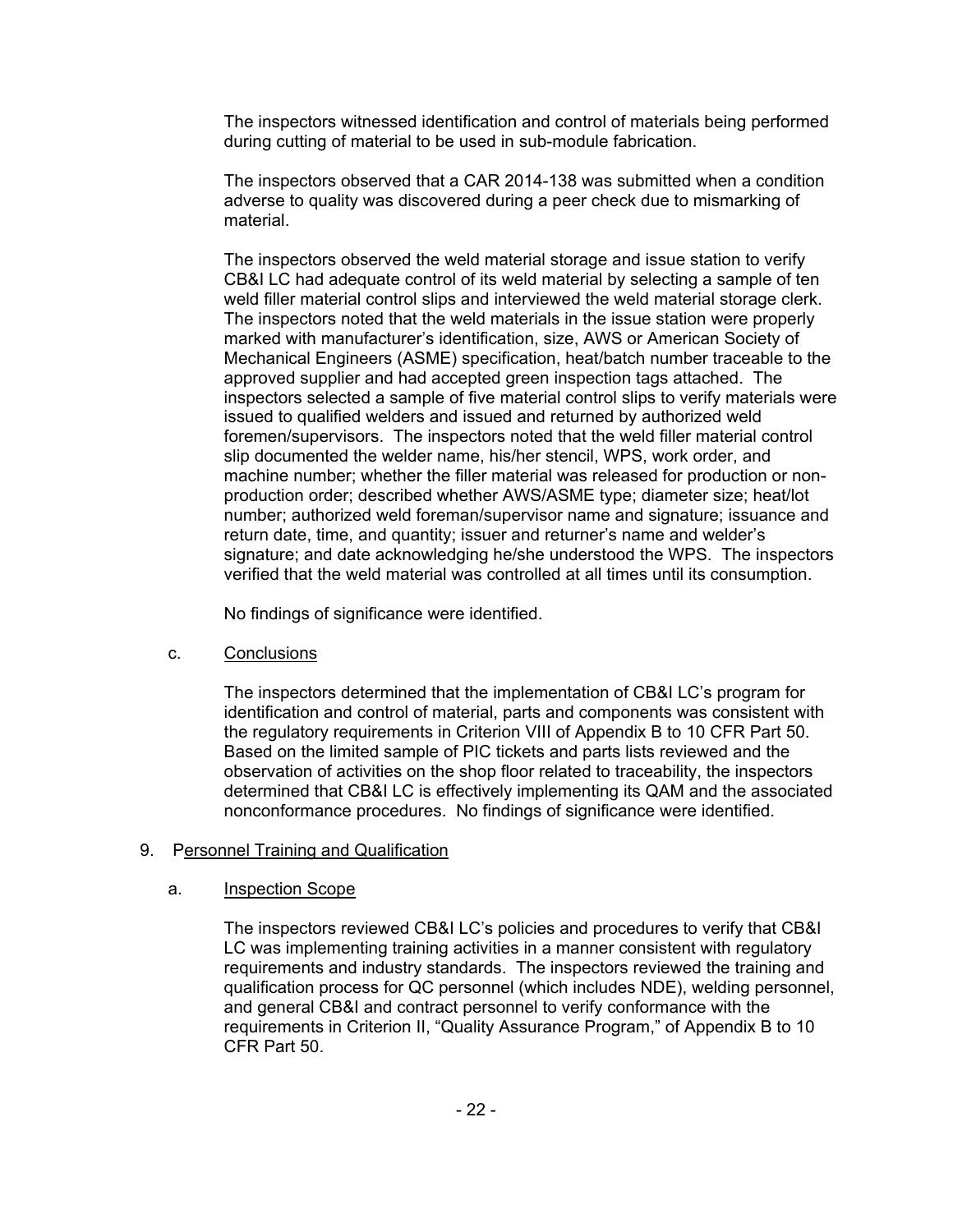The inspectors reviewed a sample of the training and qualification records of QC inspectors and foremen, qualified welders, CB&I LC and contract nonsupervisory and supervisory personnel to verify CB&I LC policies and procedures were being implemented and documented.

The inspectors verified the implementation of recommendations of the CB&I LC NSAB on the performance-based Continued Supervisor and Forman Training program (Systematic Approach to Training) being performed as part of the stop work order activities.

The inspectors discussed the personnel training and qualification process with CB&I LC management and staff; attended portions of new employee training, a safety meeting, a weekly management meeting, a weekly corrective action review board meeting, and a weekly corrective action screening meeting; interviewed CB&I LC and contract personnel, and observed them during the performance of their work to assess the effectiveness of their training.

The inspectors interviewed subject matter experts and observed performance qualification testing of a welder in the 2G (horizontal), 3G (vertical), and 4G (overhead) positions to determine whether testing activities were performed in accordance with the requirements of the AWS D1.1 – 2000, Structural Welding Code – Steel, Section 4, Part C, Performance Qualification, and CB&I Quality Procedure QP-WE-302, Welder/Operator Qualification – AWS, Revision 2, February 26, 2013.

The inspectors noted the diverse backgrounds of workers and interviewed them to ensure that CB&I LC training, guidance and procedures were understood by all. During discussions with the inspectors, two welders stated that while reading procedures or any type of quality documents, there are instances when they do not know the translation of a technical requirement. The inspectors asked the welders what actions they take once they realize that they do not understand a technical requirement in the procedure or quality documents. Both welders stated that they stop their work and do not continue working until they find somebody that can interpret the technical requirement. Once they are able to interpret and understand the technical requirement, they continue working.

The welders also stated that once they finish with their work, they are responsible for completing and signing any quality records associated with their work.

The inspectors reviewed CB&I LC Quality Procedure QP-WE-302, Welder/Operator Qualification – AWS, Revision 2, February 26, 2013, QP-WE-302-F-2, Welder or Welding Operator Qualification Test Record – D1.3, and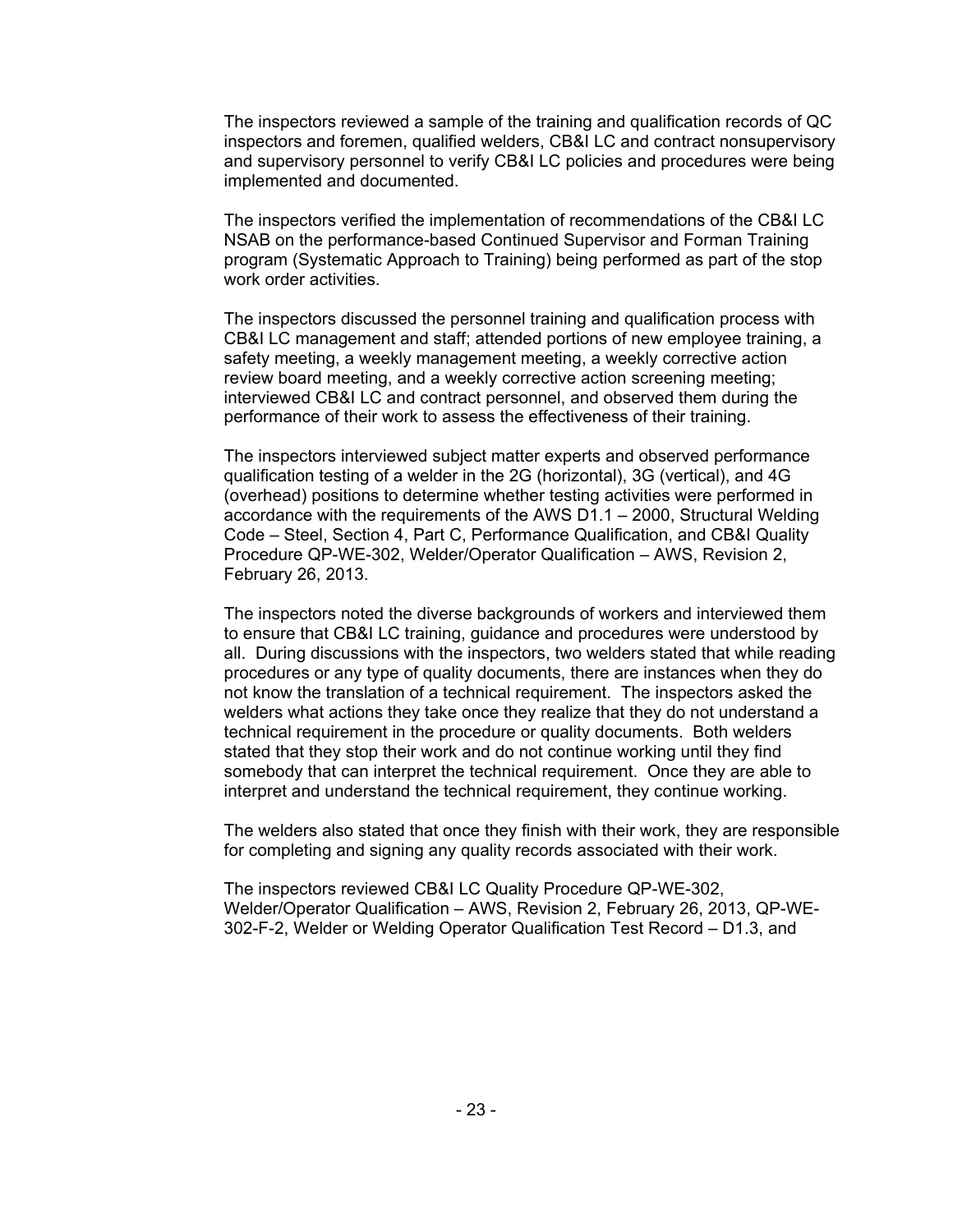WPS 1-1-516, Revision 0, January 30, 2014 to determine whether welder and procedure qualifications for use on non-safety related mechanical sub-modules were in accordance with the requirements of the AWS D1.3, Structural Welding Code – Sheet Steel [carbon steel less than 1/8" thickness described in AWS D1.1 – 2000, paragraph 1.1.1(2)].

The attachment to this inspection report lists the documents reviewed by the inspectors.

# b. Observations and Findings

The inspectors verified that CB&I LC has programs and procedures in place for the qualification and training of QC personnel performing activities that affect quality, and these programs and procedures are consistent with regulatory requirements and with the ASNT, Recommended Practice No. SNT-TC-1A 2006, "Personnel Qualification and Certification in Nondestructive Testing." The programs and procedures also take into account the need for special skills to attain the required quality and the need for verification of quality by inspection and testing. In addition, the programs and procedures provide for the indoctrination and training of personnel performing activities affecting quality as necessary to assure that suitable proficiency is achieved and maintained.

The inspectors also verified that the applicable procedure for welder qualification meets the requirements of AWS D1.1 and AWS D1.6. The inspectors also reviewed a sample of qualifications records for those welders, and inspectors associated with manufacturing equipment used during fabrication of the AP1000 structural sub-modules.

To verify effectiveness, the inspectors reviewed a representative sample of training and certification records for QC staff members (10 of 48), including five QC inspectors, three QC foremen, and the current QC ASNT Level III. The sampled QC staff member training and certification records also included the following certifications: VT, PT, magnetic particle test (MT), UT, radiographic testing (RT), certified welding inspector, and receipt inspector. The inspectors verified that qualification, training records, and certifications exist for the QC foremen and QC inspectors and that these records are maintained in accordance with CB&I LC's program requirements and consistent with industry standards. The inspectors verified that a previous employee who had signed on behalf of a QC supervisor during the material receipt inspection validation for the V.C. Summer sub-module that was being prepared for shipment had the correct training and documentation to perform that function in the historical training records.

The inspectors reviewed the welder qualification list and associated welder qualification records and confirmed that the welders had completed the required training and had maintained their qualifications in accordance with CB&I LC procedures.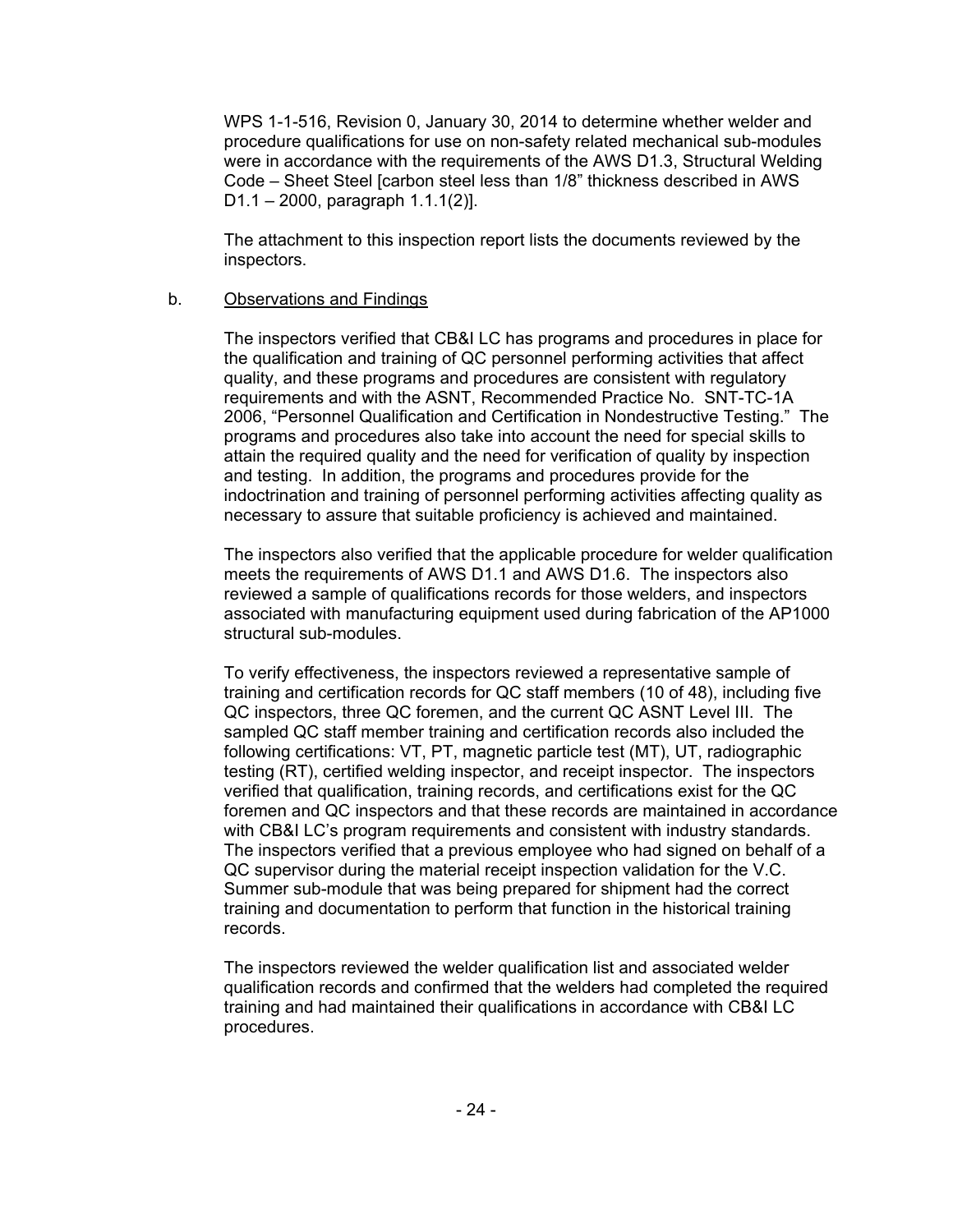The inspectors interviewed a large sample of other CB&I LC and contract supervisory and nonsupervisory personnel (i.e., storeroom personnel, machine operators, material handlers, process engineers, etc.). The inspectors also observed personnel during the performance of their work, including those jobs such as for a material release, cut-off and transfer material traceability inspection for mechanical sub-module R219 for Vogtle and personnel performing document verification as part of the stop work order. The interviewed individuals and the observed individuals were knowledgeable of their job requirements. The QC inspections and peer checks were performed by qualified personnel other than those who performed or directly supervised the work being inspected.

The inspectors observed portions of CB&I LC's training of new personnel who could be performing quality activities associated with the fabrication of structural sub-modules being supplied to U.S. commercial nuclear power reactors as part of Westinghouse's AP1000 design. Training was professional conducted on the specified subjects, with personnel being attentive and asking questions.

No findings of significance were identified.

## c. Conclusions

The inspectors concluded that CB&I LC's program requirements for training and qualification of personnel are consistent with the requirements of Criterion II of Appendix B to 10 CFR Part 50. The inspectors also concluded that CB&I LC's QAM and associated training and qualification procedures were adequate and effectively implemented. No findings of significance were identified.

## 10. Instructions, Procedures, and Drawings

## a. Inspection Scope

The inspectors reviewed CB&I LC's policies and procedures that govern instructions, procedures and drawings to verify compliance with the requirements of Criterion V, "Instructions, Procedures, and Drawings," of Appendix B to 10 CFR Part 50, along with the requirements of the AWS D1.1, "Structural Welding Code-Steel," 2000 Edition, and AWS D1.4, "Structural Welding Code – Reinforcing Steel." The inspectors also reviewed the procedures for compliance with the design requirements (i.e., identifying and receiving concurrence for any changes).

The inspectors reviewed a sample of drawings and shop travelers including associated documentation packages, to verify that CB&I LC's policies and procedures were being implemented in accordance with the requirements. The inspectors observed the limited, due to the stop work order, work activities to evaluate if work was being performed and documented in accordance with the regulatory requirements. The inspectors interviewed personnel and observed training activities for how instructions, procedures and drawings adherence was addressed.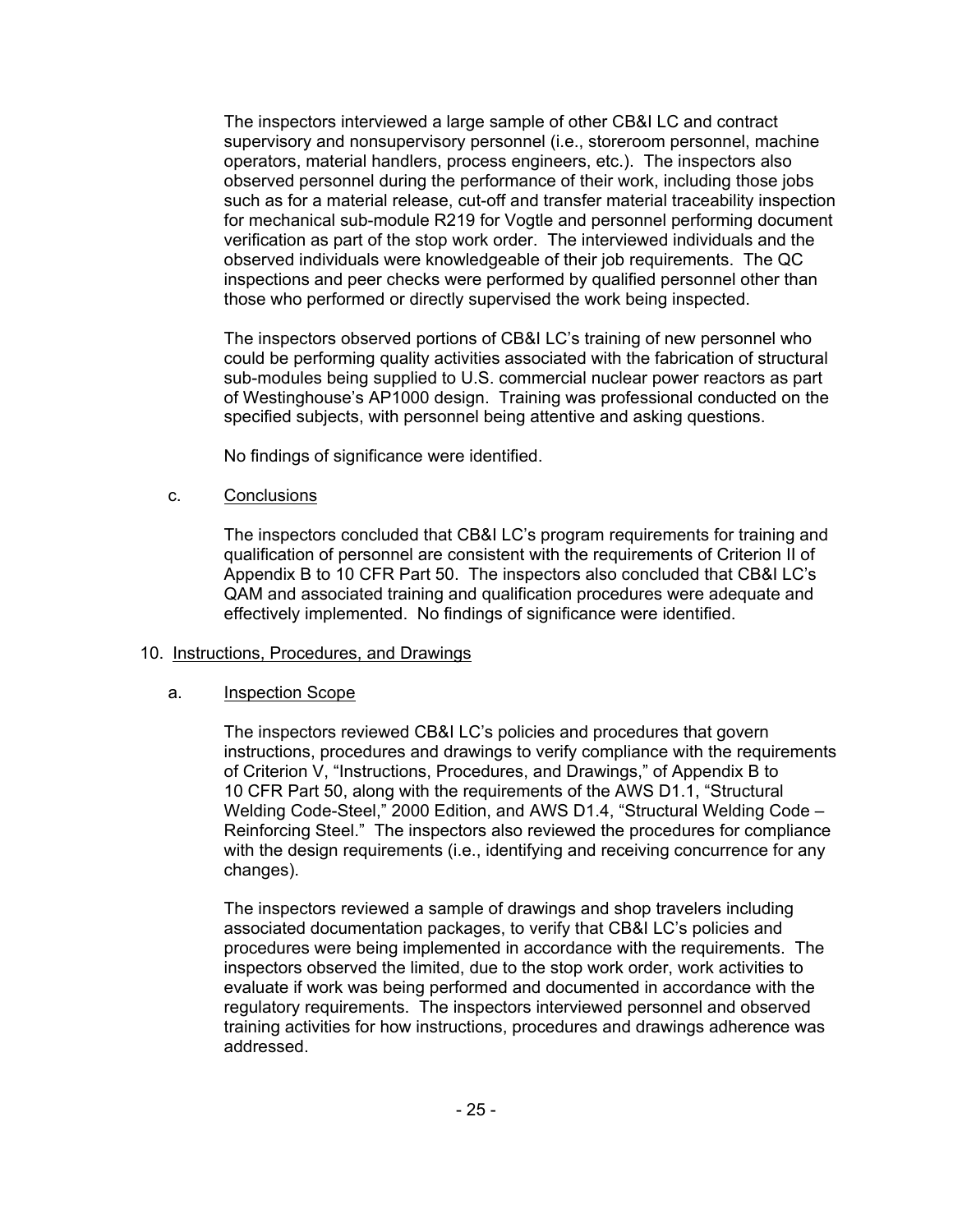The inspectors reviewed the adequacy and implementation of CB&I LC's Assessment Team Interim Report entitled "NRC Chilled Environment Letter EA-13-066, Assessment Team Interim Report (procedure review)," dated August 22, 2013 which provides the assessment results from procedure reviews. The inspectors also reviewed the implementation of the CB&I LC NSAB recommendation to consolidate Production and QC procedures and to streamline the number of WPS's in use on the shop floor.

The attachment to this inspection report lists the documents reviewed by the NRC inspection team.

#### b. Observations and Findings

The inspectors verified that CB&I LC established and implemented processes and procedures to ensure that design, specification, and procedural requirements were adequately translated into documents used to support the fabrication of the AP1000 structural sub-modules. Documents reviewed included shop travelers, project instruction sheets, supplemental instructions, weld logs, traceability logs, and associated drawings used for fabrication.

The inspectors observed the use of procedures, drawings and travelers by CB&I LC personnel on the shop floor including those engaged with the documentation review as part of the stop work order. The personnel performing stop work order activities associated with verification of documentation in the shop travelers were identifying issues with the documentation, and resolving them per the directions given. The inspectors observed that the procedures being used are the correct revision, are being appropriately followed, and are of adequate detail to perform the task. The inspectors observed procedure adherence and documentation of work being performed during cutting of material for sub-module work, which had been released from the stop work order.

The inspectors noted that the stop work order was in part requiring implementation of CB&I LC NSAB recommendation to consolidate Production and QC procedures and to streamline the number of WPS's. For the limited new work being performed, the shop travelers were clear and easy to understand as to what had been done and the directions were clear as to what was the next work activity.

The inspectors reviewed work orders for a sample of four structural sub-modules currently in fabrication that were on hold due to the stop work order, conducted interviews with responsible CB&I LC personnel, and reviewed fabrication documents to determine if CB&I LC performed fabrication activities in accordance with the applicable design, quality, and technical requirements imposed through design drawings, specifications, procedural requirements. The inspectors reviewed in a sampling manner the documentation associated with sub-modules that had been released to prepare for shipping. The documentation that was reviewed was found to be complete.

The inspectors noted that adherence to instructions, procedures and drawings was addressed in training.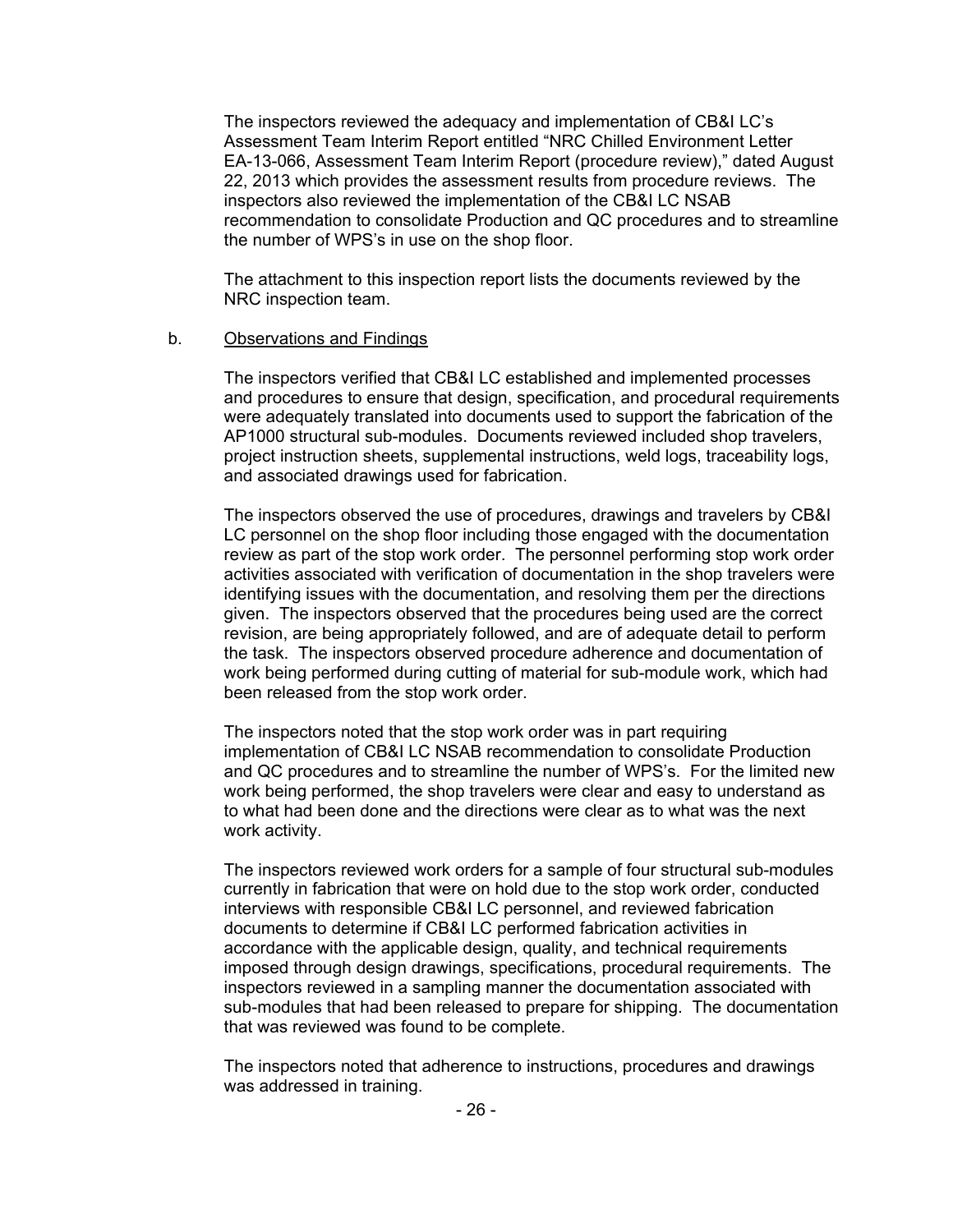No findings of significance were identified.

c. Conclusions

The inspectors concluded that CB&I LC's program requirements for instructions, procedures and drawings are consistent with the requirements of Criterion V of Appendix B to 10 CFR Part 50. Based on the limited sample of documents reviewed and observation of ongoing activities at the CB&I LC facility, the inspectors determined that CB&I LC is implementing its QAM and the associated procedures for to instructions, procedures and drawings. No findings of significance were identified.

#### 11. Oversight of Contracted Activities, Independent Assessments, Internal Audits and **Surveillances**

#### a. Inspection Scope

The inspectors reviewed CB&I LCs' policies and implementing procedures that govern the implementation of its external and internal audits and surveillances program to verify compliance with the requirements of Criterion VII, "Control of Purchased Material, Equipment, and Services," and Criterion XVIII, "Audits," of Appendix B to 10 CFR Part 50. The inspectors reviewed a sample of external (third party) and internal audits and surveillances since the issuance of the Chilling Effect Letter (CEL) to determine the adequacy of CB&I LCs' performance to self-identify and correct problems. The inspectors reviewed the disposition of audit and surveillance findings for adequacy and timeliness and a sample of auditor's training and qualification records. In addition, the inspectors discussed these programs with CB&I LC's management and technical staff.

The attachment to this inspection report lists the documents reviewed by the inspectors.

#### b. Observations and Findings

#### b.1 External and Internal Audits and Surveillances

The inspectors reviewed a sample of external and internal audits and surveillances to verify the implementation of CB&I LCs' audit and surveillance program. The inspectors verified that CB&I LC had prepared and approved plans that identify the audit and surveillance scope, focus, and applicable checklist criteria before the initiation of the audit activity. The inspectors verified that the checklists contained an adequate level of objective evidence to support the classification of checklist criteria as satisfactory or unsatisfactory. For audits and surveillances that resulted in findings, the inspectors verified that the supplier had established a plan for corrective action and that CB&I LC had reviewed and approved the corrective action and verified its satisfactory completion and proper documentation. CB&I LCs' audit program also includes the performance of annual evaluations of suppliers to ensure that they are effectively implementing their approved QA programs. For a sample of annual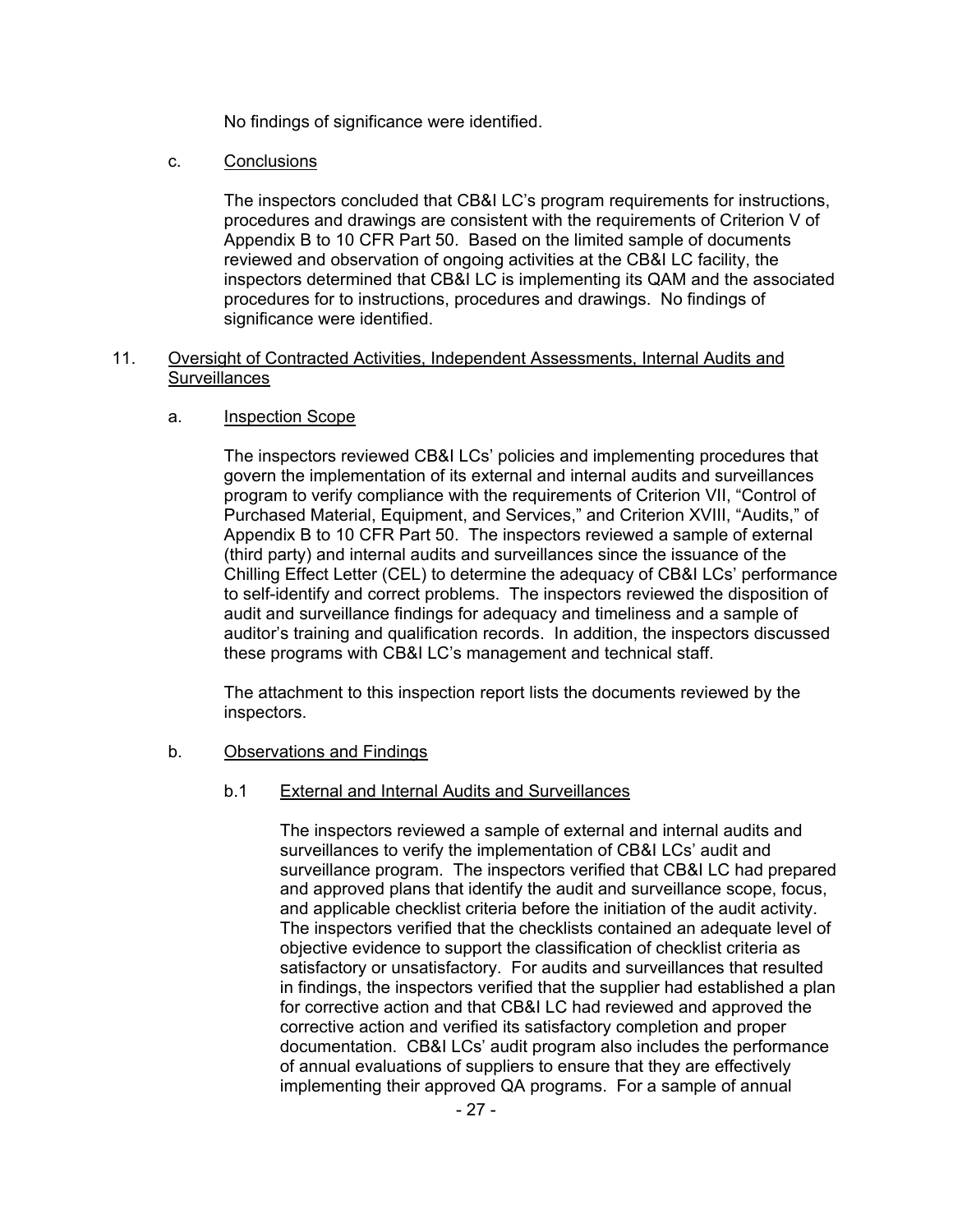evaluations, the inspectors verified that these evaluations were performed in accordance with CB&I LCs' procedures and contained all the required information. The inspectors also verified that auditors are not auditing their own work. The inspectors also reviewed a sample of the training and qualification records of CB&I LCs' lead auditors and auditors and confirmed that auditing personnel had completed all required training and had maintained qualification and certification in accordance with CB&I LCs' policies and procedures.

# b.2 Internal Independent Assessment

CB&I LC performed an independent focused assessment to determine if effective programmatic controls are in place in the following areas: control of special processes; inspections; personnel training and qualification; instructions, procedures, and drawings; and corrective action. The assessment team also included representatives from Vogtle, V.C. Summer and CB&I Power to evaluate the results of the independent focused assessment and take corrective actions as appropriate. The inspectors confirmed that CB&I LC had performed an independent focused assessment of the areas listed above. The assessment identified several corrective actions associated with inspections, personnel training and qualification, and corrective actions. The inspectors verified that CB&I LC took corrective actions in response to the recommendations from the assessment.

No findings of significance were identified

# c. Conclusions

The inspectors concluded that CB&I LC is implementing its external and internal audits and surveillances program in accordance with the regulatory requirements of Criterion VII and XVIII of Appendix B to 10 CFR Part 50. Based on the limited sample of documents reviewed, the inspectors determined that CB&I LCs' audit and surveillance procedures were being effectively implemented. No findings of significance were identified.

# 12. Inspections, Tests, Analyses, and Acceptance Criteria (ITAAC)

## a. Inspection Scope

The inspectors reviewed CB&I LC's procedures, specifications, shop drawings, shop travelers, correspondence, corrective action documents, and QA practices associated with fabrication of structural sub-modules for the AP1000 Containment Internal Structures (CISs). This review was to support future closure of ITAAC 3.3.00.02a.i.a for Vogtle Electric Generating Plant (VEGP) Unit 3 and V.C. Summer Nuclear Station (VCSNS) Unit 2. Additionally, the inspectors inspected CIS sub-modules to support future closure of ITAAC 3.3.00.02a.ii.a for the same units listed above.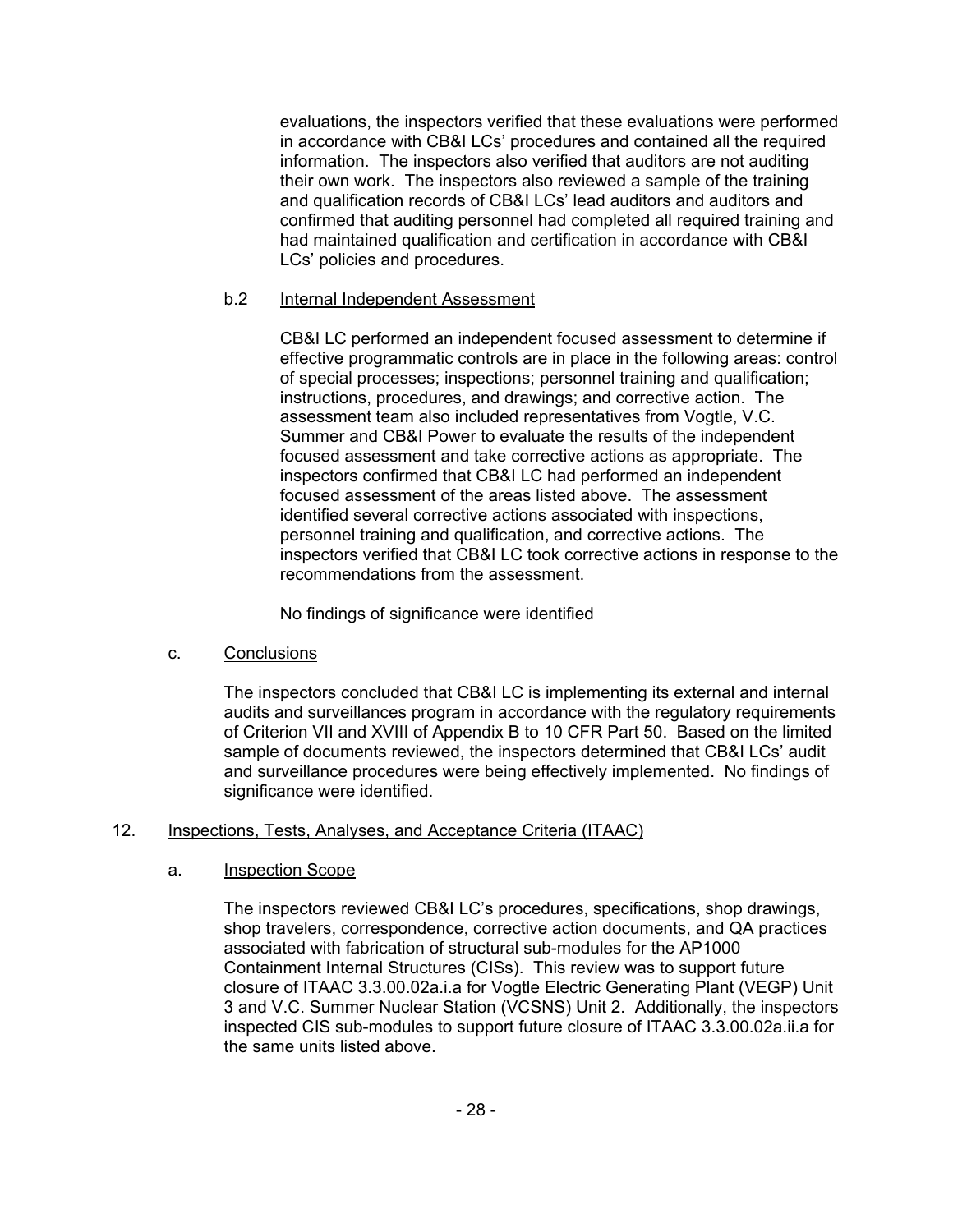# b. Observations and Findings

The inspectors noted that CB&I LC summarized key technical requirements associated with fabrication of the CIS structural sub-modules into a Program Instruction Sheet (PIS). These requirements are consolidated from relevant engineering drawings; specifications; Requests for Information (RFI); Engineering & Design Coordination Reports (E&DCR); AWS, American Institute of Steel Construction (AISC), and American Concrete Institute (ACI) code requirements; and other technical documents. The inspectors reviewed PIS-AP1000 Revision 8 to verify that the technical requirements used by CB&I LC for fabrication of the AP1000 CIS structural sub-modules are consistent with the Updated Final Safety Analysis Reports (UFSAR) for Vogtle Unit 3 and V.C. Summer Unit 2.

The inspectors verified that the shop drawing prepared by CB&I LC for fabrication of the structural sub-modules were consistent with the engineering drawings provided by the design authority and any relevant E&DCRs. The inspectors also confirmed that any inconsistencies or errors on the engineering drawings that were identified by the structural detailers during development of the shop drawings were addressed through the RFI process and that any required design changes or clarifications were reconciled by the design authority using the E&DCR process.

The inspectors verified that the CIS sub-modules were fabricated in accordance with the technical requirements and engineering drawings and that design deviations identified during fabrication were documented in NCRs and reconciled by the design authority using the E&DCR process.

The inspectors observed CIS sub-modules CA01-01 and CA05-05, for Vogtle Unit 3 and V.C. Summer Unit 2, respectively to verify that the sub-modules were fabricated in accordance with the engineering drawings and technical requirements to include those documented in the respective UFSARs for these units. The inspectors also reviewed the final QA walk-down package for Vogtle Unit 3 CIS sub-module CA05-05 to verify that any design deviations identified during final acceptance review were documented in NCRs. The inspectors also verified that the as-built thicknesses of the CIS sub-modules were consistent with the requirements of the UFSARs for Vogtle Unit 3 and V.C. Summer Unit 2.

No findings of significance were identified

## c. Conclusions

Based on the limited sample of documents reviewed and sub-modules observed, the inspectors concluded that CB&I LC had established and was implementing adequate processes to ensure that design deviations identified during fabrication were appropriately documented and reconciled by the design authority in accordance with the acceptance criteria of the relevant ITAAC.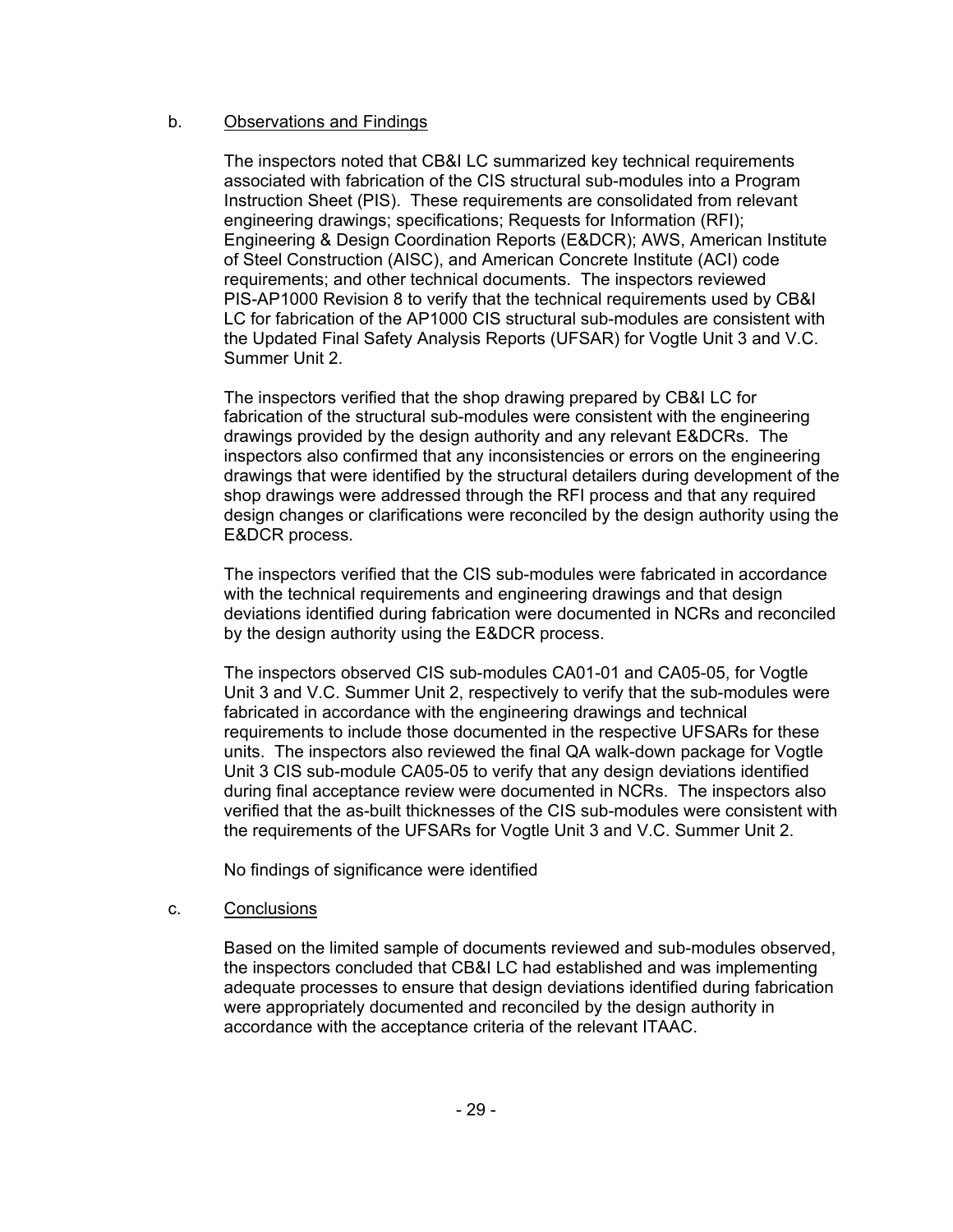#### 13. Safety Conscious Work Environment

#### a. Inspection Scope

The inspectors evaluated CB&I LC's progress to date in responding to the April 18, 2013 CEL. Specifically, the inspectors reviewed CB&I LC's actions related to: 1) addressing existing SCWE issues, 2) improving the environment for raising concerns, 3) ensuring that individuals are permitted to pursue resolution of issues without fear of retaliation; and 4) improvements in the process for raising safety and quality concerns. The attachment to this inspection report lists the documents reviewed by the inspectors.

## b. Observations and Findings

#### b.1 Current Overall Status of Safety Conscious Work Environment

During the inspection, the inspectors interviewed approximately 25 welders/welding operators, two tool room employees, five fitters, seven QC inspectors/NDE technicians, two Welding Engineers and three process engineers and several foremen about their willingness and ability to raise concerns. Most personnel expressed their experience with a change in safety culture since CB&I bought the facility from Shaw, most indicated that they were not afraid of raising safety concerns to their Department Manager above their Foreman/Supervisors and most were not afraid of any retaliatory action. There were, however, still some examples of employees being hesitant to raise concerns. Everyone interviewed understood their safety mission and expressed that their management communicated the importance of safety through daily briefings on safety issues.

 Based on the outcome of interviews, the inspectors concluded that most CB&I LC personnel were not afraid of raising safety issues to their management and understood CB&I LC's safety mission.

The site is planning an independent safety culture assessment sometime in the spring of 2014. If conducted effectively, that assessment should provide additional information regarding SCWE at CB&I LC.

The inspectors reviewed CB&I LC's actions regarding SCWE to address existing issues. Specifically, the inspectors reviewed the training that was provided to all employees in the areas of the corrective action program, SCWE and maintaining a positive SCWE, and the employee concerns program (ECP). These training sessions were determined to be adequate in providing information to the employees and promoting raising concerns to both the ECP and the NRC. The training courses were also determined to have been developed and initially implemented by an independent consultant. Additionally, the inspectors reviewed the slides for the all-hands meetings that are held monthly and determined that the meetings provided an opportunity to provide information to employees.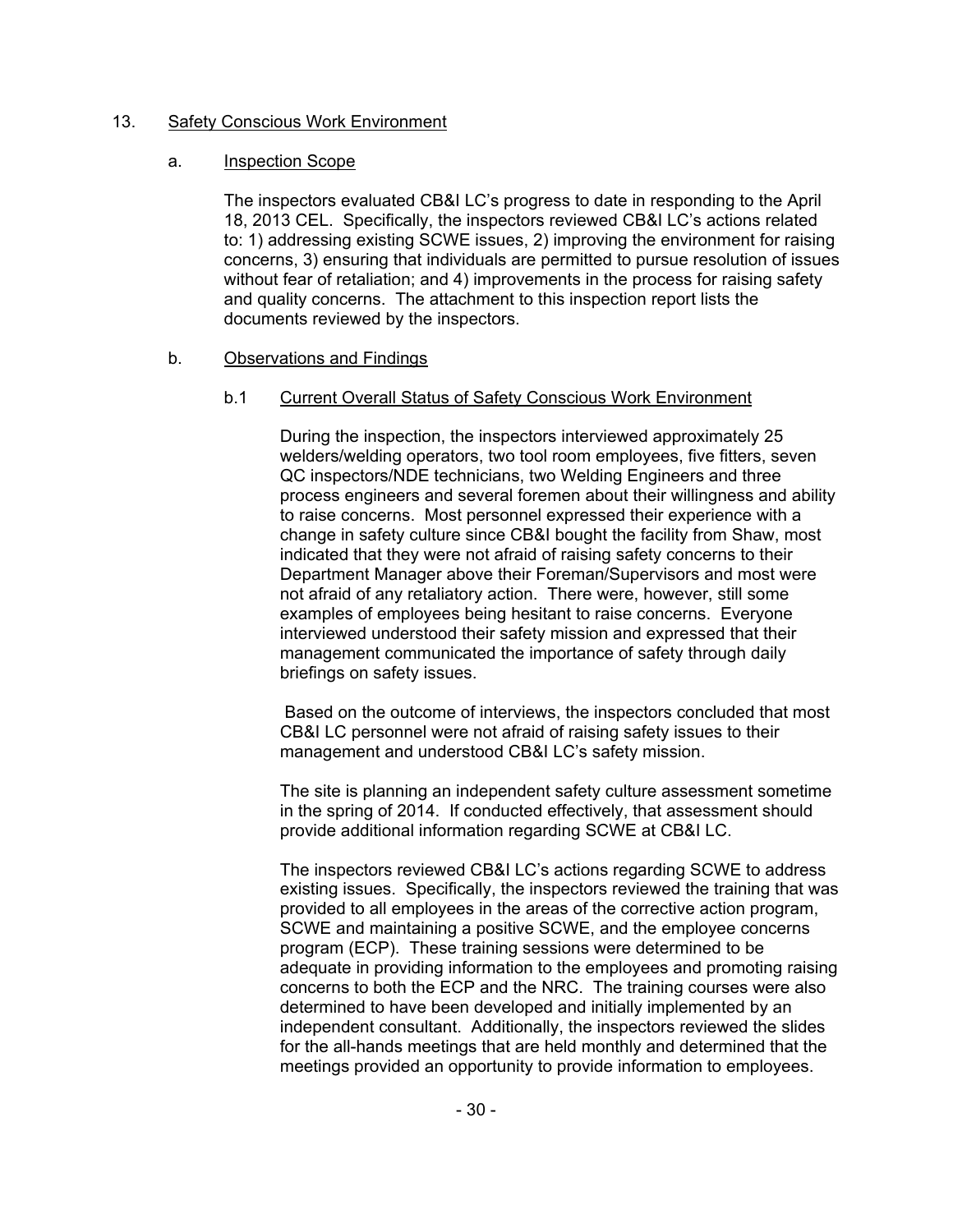The inspectors reviewed CB&I LC's notification to employees of the chilled work environment to verify that the information was posted publicly for employees. CB&I LC posted the information on the Confirmatory Order and the CEL in a memo from the CB&I President. While the training material was not posted, it was routinely covered in weekly safety meetings and monthly All-Hands Meetings. Additionally, the inspectors located postings of information about the CB&I LC Safety Culture Policy, the CB&I LC SCWE, 10 CFR Part 21, 10 CFR Part 50.55(e), and the CB&I LC procedure for filing an issue under 10 CFR Part 21 and 10 CFR Part 50.55(e).

#### b.2 Employee Concerns Program

Based on the Confirmatory Order, CB&I has developed corporate procedure CMS-805-01-PR-00001, "Employee Concerns Program," which changes the CB&I LC reporting chain to corporate ECP managers. The CB&I LC ECP manager, responsibilities and processes will remain the same under this new procedure. CB&I LC has also created new office space on the fabrication floor for two ECP investigators. Interviews with the ECP staff confirmed that this additional office space has made the ECP more accessible and visible to the craft organization.

The inspectors reviewed CB&I corporate ECP procedure CMS-805-01- PR-00001, to ensure that it provided adequate information to create an effective ECP for CB&I LC. The inspectors also reviewed the cancelled CB&I ECP procedure NQ-ECP-01-1 to ensure the changes support creating an effective ECP. During the review, the inspectors found that the new corporate procedure was significantly shorter than the cancelled procedure and lacked some of the previous information. The new procedure focused heavily on roles and responsibilities of the leadership and employees and less on the process of reporting an issue to the ECP. The cancelled procedure had a limited list of procedural steps for the process; but much of the information was contained in the "Field Manual," which each site will have in order to develop site specific programs. While the inspectors would have preferred to have instructions for the ECP in the corporate ECP Procedure, the combination of the "Field Manual" and the corporate procedure will be adequate to develop and maintain an effective ECP.

The new corporate CB&I ECP procedure was benchmarked against other nuclear ECP programs. The benchmarking consisted of ECP's review of other nuclear organizations' procedures.

Most of the CB&I LC staff interviewed stated that they would have no issues using the ECP as an avenue for raising concerns. Individuals stated that they received training on using the ECP, and stated that they knew where the ECP offices were located and who the ECP personnel were. The inspectors observed new hire orientation and training on ECP and determined that the training was thorough.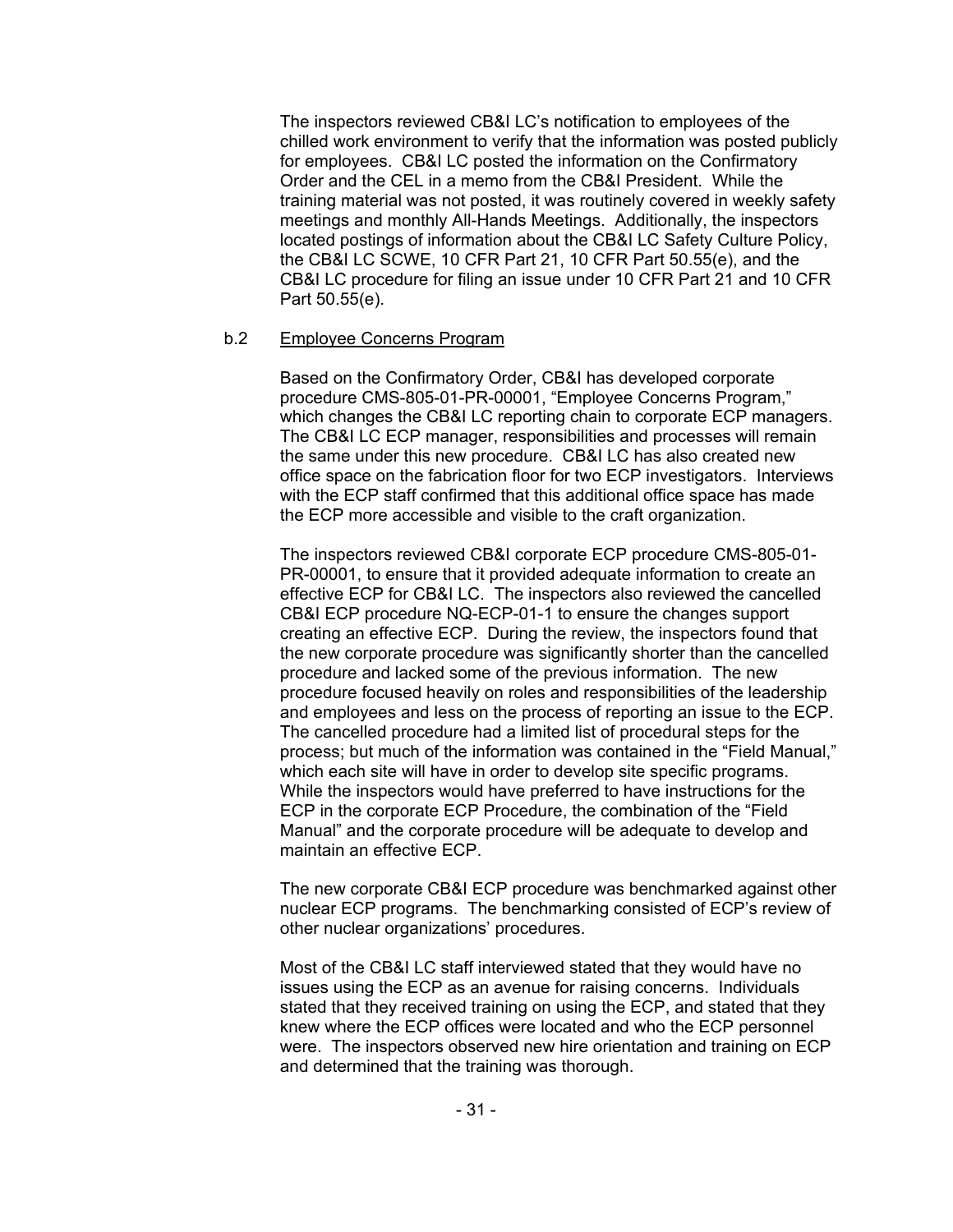One of the CEL action items was for the site to conduct an independent review of the ECP program. CB&I LC employed the use of two corporate CB&I LC individuals to perform the assessment. The two individuals selected were, at the time, not in a reporting chain with the CB&I LC ECP manager; however, the assessment was conducted after the confirmatory order was issued which required a common corporate ECP for all CB&I employees. The two individuals who conducted the assessment knew of this requirement and had knowledge that with this new structure, they would be the corporate managers to whom the CB&I LC ECP would report.

# b.3 Executive Review Board

The inspection team reviewed the Executive Review Board (ERB) corporate procedure and some recent ERB files, and it appeared that the ERB was effective for screening disciplinary actions for potential chilling effects.

# b.4 Safety Conscious Work Environment Corrective Actions

The inspectors interviewed personnel from Vogtle and V.C. Summer to obtain their perspective of the progress of CB&I LC's corrective actions. During the discussions, it was found that both companies' perspectives on the corrective actions are similar to those found by the NRC. The environment of the site is improving, but slowly and still contains pockets of craft that have issues with their immediate management. Both companies were awaiting the results of the Spring 2014 Safety Culture Assessment being performed by a third-party company as metrics and proof that the corrective actions from the CEL and Confirmatory Order have improved conditions at CB&I LC.

The inspectors reviewed CAR 2013-438 to determine the adequacy and effectiveness of the action steps identified to solve the condition. CAR 2013-438 was initiated in response to the CEL issued by the NRC to CB&I LC. The inspectors identified some of the areas that were covered through the actions as:

- Improving the ECP program:
	- o Add an ECP office to the shop floor to facilitate reporting by employees
	- o Ensure that confidentiality is part of the ECP program
	- o Conduct pulse surveys of the employees to determine the progress of these corrective actions
	- o Modify the reporting structure of the ECP program to ensure corporate ownership rather than ownership within the facility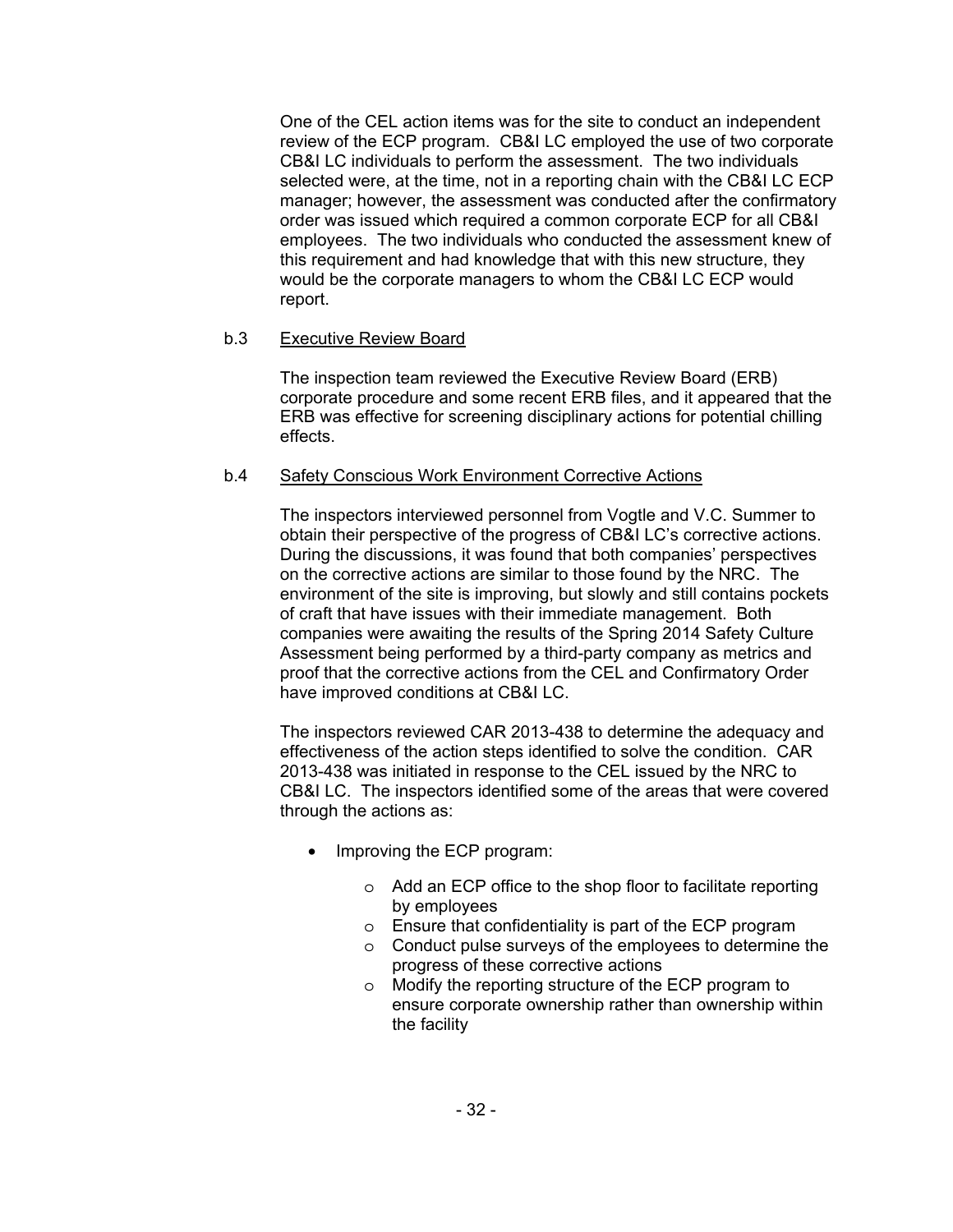- Create metrics to track the progress of the improvements created by the corrective actions.
- Developing and implementing training on SCWE, Nuclear Safety Culture, ECP, etc.
- Create and implement the SCWE ICARE card. The ICARE card program provides a method for employees to have input into the industrial safety program by identifying issues. CB&I LC plans to implement a SCWE ICARE care to help track SCWE programs and improvements
- Interaction with customers for assistance and information on perceived improvements:
	- o CB&I Power
	- o Vogtle
	- o V.C. Summer

The inspectors found the corrective actions identified in CAR 2013-438 to be adequate to correct the issues identified in the CEL and will be effective if implemented as described in the CAR. CB&I LC had effectively and adequately communicated the strategy for improving nuclear safety culture and had addressed the concerns expressed by the NRC in the CEL.

The inspectors also reviewed the Root Cause Analysis (RCA) 2013-438 to determine its adequacy and effectiveness in identifying the root causes that lead to the issuance of the CEL. The RCA identified three root causes. These three root causes were: SCWE, oversight, and training. The RCA also identified five contributing causes: motivation, decision making, implementation, corrective action program, and policies and procedures. Management Oversight and Risk Tree (MORT), Barrier Analysis, and Event and Causal Factor Chart were the three techniques used to develop and determine these root causes. The inspectors determined that these techniques were performed adequately and the conclusions were acceptable.

The inspectors also reviewed the actions associated with CAR 2013-594 to determine if the corrective actions were adequate and sufficient to correct the issues identified in the CEL. CAR 2013-594 was written to track the actions identified in the CB&I LC response to the CEL. Some of the actions identified were to track training, describe the CEL contents to employees, coaching and mentoring, briefings, all-hands meetings, and the use of consultants to aid in development of training. The CAR response actions also included an evaluation of SCWE at all CB&I sites, performance of a second SCWE assessment review, and monitoring of the SCWE at CB&I-LC. The inspectors determined that the actions identified in CAR 2013-594 were adequate and sufficient to track and correct issues identified in the CEL.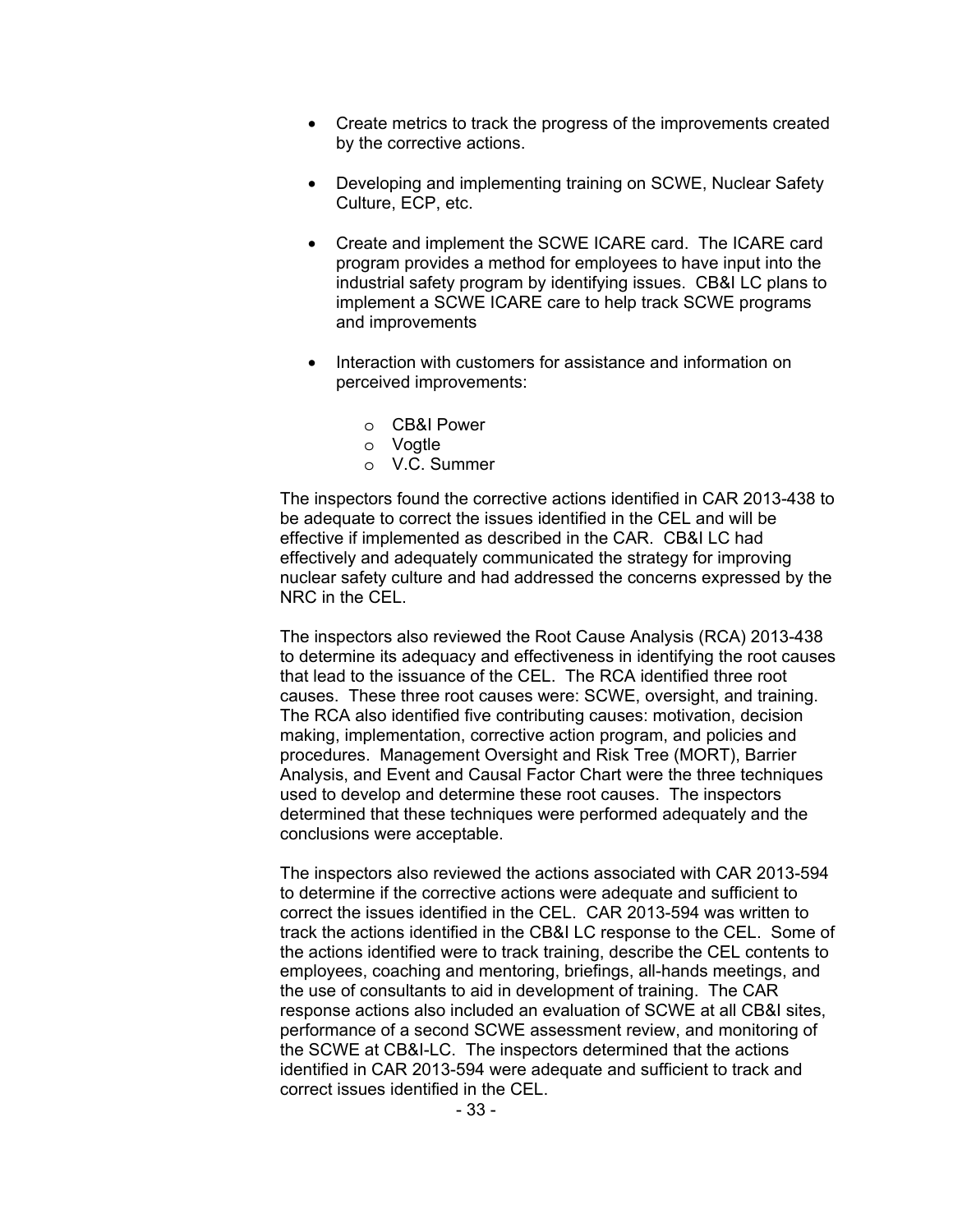## c. Conclusions

The inspectors concluded that CB&I LC's SCWE program was consistent with the NRC's June 2011 Safety Culture Policy Statement. Based on CB&I LC's progress to date in responding to the April 18, 2013 CEL, actions to address existing SCWE issues, improve the environment for raising concerns, ensuring that individuals are permitted to pursue resolution of issues without fear of retaliation, and improvements in the process for raising safety and quality concerns, the inspectors determined that CB&I LC is adequately implementing its SCWE program. No findings of significance were identified.

#### 14. Entrance and Exit Meetings

On February 3, 2014, the NRC inspection team discussed the scope of the inspection with Mr. Kevin Walsh, Executive Vice President, and other CB&I LC management and technical staff. On February 7, 2014, the NRC inspection team presented the inspection results and observations during an exit meeting with Mr. Walsh and other CB&I LC management and technical staff. The attachment to this report lists the attendees of the entrance and exit meetings.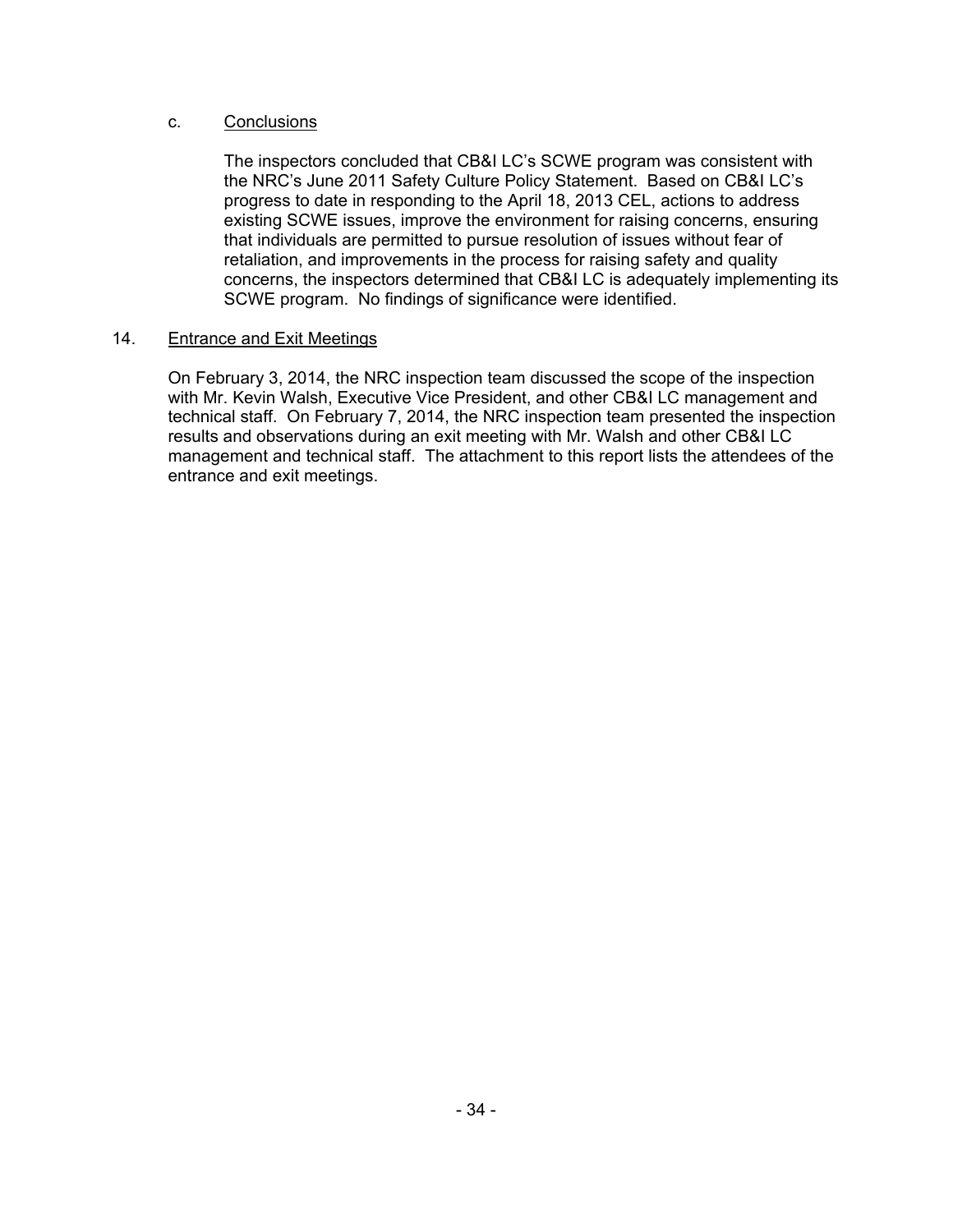# **ATTACHMENT**

# 1. ENTRANCE/EXIT MEETING ATTENDEES

| <b>Name</b>           | <b>Title</b>                           | <b>Affiliation</b>                | <b>Entrance</b>         | <b>Exit</b>                         |
|-----------------------|----------------------------------------|-----------------------------------|-------------------------|-------------------------------------|
| <b>Kevin Walsh</b>    | <b>Executive Vice President</b>        | Chicago Bridge<br>and Iron (CB&I) | $\mathsf{X}$            | $\mathsf{X}$                        |
| <b>Phil Bagwell</b>   | General Manager                        | CB&I                              | X                       |                                     |
| <b>Ronald Stevens</b> | Nuclear Safety Officer                 | CB&I                              | $\overline{\mathsf{x}}$ | $\frac{X}{X}$                       |
| Sachin Sing           | Supply Chain Manager &                 | CB&I                              | $\overline{\mathsf{x}}$ |                                     |
|                       | <b>Engineering Lead Manager</b>        |                                   |                         |                                     |
| Robyn Breaux          | Human Resources Manager                | CB&I                              | X                       | X                                   |
| <b>Brian Gibson</b>   | <b>Site Quality Manager</b>            | CB&I                              |                         |                                     |
| <b>Barry Ditzler</b>  | <b>Production Manager</b>              | CB&I                              |                         | $\frac{\overline{X}}{\overline{X}}$ |
| Jack Gallagher        | <b>Employee Concerns Manager</b>       | $\overline{\text{CB8}}$           | X                       | $\overline{\mathsf{x}}$             |
| Ryan Whitford         | Director QA/QC                         | CB&I                              | $\overline{\mathsf{x}}$ | $\overline{\mathsf{x}}$             |
| Chris Fordham         | <b>Product Manager</b>                 | CB&I                              |                         | $\overline{\mathsf{X}}$             |
| Jeff Lyash*           | President, CB&I Power                  | CB&I                              |                         | $\overline{\mathsf{X}}$             |
| Luke Scorsone         | President - Fabrication &              | CB&I                              |                         | $\overline{\mathsf{x}}$             |
| Remi Bonnecazes       | Manager<br>President - Fabrication &   | CB&I                              | $\overline{\mathsf{x}}$ | $\overline{\mathsf{x}}$             |
|                       | Manufacturing                          |                                   |                         |                                     |
| Pierre de Jager       | Director of Health, Safety,            | CB&I                              | $\overline{\mathsf{x}}$ | $\overline{\mathsf{x}}$             |
|                       | Security, Environment &                |                                   |                         |                                     |
|                       | Quality                                |                                   |                         |                                     |
| Dennis Dreyfus*       | <b>Vice President Power Quality</b>    | CB&I                              |                         | X                                   |
| Dave Jantosik*        | <b>Senior Director Nuclear Quality</b> | CB&I                              |                         | $\overline{\mathsf{x}}$             |
| Elvin Dumas*          | Source Inspector Manager               | CB&I                              |                         |                                     |
| Zachary Ashcraft      |                                        | <b>SCANA</b>                      |                         | $\frac{X}{X}$                       |
| <b>Paul Prescott</b>  | <b>Team Leader</b>                     | <b>NRC</b>                        | $\mathsf{X}$            |                                     |
| Kerri Kavanagh        | <b>Branch Chief</b>                    | <b>NRC</b>                        |                         |                                     |
| <b>Tony Ponko</b>     | Inspector                              | <b>NRC</b>                        | X                       |                                     |
| Yamir Diaz-Castillo   | Inspector                              | <b>NRC</b>                        | $\overline{\mathsf{x}}$ | $\overline{\mathsf{x}}$             |
| <b>Alain Artayet</b>  | Inspector                              | <b>NRC</b>                        | $\overline{\mathsf{x}}$ | $\overline{\mathsf{x}}$             |
| <b>Molly Keefe</b>    | Inspector                              | <b>NRC</b>                        | $\overline{\sf X}$      | $\overline{\mathsf{x}}$             |
| Dori Willis           | Inspector                              | <b>NRC</b>                        | $\overline{\sf X}$      | $\overline{\mathsf{X}}$             |
| Raju Patel            | Inspector                              | <b>NRC</b>                        | $\overline{\mathsf{X}}$ | $\overline{\mathsf{x}}$             |
| <b>Richard Laura</b>  | Inspector                              | <b>NRC</b>                        | X                       | $\overline{\mathsf{x}}$             |
| <b>Thomas Kendzia</b> | Inspector                              | <b>NRC</b>                        | $\overline{\mathsf{X}}$ | $\overline{X}$                      |
| Jason Christensen     | Inspector                              | <b>NRC</b>                        | $\overline{X}$          | $\overline{\mathsf{X}}$             |
| Mary Anderson         | <b>Trainee</b>                         | <b>NRC</b>                        | $\overline{\mathsf{x}}$ | $\overline{\mathsf{x}}$             |

# **\*Participated by teleconference**

# 2. INSPECTION PROCEDURES USED

Inspection Procedure (IP) 36100, "Inspection of 10 CFR Part 21 and Programs for Reporting Defects and Noncompliance," dated February 13, 2012.

IP 40100, "Independent Safety Culture Assessment Followup," dated April 5, 2011.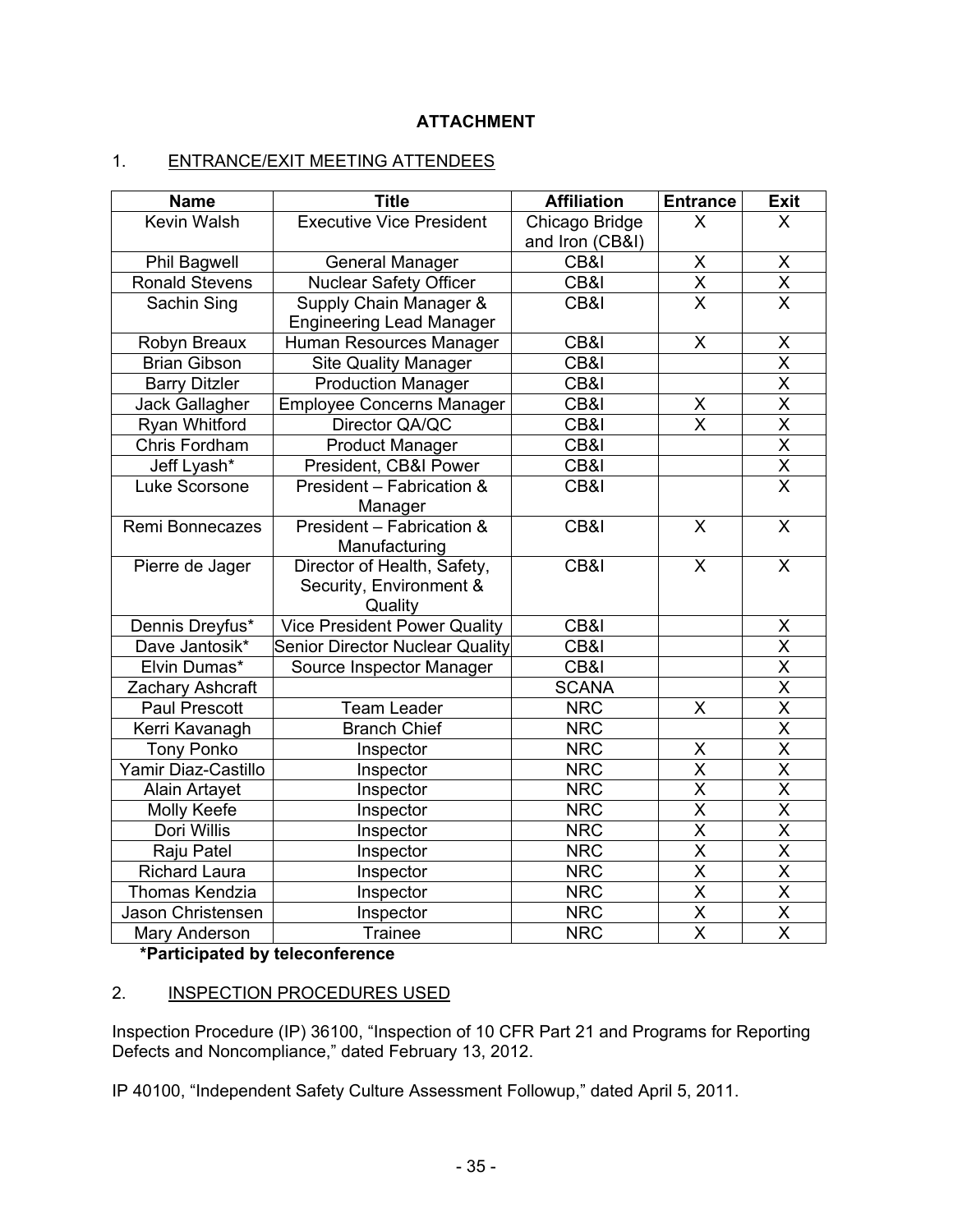IP 43002, "Routine Inspections of Nuclear Vendors," dated July 15, 2013.

IP 43004, "Inspection of Commercial-Grade Dedication Programs," dated April 25, 2011.

IP 65001B, "Inspection of the ITACC-Related Welding Program," dated September 25, 2013

IP 95003.02, "Guidance for Conducting an Independent Safety Culture Assessments," dated January 15, 2009

# 3. LIST OF ITEMS OPENED, CLOSED, AND DISCUSSED

| <b>Item Number</b>   | <b>Status</b> | <b>Type</b> | <b>Description</b>   |
|----------------------|---------------|-------------|----------------------|
| 99901425/2014-201-01 | Opened        | <b>NON</b>  | <b>Criterion XVI</b> |
| 99901425/2014-201-02 | Opened        | <b>NON</b>  | Criterion IV and VII |
| 99901401/2011-202-01 | Closed        | <b>NON</b>  | Criterion II         |
| 99901401/2011-202-02 | Closed        | <b>NON</b>  | <b>Criterion II</b>  |
| 99901401/2011-202-03 | Closed        | <b>NON</b>  | <b>Criterion III</b> |
| 99901401/2011-202-04 | Closed        | <b>NON</b>  | <b>Criterion IV</b>  |
| 99901401/2011-202-05 | Closed        | <b>NON</b>  | <b>Criterion IX</b>  |
| 99901401/2011-202-06 | Closed        | <b>NON</b>  | <b>Criterion XII</b> |
| 99901401/2011-202-07 | Closed        | <b>NON</b>  | <b>Criterion XV</b>  |
| 99901401/2011-202-09 | Closed        | <b>NON</b>  | <b>Criterion XVI</b> |
| 99901401/2012-201-01 | Closed        | <b>NON</b>  | <b>Criterion XVI</b> |

# 4. INSPECTIONS, TESTS, ANALYSES, AND ACCEPTANCE CRITERIA

The U.S. Nuclear Regulatory Commission (NRC) inspection team identified the inspections, tests, analyses, and acceptance criteria (ITAAC) listed below related to components being fabricated and tested at CB&I LC. At the time of the inspection, fabrication of AP1000 submodules for the Containment Internal Structures (CIS) of Vogtle Electric Generating Station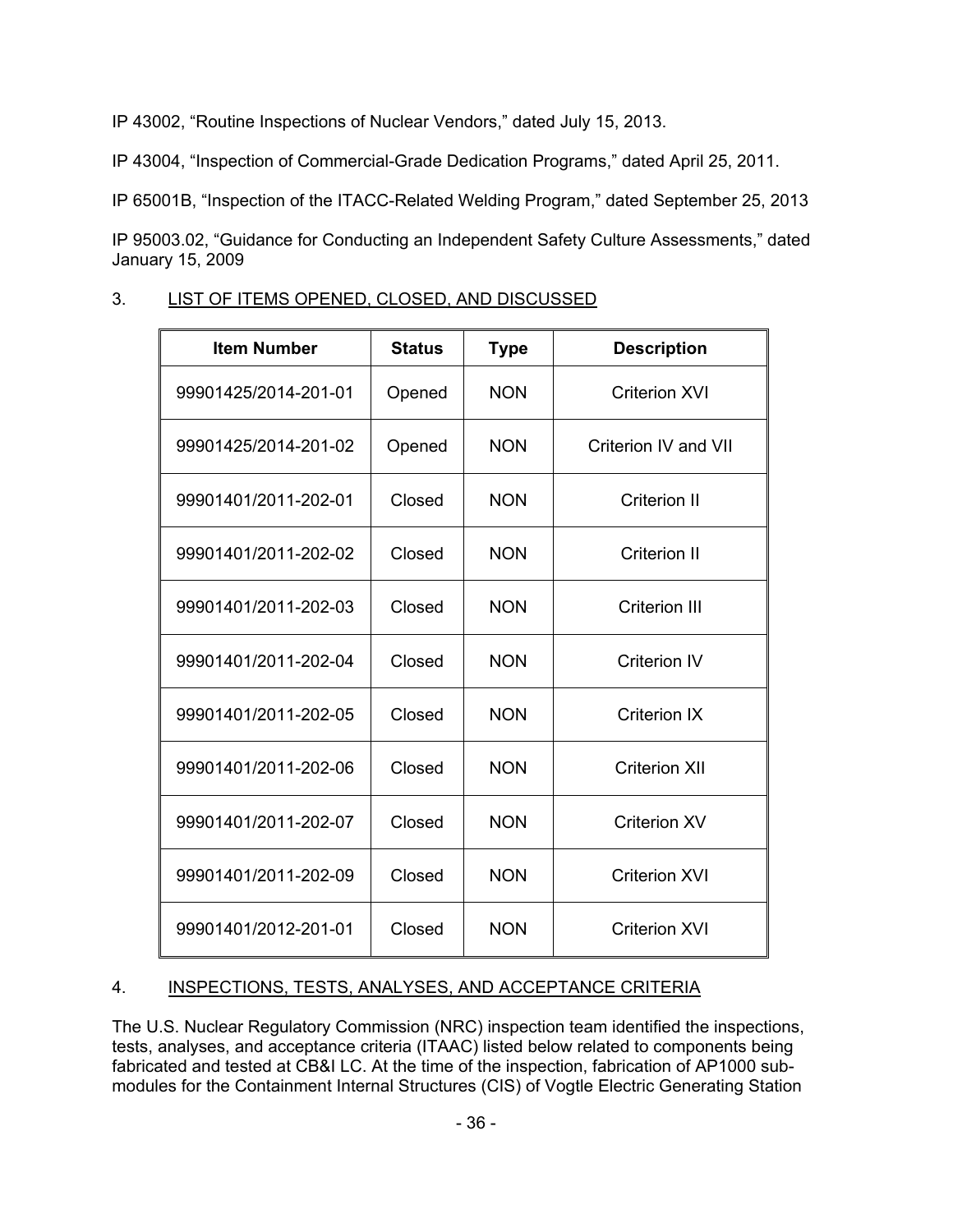(VEGP) Unit 3 and V.C. Summer Nuclear Station (VCSNS) Unit 2 was in process. The NRC team reviewed CB&I LC shop drawings, technical documents, and procedures to verify that no conditions potentially impacting ITAAC closure were present. The NRC inspection team also observed CIS sub-modules that had been completed (with the exception of minor nonconforming conditions that had yet to be repaired) to verify that the sub-modules met technical requirements and that any design deviations had been appropriately identified and reconciled through the design authority. The ITAAC cited below are for future use by the NRC staff during the ITAAC closure process; the listing of these ITAAC does not signify that they have been met and/or closed. The NRC inspection team did not identify any findings associated with the ITAAC listed below.

| Appendix C to the Combined License for Vogtle<br><b>Electric Generating Plant Unit 3</b> | No. 760 | ITAAC 3.3.00.02a.i.a  |
|------------------------------------------------------------------------------------------|---------|-----------------------|
| Appendix C to the Combined License for Vogtle<br><b>Electric Generating Plant Unit 3</b> | No. 764 | ITAAC 3.3.00.02a.ii.a |
| Appendix C to the Combined License for Virgil C.<br><b>Summer Nuclear Station Unit 2</b> | No. 760 | ITAAC 3.3.00.02a.i.a  |
| Appendix C to the Combined License for Virgil C.<br><b>Summer Nuclear Station Unit 2</b> | No. 764 | ITAAC 3.3.00.02a.ii.a |

## 5. DOCUMENTS REVIEWED

#### Policies and Procedures

- 1. QP-SMS-QAM-01, "CB&I LC's Quality Assurance Manual", Revision 8, dated September 13, 2013
- 2. Quality Procedure (QP) QA-01, "Qualification of Auditors," Revision 6, dated May 9, 2012
- 3. QP-QA-218, "Quality Assurance Audits," Revision 0, dated January 30, 2013
- 4. QP-QA-218a, "Quality Assurance Surveillances," Revision 0, dated January 7, 2013
- 5. QP-QA-302, "Supplier Qualification and Evaluation," Revision 3, dated July 22, 2013
- 6. QP-G-07, "Control of Purchased Items," Revision 2, dated June 27, 2012
- 7. 1-10-79, Revision 3, 5/23/12, using GMAW-P
- 8. 1-10-212, Revision 1, 11/27/12, using SAW
- 9. 1-10-321, Revision 2, 1/28/14, using GTAW
- 10. 10-10-76, Revision 4, 11/28/14, using GMAW-P
- 11. QP-PC-205a, "Managing Detail Drawings,, Revision 1
- 12. QP-PC-301, "Implementation of Shop Traveler," Revision 8, dated February 9, 2012
- 13. QP-PM-206a, "Request for Information (RFI)," Revision 0
- 14. QP-CA-215, "Control of Nonconforming Items," Revision 0
- 15. QP-WE-301-301 "Weld Procedure Specification Development and Qualification AWS," Revision 1
- 16. QP-PE-303 "Fabrication Change Notice," Revision 0, dated May 24, 2013
- 17. Draft QP-PE-303 "Fabrication Change Notice," Revision 1, issued for training November 20, 2013 to February 24, 2014
- 18. QP-EG-303 "Distortion Correction Stress Improvement Technique," Revision 0, dated November 20, 2012
- 19. QP-DC-206 "Document Control," Revision 2, dated August 19, 2013
- 20. QP-DC-217 "Quality Assurance Records," Revision 0, dated April 24, 2013
- 21. QP-G-07 "Control of Purchased Items," Revision 2, dated June 28, 2012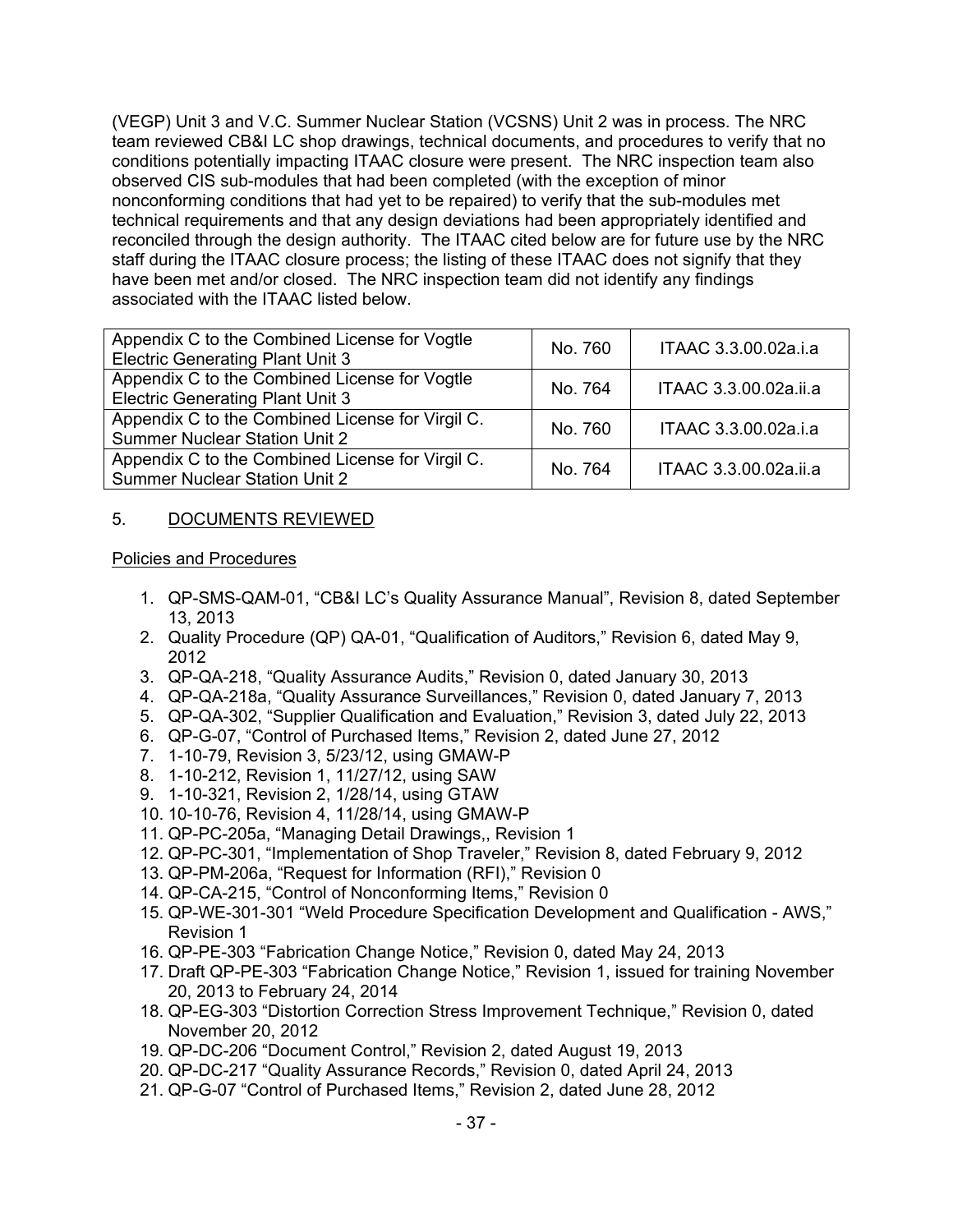- 22. QP-QA-01 "Qualification of Auditors," Revision 6, dated May 10, 2012
- 23. QP-TR-302 "Training Processes," Revision 1, dated January 7, 2013
- 24. QP-PC-203 "Shop Travelers," Revision 0, dated January 9, 2013
- 25. QP-PC-205a "Managing Detail Drawing," Revision 1, dated June 10, 2013
- 26. QP-PC-301 "Implementation of Shop Traveler," Revision 3, dated November 6, 2013
- 27. QP-DC-303 "Shop Traveler Control," Revision 1, dated September 12, 2013
- 28. QP-NDE-WP-301 "Certification of NDE Personnel," Revision 0, dated April 22, 2013
- 29. QP-NDE-PT-01 "Liquid Penetrant Testing Procedure," Revision 9, dated June 29, 2012
- 30. QP-WE-301 "Weld Procedure Specification Development and Qualification AWS," Revision 1, dated March 1, 2013
- 31. QP-DC-301, "Document Review," Revision 0, dated on August 1, 2012
- 32. QP-CA-215, "Control of Nonconforming Items," Revision 0, dated October 31, 2012
- 33. QP-CA-216, "Corrective Action Program," Revision 2, dated February 18, 2013
- 34. QP-PC-06, "Implementation of Shop Travelers," Revision 8, dated February 9, 2012
- 35. QP-TR 202, "Training," Revision 0, issued November 20, 2012
- 36. QP-PC-09, "Rework/Repair of Welds and Effective Weld Area," Revision 5, dated June 28, 2013
- 37. QP-PC-13, "Weld Procedure Specification Joint Configurations for AWS D1.1 and AWS D1.6," Revision 0, dated April 18, 2011
- 38. QP-NDE-WP-301, "Certification of NDE Personnel," Revision 0, issued April 22, 2013
- 39. QP-NDE-WP-301-F1, "Nondestructive Examination of Personnel Qualification Record," Revision 0, issued April 22, 2013
- 40. QP-NDE-WP-301-F2, "Eye Exam Record," Revision 0, issued Revision 0, issued April 22, 2013
- 41. QP-NDE-WP-301-F3, "NDE Experience Log," Revision 0, issued April 22, 2013
- 42. QP-NDE-WP-301-F4, "Annual Technical Evaluation," Revision 0, , issued April 22, 2013
- 43. QP-NDE-WP-301-F5, "NDT Practical Worksheet," Revision 0, issued April 22, 2013
- 44. QP-NDE-MT-01, "Magnetic Particle Testing," Revision 9, issued on June 28, 2012
- 45. QP-NDE-PT-01, "Liquid Penetrant Testing Inspection," Revision 9, issued on June 28, 2012
- 46. QP-NDE-UT-01, "Ultrasonic Inspection of AWS D1.1 Groove Welds," Revision 4, issued on June 28, 2012
- 47. QP-NDE-RT-01, "Computed Radiographic Procedure, AWS," Revision 4, issued on June 28, 2012
- 48. QP-NDE-UT-03, "Ultrasonic Thickness (Straight Beam) Measurement," Revision 3, issued on June 28, 2012
- 49. QP-NDE-UT-302, "Ultrasonic Inspection of AWS D1.6 Weld Grooves," Revision 0, issued on November 18, 2013
- 50. QP-WE-209a, "Welding Manual AWS," Revision 0, dated March 14, 2013
- 51. QP-QC-210, "Inspection," Revision 3, dated April 5, 2013
- 52. QP-QC-306, "Qualification and Certification of Inspection and Test Personnel," Revision 00, dated August 3, 2012
- 53. QP-QC-310, "Visual Weld Inspection Procedure," Revision 7, dated October 9, 2013
- 54. QP-NDE-VT-301, "Visual Examination Procedure," Revision 01, issued on June 21, 2013
- 55. QP-WE-302, "Welder/Operator Qualification –AWS," Revision 2, dated February 26, 2013
- 56. QP-WE-305, "Welder/Operator Qualification –ASME Section IX," Revision 0, dated August 16, 2012
- 57. QP-WE-308, "Weld Filler Material Control," Revision 0, dated June 21, 2013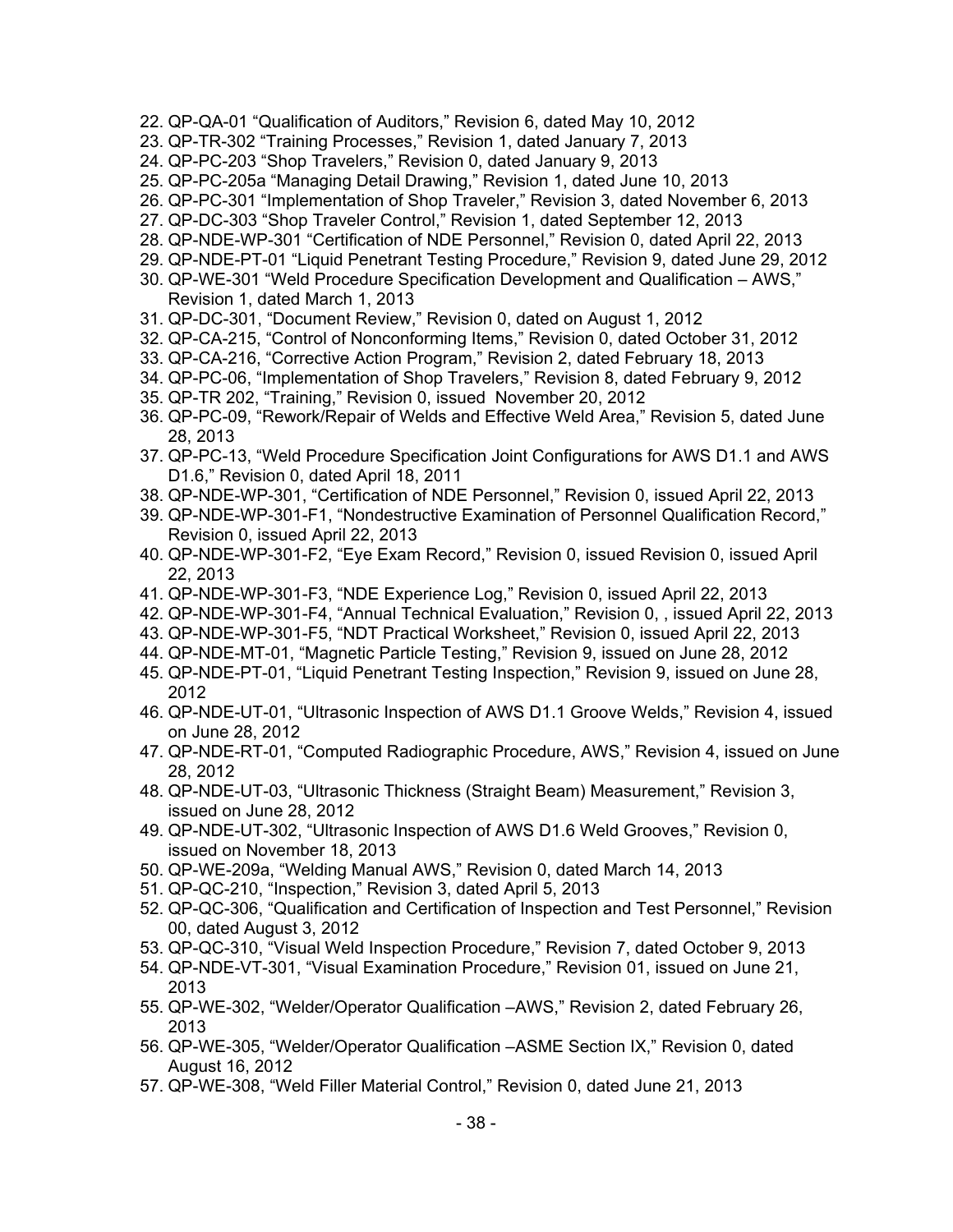- 58. QP-WE-309, "Welding Fabrication Procedure –AWS," Revision 1, dated October 30, 2012
- 59. QP-PE-10, "Development of Shop Travelers," Revision 1, dated June 14, 2012
- 60. QP-PC-302, "Shop Traveler Development," Revision 3, dated August 19, 2013
- 61. QP-MT-308, "Lincoln Power Wave S500 Calibration Procedure," Revision 1, dated August 7, 2013
- 62. QP-WH-303, "Material Handling and Storage," Revision 0, dated January 14, 2012
- 63. QP-DC-304, "Quality Assurance Records Turnover Packages," Revision 0, dated June 12, 2013
- 64. Welding Procedure Specification (WPS) 1-1-141, AWS D1.1 Stud Welding A108 to A572-60, using the GMAW-Pulse process," Revision 3, dated October 2, 2013
- 65. Procedure Qualification Record (PQR) No. 1-1-129, "3/4" Stud Welding by GMAW-Pulse process," Revision 2, dated November 15, 2012
- 66. WPS 1-1-164, "WPS for GTAW of AWS Group I, I to II, and II to II Materials," Revision 7, dated January 28, 2014
- 67. PQR 1-1-396, "Manual GTAW of A992 to A992 for PJP Joints," Revision 0, dated March 27, 2013
- 68. PQR 1-1-397, "Manual GTAW of A992 to A992 for PJP Joints," Revision 0, dated March 27, 2013
- 69. PQR 1-1-134, "Semi-automatic GMAW-Pulse of Stud Welding ASTM A108 to A572," process in sidehand direction, Revision 02, dated November 15, 2012
- 70. WPS No. 1-1-39, "AWS D1.1 3/4" Stud Welding A108 to A572-60, semi-automatic process in downward, sidehand and overhead positions," Revision 6, dated March 5, 2013
- 71. Stud PQR No. 1-1-38, "Semi-automatic ¾" Stud Welding process," Revision 1, dated January 6, 2011
- 72. Stud PQR No. 1-1-37, "Semi-automatic ¾" Stud welding process," Revision 1, dated March 15, 2011
- 73. Stud PQR No. 1-1-118, "Semi-automatic ¾" Stud welding process in downward direction," Revision 2, dated May 23, 2012
- 74. Stud PQR No. 1-1-119, "Semi-automatic ¾" Stud welding process in sidehand direction," Revision 2, dated May 23, 2012
- 75. Stud PQR No. 1-1-120, "Semi-automatic ¾" Stud welding process in overhead direction," Revision 1, dated August 29, 2011
- 76. Stud PQR No. 1-1-165, "Semi-automatic ¾" Stud welding process in sidehand direction," Revision 1, dated November 15, 2012
- 77. Stud PQR No. 1-1-166, "Semi-automatic ¾" Stud welding process in overhead direction," Revision 1, dated November 15, 2012
- 78. WPS -1-10-379, "Manual GTAW of Carbon Steel with Duplex Steel," Revision 3, dated August 9, 2013

#### Procurement Documents

- 1. Purchase Order (PO) No. 11119-000 to Industrial Testing Laboratory, dated June 6, 2013
- 2. PO No. 833099-000 to Exelon Power Labs, dated January 22, 2013
- 3. JM Test Systems, Inc. PO No. 884860 OI, Revision 0, dated January 10, 2014
- 4. JM Test Systems, Inc. PO No. 879556-000, Revision 0, dated November 20, 2013
- 5. JM Test Systems, Inc. PO No. 11101 OB, Revision 1, dated April 17, 2013
- 6. JM Test systems, Inc. PO No. 883102 OI, Revision 0, dated December 20, 2013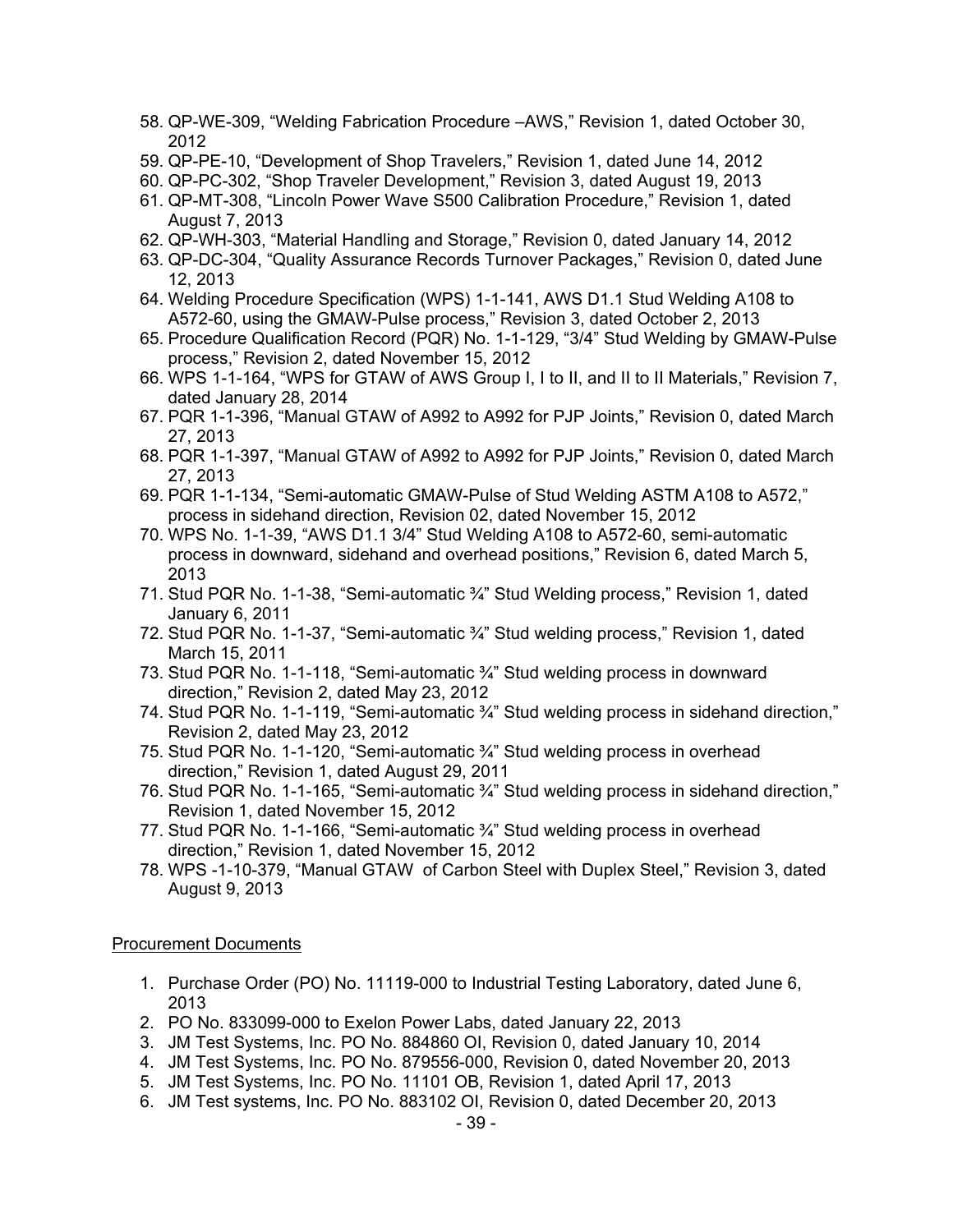- 7. JM Test Systems, Inc. PO No. 882541 OI, Revision 0, dated December 16, 2013
- 8. JM Test Systems, Inc. PO No. 886788 OI, Revision 0, dated January 27, 2014
- 9. Fox Valley Metrology Ltd. PO No. 877096 OI, Revision 0, dated October 29, 2013
- 10. Fox Valley Metrology Ltd. PO No. 11102 OB, Revision 1, dated September 24, 2013
- 11. Fox Valley Metrology Ltd. Purchase Order No. 882612 OI, Revision 0, dated December 17, 2013
- 12. Exelon Powerlabs LLC, Purchase Order No 8333099-000 OP, Revision 2, dated May 1, 2013

# **Correspondence**

- 1. Letter dated April 18, 2013 from G. M. Tracy, USNRC to P. K. Asherman, President and CEO, CB&I, "Chilled Work Environment for Raising and Addressing Safety Concerns at Chicago Bridge & Iron Fabrication Lake Charles Facility (Formerly Known as Shaw Modular Solutions)," (ADAMS Accession No. ML13092A077)
- 2. Letter dated May 17, 2013 from P. K. Asherman, President and CEO, CB&I, to G. M. Tracy, USNRC, "Response to April 18, 2013, NRC Letter Regarding Chilled Work Environment at Chicago Bridge & Iron Fabrication Lake Charles Facility," (ADAMS Accession No. ML13149A351)
- 3. Letter dated December 20, 2013 from L. W. Scorsone, Executive VP, Fabrication Services, CB&I, to M. C. Cheok, USNRC, "Update to CB&I Response Letter Dated May 17, 2013, to April 18, 2013, NRC Letter Regarding Chilled Work Environment at Chicago Bridge & Iron Fabrication Lake Charles Facility," (ADAMS Accession No. ML13357A509)
- 4. Letter dated April 18, 2013 from R.P. Zimmerman, USNRC to D. Barry, President, CB&I, "Notice of Violation and Imposition of Civil Penalties - \$36,400 (Office of Investigations Report No. 2-2011-047) (ADAMS Accession No. ML13050A597)
- 5. Letter dated October 19, 2012 from R.P. Zimmerman, USNRC to E. Smith, President, Shaw Power Group, "Apparent Violation of Employee Protection Requirements (Office of Investigations Report No. 2-2011-047) (ADAMS Accession No. ML12270A171)
- 6. Confirmatory Order for Chicago Bridge and Iron (CB&I) EA-12-189 (ADAMS Accession No. ML13233A432)
- 7. CB&I letter, "Potential Part 21 Issue with WPS found nonconformance," Revision 1, dated January 3. 2014 to CB&I Power Group

# Previous Inspection Reports

- 1. NRC Inspection Report No. 99901401/2011-202 and Notice of Nonconformance, dated January 6, 2012 (ADAMS Accession No. ML11354A389)
- 2. NRC Inspection Report No. 99901401/2012-201 and Notice of Nonconformance, dated October 24, 2012 (ADAMS Accession No. ML12279A119)

# Drawings and Specifications

- 1. APP-GW-S9-100, "AP1000 Structural Modules General Notes I," REV. 4
- 2. APP-GW-S9-101, "AP1000 Structural Modules General Notes VII," REV. 0
- 3. APP-GW-S9-102, "AP1000 Structural Modules General Notes II," REV. 3
- 4. APP-GW-S9-103, "AP1000 Structural Modules General Notes III," REV.3
- 5. APP-GW-S9-104, "AP1000 Structural Modules General Notes IV," REV. 3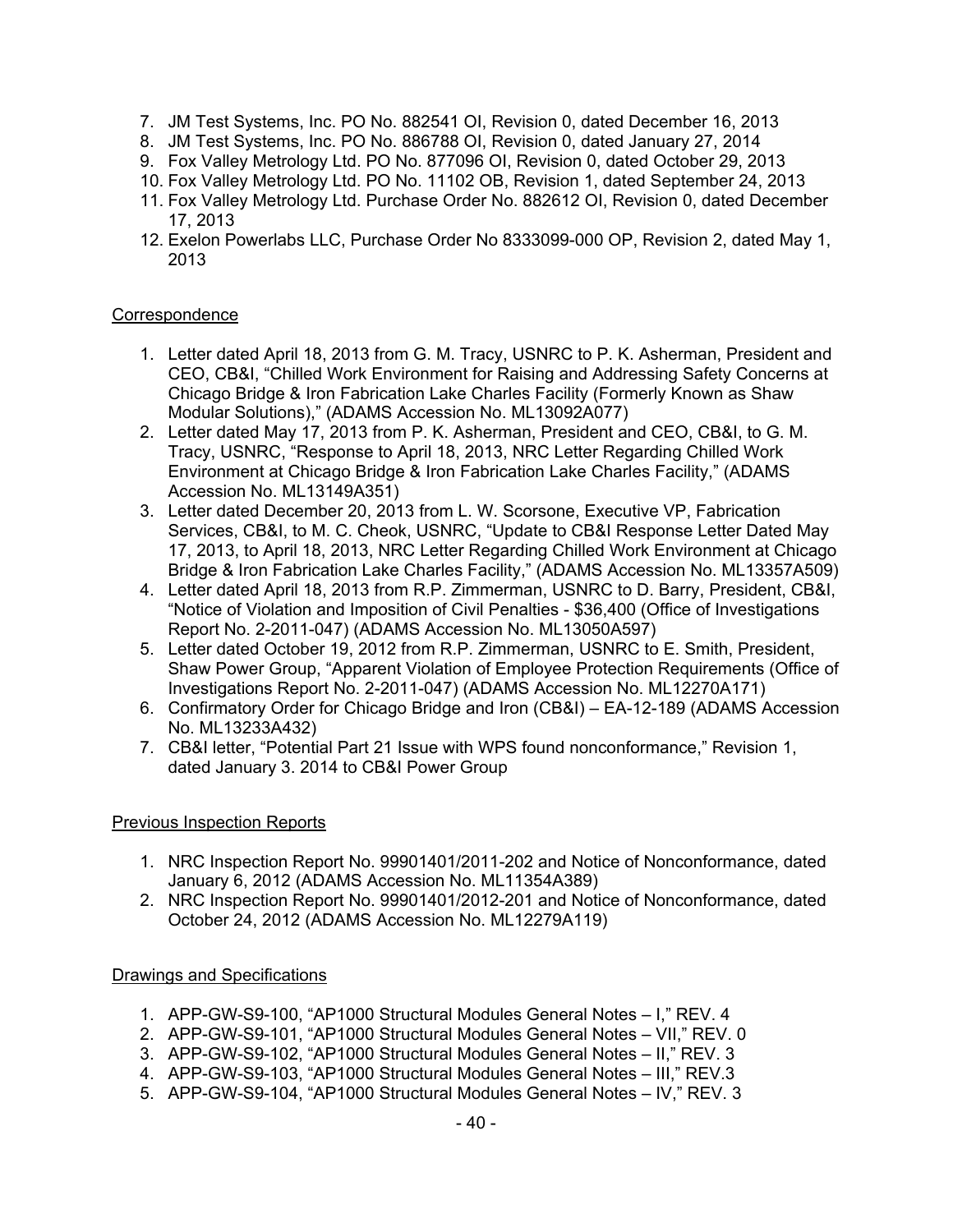- 6. APP-GW-S9-105, "AP1000 Structural Modules General Notes V," REV. 3
- 7. APP-GW-S9-106, "AP1000 Structural Modules General Notes VI," REV. 1
- 8. Drawing No. CA01-01-19-310-1902, "Containment Bldg. Area 1 Module CA01," Version 1.0, dated July 15, 2013
- 9. Drawing No. CA01-01-19-310-1902, "Containment Bldg. Area 1 Module CA01," Version 1.1, dated August 26, 2013
- 10. Drawing No. CA01-01-19-310-1902, "Containment Bldg. Area 1 Module CA01," Version 1.2, dated December 7, 2013
- 11. Drawing No. CA01-01-19-310-1902, "Containment Bldg. Area 1 Module CA01," Version 1.3, dated December 9, 2013
- 12. Drawing No. CA01-01-19-310-1902, "Containment Bldg. Area 1 Module CA01," Version 1.4, dated December 11, 2013
- 13. Drawing APP-CA01-11-32-300-P5190, Revision 0, dated October 7, 2013
- 14. Drawing APP-CA01-32-220-3205, "Containment Building Area 2," Revision 0 dated August 12, 2013
- 15. Weld Map and Alignment Drawing APP-CA01-11-32-220, Revision 0, dated August 12, 2013
- 16. Weld Map and Alignment Drawing APP-CA01-11-32-120-3214, Revision 0, dated August 5, 2013
- 17. Weld Map and Alignment Drawing APP-CA01-11-32-110-3206, Revision 0, dated August 12, 2013
- 18. Drawing APP-R106-13-106-000-10603, Revision 0, dated July 27, 2012

# Work Orders and Associated Technical Documents

- 1. Program Instruction Sheet, PIS-AP1000 Rev 8
- 2. Walk Down Package, VS2-CA05-05
- 3. Walk Down Package, SV3-CA01-01
- 4. QA Reassessment of VS-CA05-05, 430011-QCIR-13-018482 Rev 1
- 5. Shop Traveler Package for Work Order 2320477
- 6. Weld Log Data Sheet for Work Order 1908305, dated October 19, 2013
- 7. Traveler with transfer material traceability for Module No R219 for Vogtle, Job No. 430003, Work Order No. 2827293
- 8. Traveler and welder log sign-off sheet for Sub-module No. CA01-32-300 for V.C. Summer, Job No. 430001, Work Order No. 1933470-300
- 9. Traveler and welder log sign-off sheet for Sub-module No. CA01-32-240 for V.C. Summer, Job No. 430001, Work Order No. 1933470-240
- 10. Traveler and welder log sign-off sheet for Sub-module No. CA01-32-150 for V.C. Summer, Job No. 430011, Work Order No. 1933470-150
- 11. Traveler and welder log sign-off sheet for Sub-module No. CA01-32-140 for V.C. Summer, Job No. 430011, Work Order No. 1933470-140
- 12. Traveler and welder sign-off sheet for Module No. KB37, Job No. 430013, Work Order No. 2169867
- 13. Weld Filler Material Control Slip No. 94628, dated January 13, 2014 issuing 2.08 lbs. of 3/32" ER805-Mil weld wire to welder stencil S1, for welder qualification test to WPS 1-1- 164, Revision 7
- 14. Weld Filler Material Control Slip No. 94633, dated January 13, 2014 issuing 3.61 lbs. of 1/8" ER2209 weld wire to welder stencil VP for welder qualification test to WPS 1-10- 379, Revision 3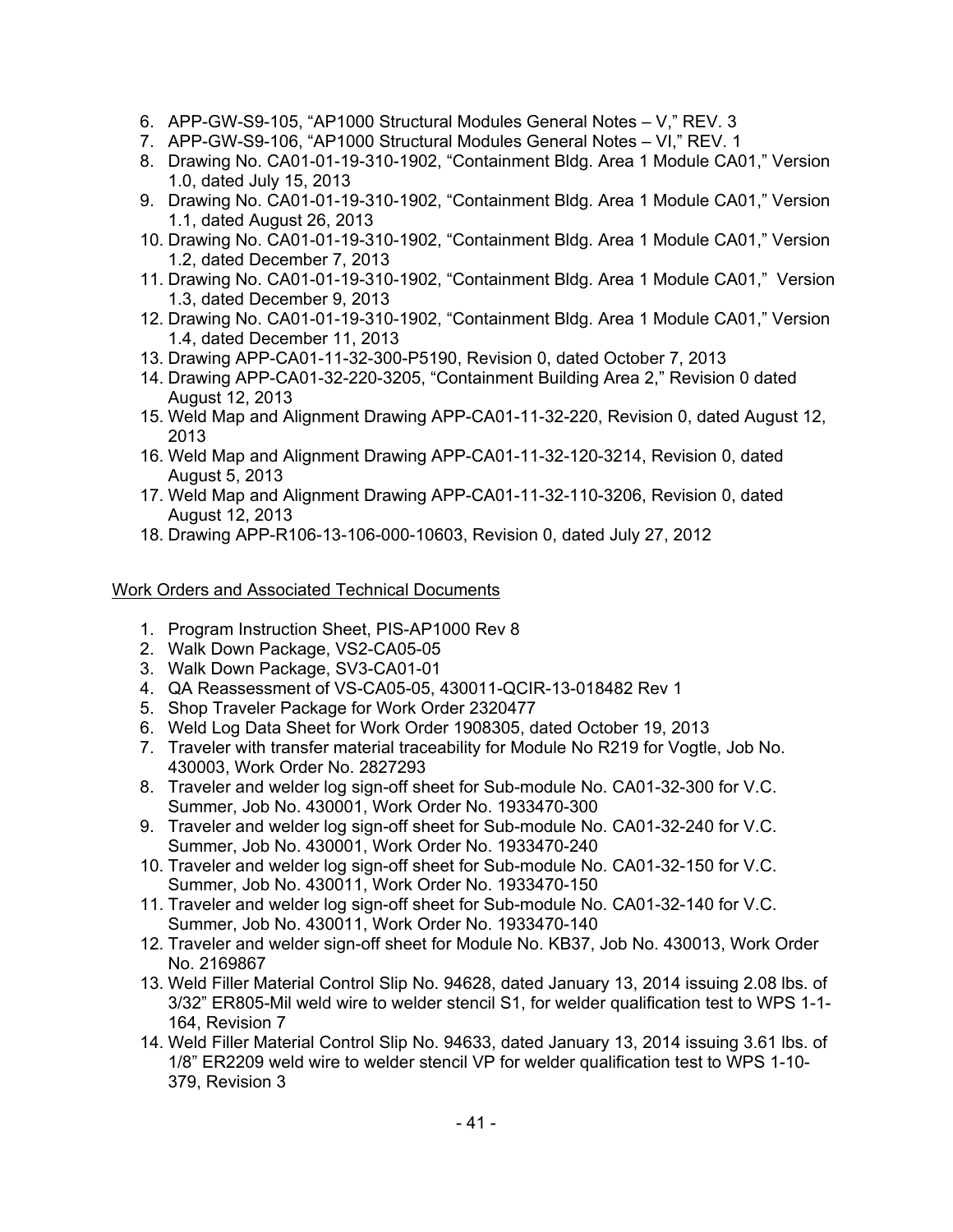- 15. Weld Inspection Report (WIR) No. 430011-WIR-14-016101, Revision 0, dated January 6, 2014 for acceptance of Fit/Tack fillet Weld Id Nos. 120-20-0104, 120-20-0110, and 120-20-0111 on Traveler 1933470 Sequence 40, for Job No. 430011, Module No. CA01- 32-120
- 16. WIR No. 430011-WIR-14-016287, Revision 0, dated January 9, 2014 for acceptance of baffle plate to spacer plate fillet Weld Id Nos. 120-20-0104, 120-20-0110, and 120-20- 0111 on Traveler 1933470 Sequence 60, for Job No. 430011, Module No. CA01-32-150
- 17. WIR No. 430011-WIR-14-016374, Revision 0, dated January 9, 2014 for acceptance of fit tacks on baffle plate to baffle plate fillet Weld Id Nos. 220-20-0018, 220-20-0026, on Traveler 1933470 Sequence 80, for Job No. 430011, Module No. CA01-32-240
- 18. WIR No. 430011-WIR-14-016266, Revision 0, dated January 8, 2014 for acceptance of final weld out on baffles fillet Weld Id Nos. 220-20-0019, 220-20-0021 and 220-20-0027, on Traveler 1933470 Sequence 60, for Job No. 430011, Module No. CA01-32-240
- 19. WIR No. 430011-WIR-14-016367, Revision 0, dated January 9, 2014 for acceptance of baffles plate to baffle plate fit tack for fillet Weld Id Nos. 120-20-0107, and 120-20-0116, on Traveler 1933470 Sequence 80, for Job No. 430011, Module No. CA01-32-150
- 20. WIR No. 430011-WIR-14-016140, Revision 0, dated January 6, 2014 for acceptance of fit/tack connector plates fillet Weld Id Nos. 220-20-0019, 220-20-0021 and 220-20-0027, on Traveler 1933470 Sequence 40, for Job No. 430011, Module No. CA01-32-220

# Internal and External Audit Reports

- 1. Internal Audit Schedule for 2013 and 2014
- 2. Internal Audit Reports I-13-001, I-13-002, I-13-003, I-13-005, I-13-007, I-13-009, and I-13-010
- 3. External Audit Schedule for 2013 and 2014
- 4. External Audit Reports S-11-002, S-12-015, S-12-017, S-13-004, S-13-006, S-13-010, and S-14-002

## Surveillance Reports

1. SURV 13-001, SURV 13-014, SURV 13-015, SURV I-13-016, SURV 13-017, SURV 13- 018, SURV 13-019, SURV 13-020, SURV 13-021, SURV 13-023

## Annual Evaluations

- 1. JM Test Systems, Inc., dated January 25, 2014
- 2. Fox Valley Methodology, LTD., dated August 16, 2013

## Training Records and Associated Documents

- 1. Qualification and training records for 3 lead auditors and 5 auditors
- 2. Record of Assigned Reading for Corrective Action Manager for QP-CA-215-00, "Control of Nonconforming Items" dated October 24, 2012
- 3. Record of Assigned Reading for Senior Vice President (SVP) Kevin Walsh for QP-QA-215a Revision 0, "10 CFR 21 and 10 CFR 50.55(e) Compliance", dated January 26, 2014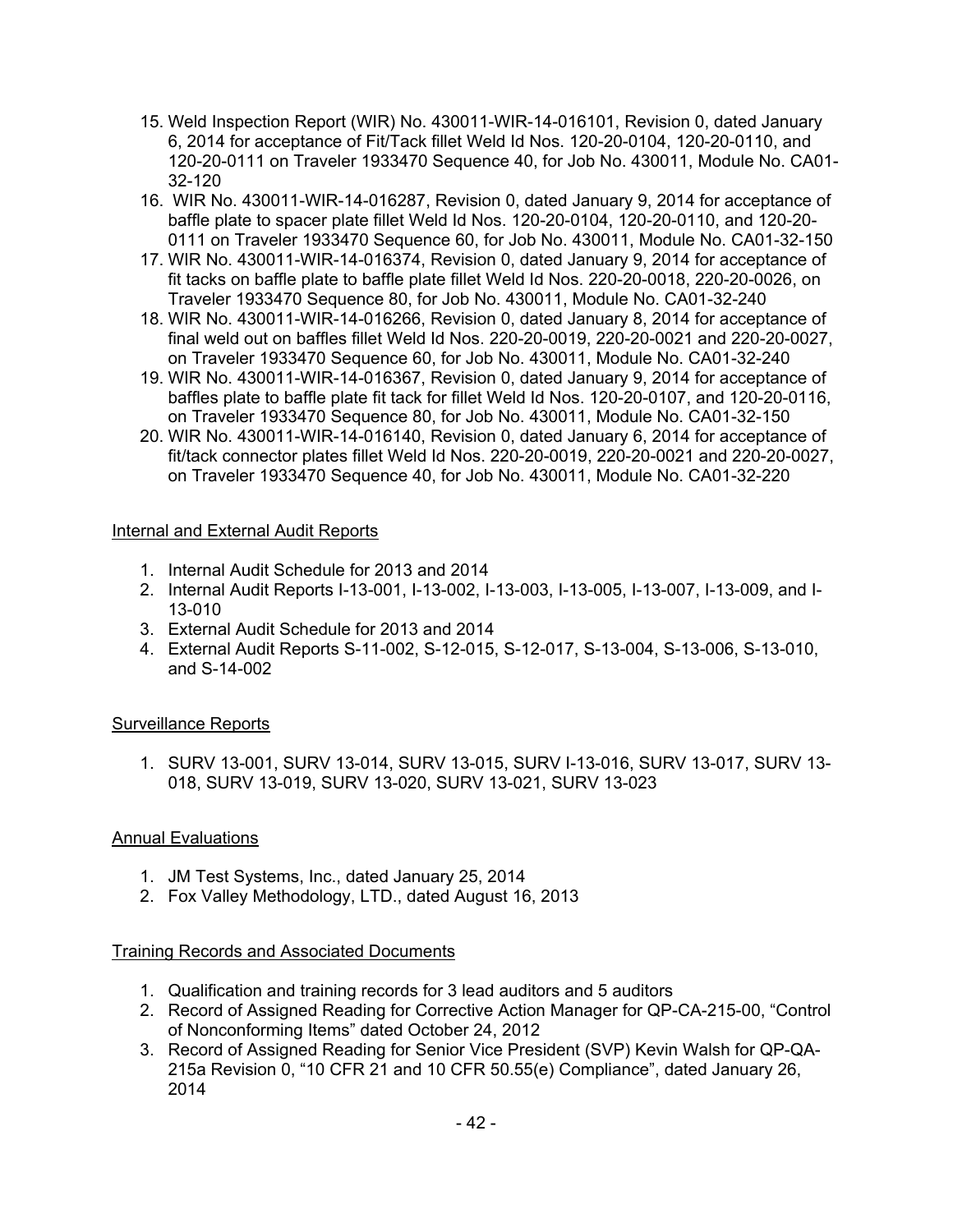- 4. TAR-ENG-13-000009 Part 21 Training for Daniel Grannan, dated March 19, 2013
- 5. TAR-QA-13-000019 Part 21 Training for Penny Flemming, dated March 20, 2013
- 6. TAR-QA-13-000020 Part 21 Training for 8 employees, dated March 19, 2013
- 7. TAR-QA-13-000021 Part 21 Training for Group and SVP (Kevin Walsh), dated April 1, 2013
- 8. CB&I LC Quality Training Matrix, dated February 4, 2014
- 9. CB&I LC Quality Training Matrix, dated February 5, 2014
- 10. Welder/Welding Operator Qualification Roster, Revision 181, dated January 10, 2014
- 11. Welder or Welding Operator Qualification Continuity Log for Viradeth Suriyadeth, last tested December 20, 2013
- 12. Welder or Welding Operator Qualification Continuity Log for Richard Thomas, last tested August 18, 2010
- 13. Welder or Welding Operator Qualification Continuity Log for JD Dickinson, last tested April 10, 2012
- 14. Welder or Welding Operator Qualification Continuity Log for Wilfred Watson, last tested December 16, 2013
- 15. Welder or Welding Operator Qualification Continuity Log for Kevin Watson, last tested January 9, 2014
- 16. Welder or Welding Operator Qualification Continuity Log for Randall Gilchrist, last tested December 4, 2013
- 17. Welder or Welding Operator Qualification Continuity Log for Robert Guerra, last tested December 20, 2013
- 18. Welder or Welding Operator Qualification Continuity Log for Barrett Henry, last tested December 27, 2013
- 19. Welder or Welding Operator Qualification Continuity Log for Heath Martin date tested September 16, 2013
- 20. Welder or Welding Operator Qualification Test Record (D1.6) for Derrick South for WPS 1-10-79 for 2G welding, dated June 11, 2012
- 21. Welder or Welding Operator Qualification D1.6 for Heath Martin for WPS 1-10-379 rev 3, for 3G welding, dated January 17, 2014
- 22. Welder or Welding Operator Qualification D1.6 for Heath Martin for WPS 1-10-379 rev 3, for 4G welding, dated January 17, 2014
- 23. Welder or Welding Operator Qualification Test Record (D1.6) for Derrick South for WPS 1-10-79 for 3G welding, dated June 11, 2012
- 24. Welder or Welding Operator Qualification Test Record (D1.4) for John J. Smithson dated April 6, 2012
- 25. Procedure Qualification Record (PQR) 1-10-250, Revision 0, dated May 7, 2012
- 26. PQR 1-10-78, Revision 2, dated May 7, 2012
- 27. PQR 1-10-81, Revision 2, dated May 7, 2012
- 28. PQR 1-10-250, Revision 0, dated May 7, 2012
- 29. PQR 1-1-107, Revision 1B, dated August 29, 2011
- 30. PQR 1-1-341-1, Revision 0, dated September 6, 2012
- 31. PQR 1-1-134-2, Revision 0, dated September 6, 2012
- 32. PQR 1-1-343, Revision 0, dated August 21, 2012
- 33. PQR 1-1-343-2, Revision 0, dated August 21, 2012
- 34. PQR 1-1-359-1, Revision 0, dated October 29, 2012
- 35. PQR 1-1-360-1, Revision 0, dated October 29, 2012
- 36. PQR 1-1-361-1, Revision 0, dated October 29, 2012
- 37. PQR 1-1-66, Revision 1, dated November 22, 2011
- 38. PQR 1-1-89, Revision 2, dated October 23, 2012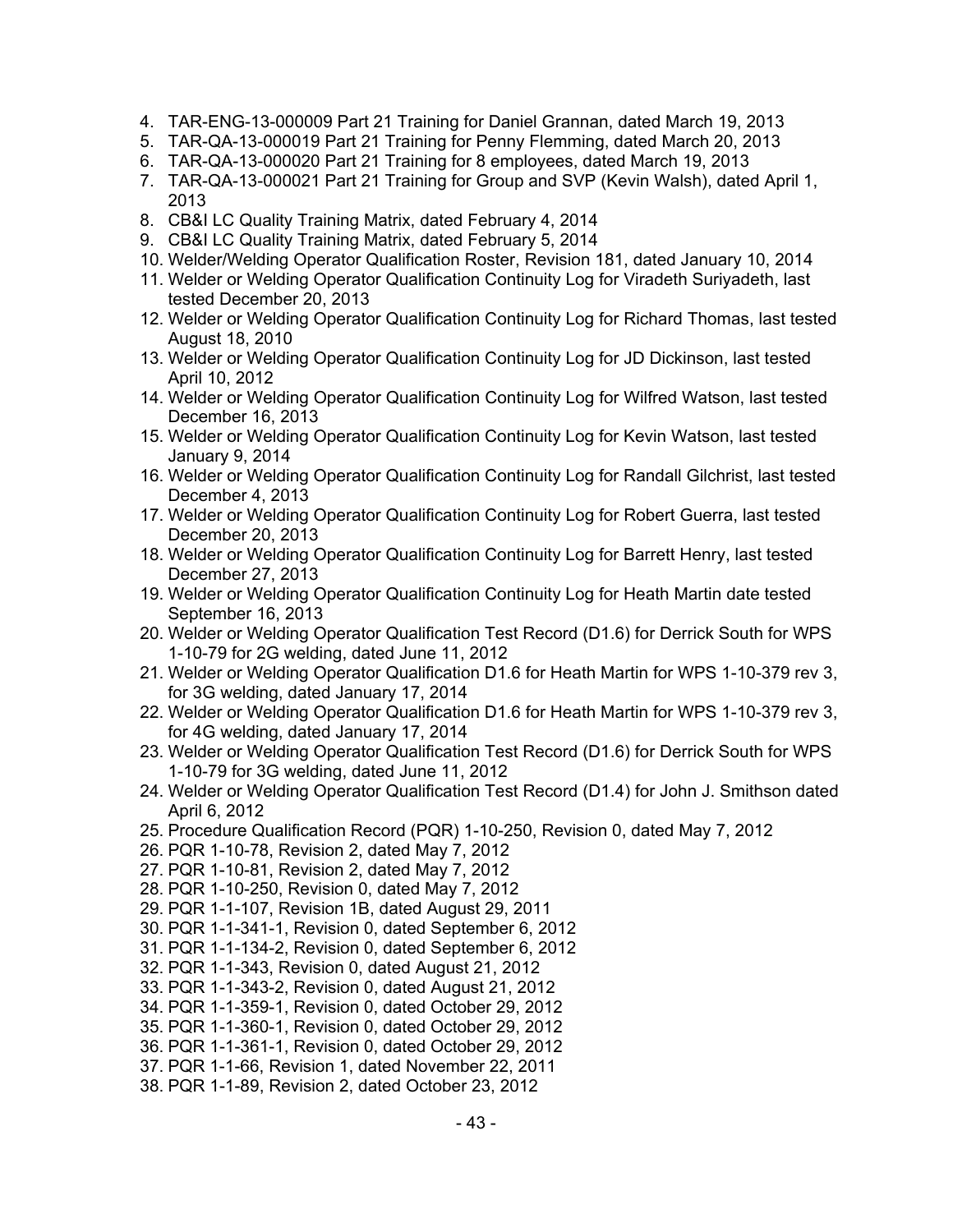- 39. Welder or Welding Operator Qualification Continuity Log (WQCL) for welder Id No. VR, last tested to GMAW-Pulse and FCAW process updated on November 11, 2013 and October 26, 2013 respectively
- 40. WQCL for welder Id No. TX , qualified in GMAW-Pulse and FCAW process last tested on December 21, 2013
- 41. WQCL for welder Id No. QT , qualified in FCAW process, last tested on November 2, 2013
- 42. WQCL for welder Id No. YT, qualified in GMAW-Pulse, FCAW and GTAW process, last tested on September 28, 2013, and October 31, 2013 respectively
- 43. WQCL for welder Id No. NE, qualified in Stud and FCAW process last tested on August 26, 2013 and November 1, 2013 respectively
- 44. Welder or Welding Operator Qualification (WQ) form QP-WE-302-F-1 for welder Id No. VR qualified in GMAW-Pulse process to WPS 1-1-107, Revision 07 per AWS D1.1 on June 3, 2013
- 45. WQ form QP-WE-302-F-1 for welder Id No. LN qualified in manual GTAW process to WPS 1-1-164, Revision 02, to AWS D1.1 on August 16, 2012
- 46. WQ form QP-WE-302-F-1 for welder Id No. TX, qualified in GMAW-Pulse process to WPS 1-1-107, Revision 05, to AWS D1.1 on May 14, 2013
- 47. WQ form QP-WE-302-F-1 for welder Id No. NE, qualified in FCAW process to WPS 1-1- 500, Revision 0, to AWS D1.1 on November 9, 2013
- 48. WQ form QP-WE-302-F-4 for welder Id No. YT, qualified in GMAW-Pulse process to WPS 1-1-352, Revision 1, to AWS D1.6 on September 11, 2013
- 49. WQ form QP-WE-302-F-4 for welder Id No. QT, qualified in GMAW-Pulse process to WPS 1-1-352, Revision 1, to AWS D1.6 on April 25, 2013
- 50. Form QP-WE-301-F-7, "Procedure Qualification Test Traveler," for PQR No. 1-1-532 for manual GTAW process dated February 04, 2014
- 51. CB&I GTAW Testing Report dated February 05, 2014 for 12 welders qualified to manual GTAW process to WPS 1-10-379 Revision 03 and WPS 1-1-164, Revision 07

Calibration and Inspection Related Records

- 1. JM Test Systems, Inc A2LA Calibration Certification Number 1995.01, dated November 29, 2012
- 2. Fox Valley Metrology, LTD, Certificate of Accreditation Certification Number ACT-1272, dated May 22, 2013
- 3. Fox Valley Metrology, LTD Scope of Accreditation to ISO/IEC 17025:2005 & ANSI/NCSL Z540-1-1994, dated August 9, 2013
- 4. JM Test Systems, Inc Certificate of Calibration Serial Number 9241, dated March 30, 2010
- 5. Parker Research Corporation Certification Serial Number 9241, dated March 15, 2010
- 6. Report No. MT-13-002626, Magnetic Particle Examination Report Serial Number 9241, dated May 21, 2013
- 7. Receipt Inspection Report for PO 877096, dated November 21, 2013
- 8. Fox Valley Metrology, Certificate of Compliance for PO 11102 OB and 877096 OI, dated November 18, 2013
- 9. Fox Valley Metrology, Certificate of Calibration for Serial Number N39626 (ID MTE-012A), dated November 20, 2013
- 10. CGI Service Dedication Approval for PO 877096 and 11102 OB for MTE-012A, dated November 20, 2013
- 11. CGI Service Dedication Plan No CGDP 12-000001/R2, dated June 26, 2013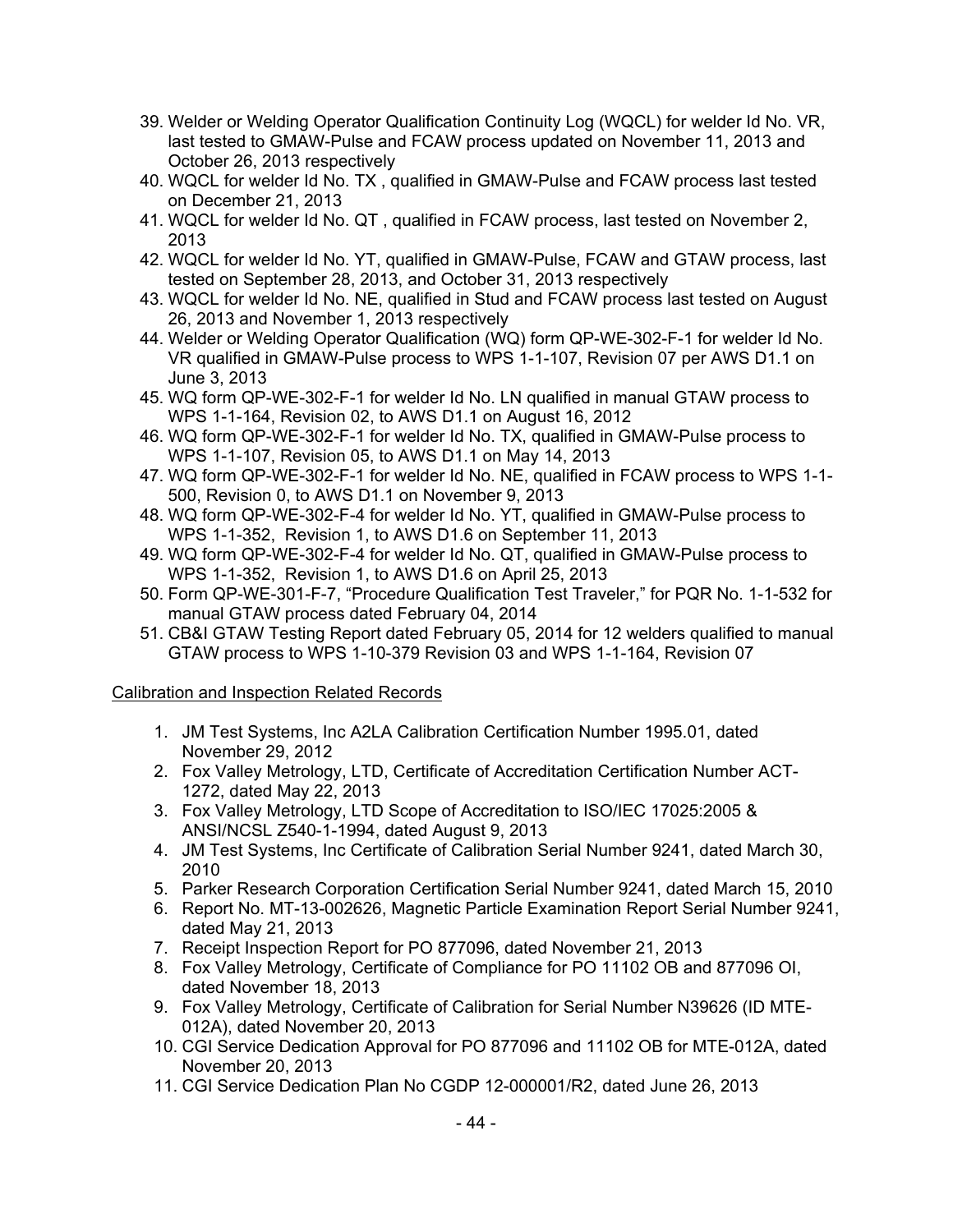- 12. ACLASS Surveillance Assessment Report to Fox Valley Metrology, LTD, dated April 22, 2012
- 13. Full Section Testing of Rebar Anchorage Samples for PQR 1-1-89 Letter, dated August 5
- 14. Ultrasonic Test Report (UTR) No. 430001-UT-13-001909, Revision 0, dated May 31, 2013, acceptance of CJP with backing bar to AWS D1.1 for Module CA05-03, Job No. 430001 on Traveler 1926471 Sequence 80
- 15. UTR No. 430011-UT-12-001235, Revision 0, dated September 14, 2012, acceptance of 10% UT on CJP weld #100-30-0001 to AWS D1.6, for Module CA05-01-100, on Traveler 2550579 Sequence No.260
- 16. Penetrant Test Report 430001-PT-12-00-115, Revision 0, dated September 13, 2012, acceptance of weld removal base metal prep weld #'s: 100-20-0003A, 100-20-0003B, 100-20-0006A, 100-20-0006B, 100-20-0007A, and 100-20-0007B to AWS D1.6, for Module CA05-01-100, Traveler 2542326, Sequence 340
- 17. Form QP-MT-304-F-1, "Lincoln Power Wave S350 Calibration Form," for Welding Machine No. 23, calibrated on August 2, 2013, due February 2, 2014
- 18. Form QP-MT-304-F-1 for Welding Machine No. 24, calibrated on November 15, 2013, due May 15, 2014
- 19. Form QP-MT-304-F-1, for Welding Machine No. 36, calibrated on January 23, 2014, due July 23, 2014
- 20. Form QP-MT-304-F-1, for Welding Machine No. 36, calibrated on January 23, 2014, due July 23, 2014
- 21. Form QP-MT-304-F-1, for Welding Machine No. 44, calibrated on January 23, 2014, due July 23, 2014
- 22. Form QP-MT-304-F-1, for Welding Machine No. 47, calibrated on January 23, 2014, due July 23, 2014
- 23. Form QP-MT-304-F-1, for Welding Machine No. 59, calibrated on January 23, 2014, due July 23, 2014
- 24. Form QP-MT-304-F-1, for Welding Machine No. 95, calibrated on January 23, 2014, due July 23, 2014
- 25. Calibration Certificate for UT Reference IIW Type I Block, S/N 20222 calibration date April 19, 2012, due April 19, 2017
- 26. Excelon Power Labs Calibration Certificate for Light Meter S/N 121201435 calibration date October 31, 2013 due October 31, 2014
- 27. GE Inspection Technologies Calibration Certificate for UT meter S/N USMGU12116126 calibration date October 24, 2013, due prior to use
- 28. Magnaflux Certificate of Material Report for Spotcheck Developer SKD-02, batch No. 13f18K, dated July 10, 2013
- 29. Magnaflux Certificate of Material Report for Spotcheck Penetrant SKL-SP2, batch No. 12L04K, dated November 13, 2012
- 30. Magnaflux Certificate of Material Report for Spotcheck Cleaner SK-S, batch No. 13K12K dated October 30, 2013
- 31. Flawtech Flaw Location and NDT Report for Specimen No. UT-4934 for UT personnel qualification testing dated July 22, 2009

# Nonconformance Reports

NCR 13-001158, 001162, 001205, 001501, 001784, 001889, 001832, 001913, 001940, 001940, 001925, 001935, 002010, 002147, 002261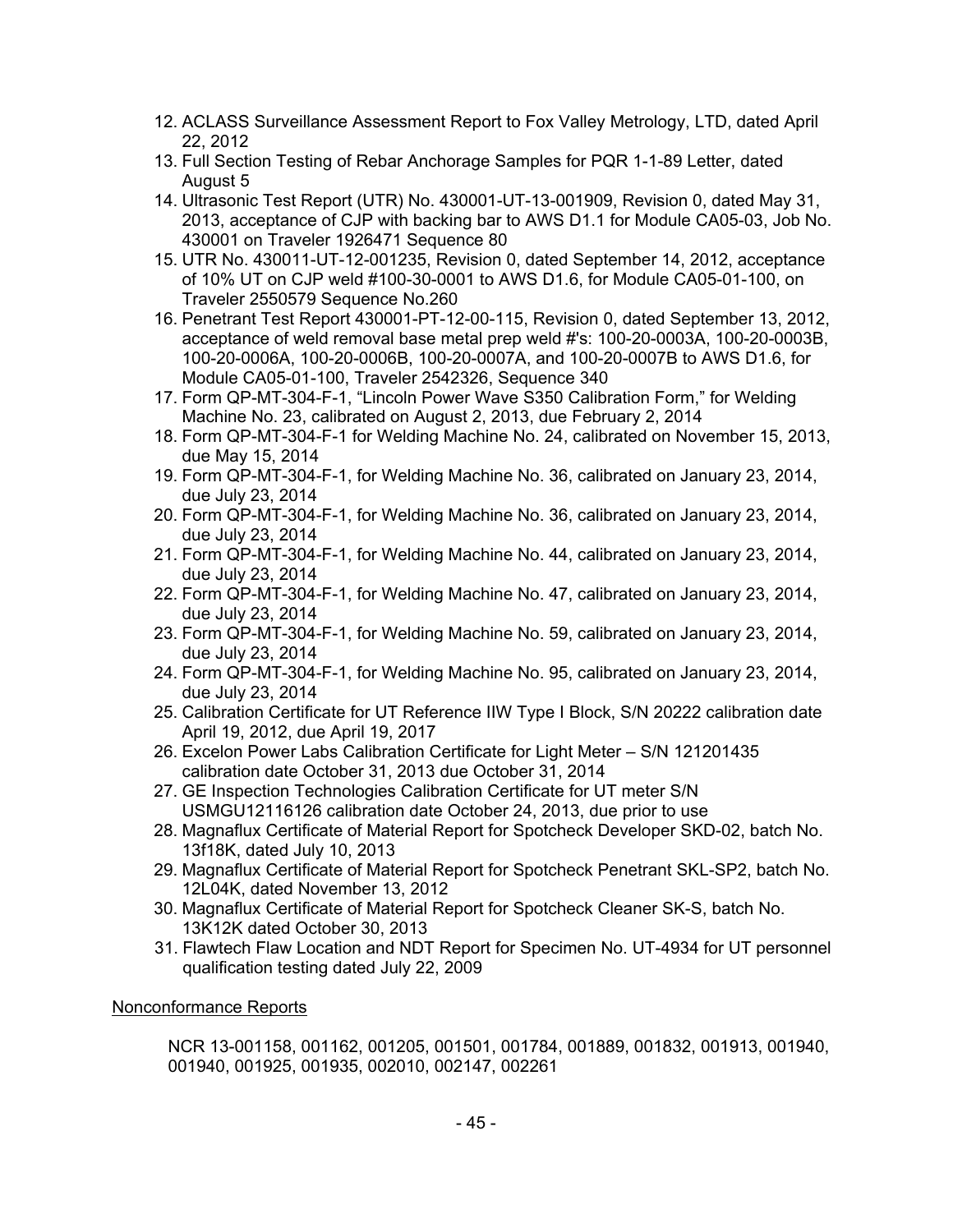### 2011

CAR 2011-402, 439, 440, 446, 448, 450, 452, 455, 456, 460, 484, 485

#### 2012

CAR 2012-0054, 0076, 0243, 0250, 0437, 0534, 0542, 0543, 0559, 0566, 0567, 0617, 0649, 0650, 0690, 0703, 0820, 0856, 0857, 0921, 0924, 0938, 0991, 0992, 0993, 0941, 0994, 1000, 1037, 1040, 1057, 1129, 1145, 1161, 1078, 1081, 1190, 1208, 1231, 1234, 1258, 1253, 1294, 1341, 1343, 1365, 1397, 1410, 1431, 1469

#### 2013

CAR 2013-0013, 0021, 0036, 0051, 0058, 0064, 0065, 0099, 0111, 0128, 0152, 0223, 0235, 0254, 0266, 0315, 0319, 0330, 0351, 0353, 0356, 0366, 0393, 0412, 0420, 0438, 0446, 0463, 0469, 0487, 0488, 0489, 0490, 0491, 0492, 0493, 0494, 0495, 0496, 0498, 0499, 0500, 0501, 0502, 0503, 0504, 0507, 0512, 0513, 0530, 0531, 0533, 0534, 0535, 0536, 0544, 0558, 0575, 0579, 0587, 0594, 0635, 0644, 0657, 0697, 0739, 0759, 0758, 0776, 0851, 0897, 0914, 0916, 0926, 0964, 0993, 1027, 1060, 1074, 1090, 1127, 1035, 1148, 1161, 1249, 1296, 1299, 1319, 1338, 1340, 1341, 1343, 1344, 1345, 1351, 1352, 1353, 1354, 1355, 1356, 1357, 1358, 1359, 1360, 1438, 1461, 1507, 1547, 1578, 1607, 1608, 1615, 1625, 1631, 1641, 1645, 1657, 1669, 1692, 1696,

#### 2014

CAR 2014-0004, 0011, 0013, 0022, 0037, 0040, 0069, 0092, 0097, 0125, 126, 127, 128, 129, 130, 0135, 0136, 0162

#### Corrective Action Reports Generated During the NRC Inspection

CAR 2014-0123, 0125, 0128, 0135, 0136, 0138, 0156

#### Safety Conscious Wok Environment Related Documents

- 1. Slides: Inspiration for Kaizen Blitz
- 2. Employee Concerns Program- Lake Charles Metrics, 2014
- 3. CB&I Pulse Survey Results
- 4. Nuclear Safety Advisory Board (NSAB) Quarterly Meeting minutes: June 19; August 20; and October 8, 2013.
- 5. NQ-SCWE-01: "Executive Review Board," Revision 0, July, 22, 2013.
- 6. CMS-805-00-PR-10000: "Executive Review Board," DRAFT
- 7. CMS-805-00-FM-10001: "Executive Review Board Single Person Layoff Event Form," DRAFT
- 8. CMS-805-00-FM10002: "Executive Review Board Confidentiality Agreement Form," DRAFT